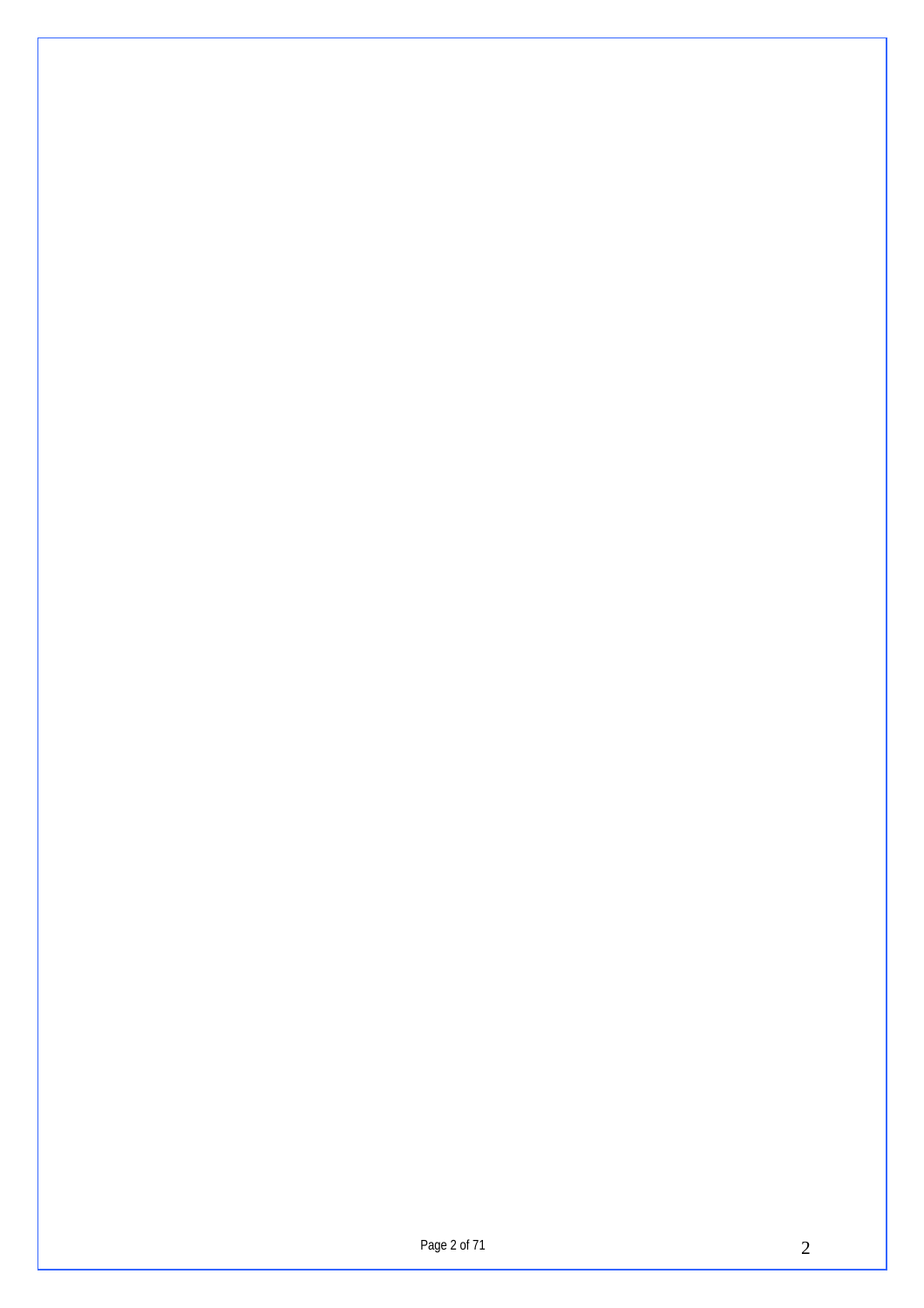#### **Table of Contents**

Part 1 - General Orientation

#### Part 2 - Family Reunification Policy

| A.                    | <b>Key Policy issues</b>                                                  |  |
|-----------------------|---------------------------------------------------------------------------|--|
| $\mathcal{A}_{\cdot}$ |                                                                           |  |
| 5.                    |                                                                           |  |
| 6.                    |                                                                           |  |
| 7.                    |                                                                           |  |
| 8.                    |                                                                           |  |
| 9.                    |                                                                           |  |
| 10.                   |                                                                           |  |
| 11.                   |                                                                           |  |
|                       |                                                                           |  |
| B.                    | <b>Detailed Guidelines</b>                                                |  |
| 12                    |                                                                           |  |
| 13                    |                                                                           |  |
| 14.                   |                                                                           |  |
| 15.                   | Eligibility requirement for Spouse, Civil Partner or De Facto Partner 41  |  |
| 16.                   | Residency requirements for non-EEA national to sponsor family members 44  |  |
| 17.                   | Financial resources for family reunification (nuclear family and de facto |  |
|                       |                                                                           |  |
| 18                    |                                                                           |  |
| 19                    | Irish Citizen Children-Applications for Parental Migration 54             |  |
| 20                    | Multiple applications for spousal reunification/Polygamy57                |  |
| 21                    |                                                                           |  |
| 22                    |                                                                           |  |
| 23                    |                                                                           |  |
|                       |                                                                           |  |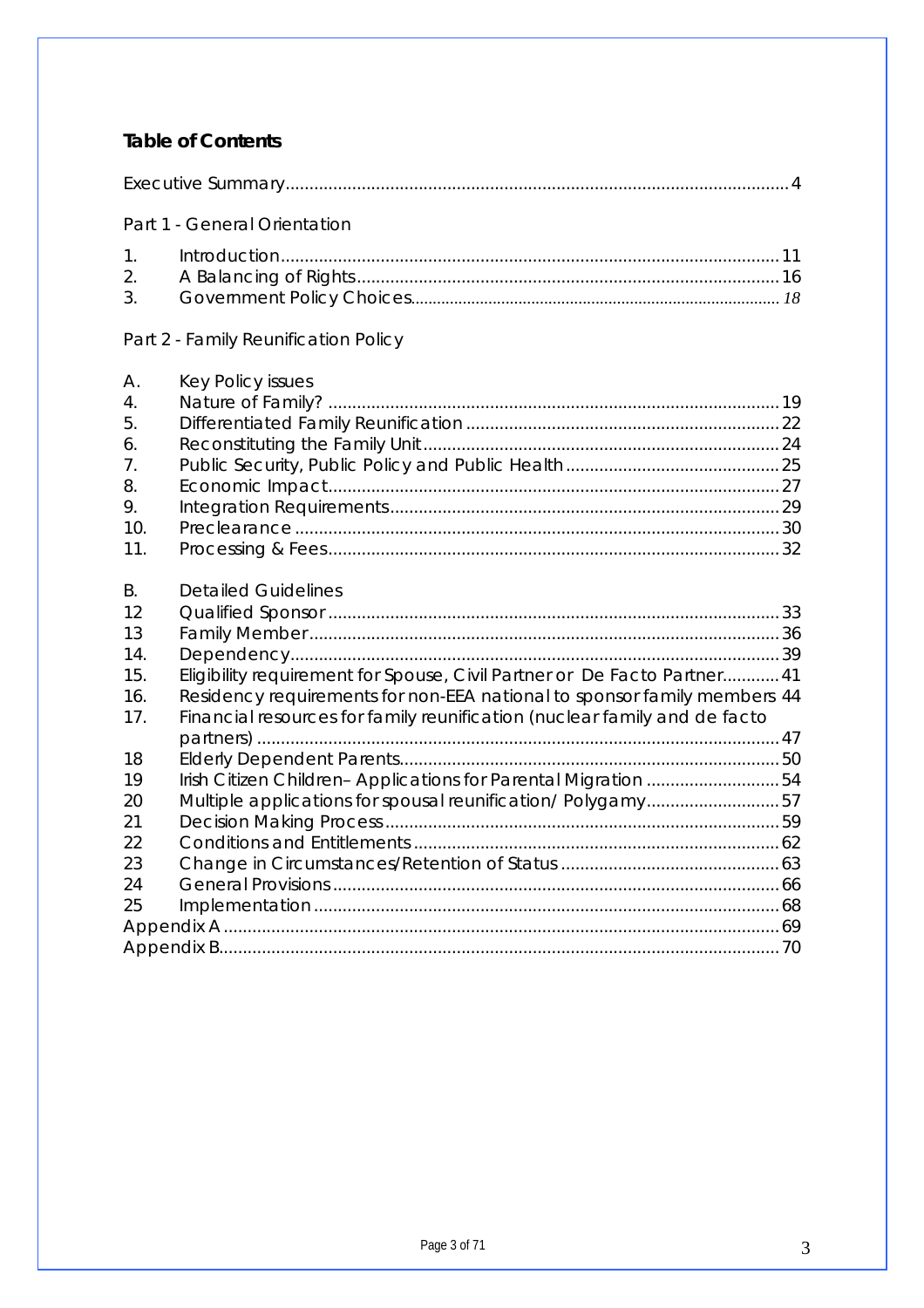## **Executive Summary**

<span id="page-3-0"></span>The purpose of this document is to set out a comprehensive statement of Irish national immigration policy in the area of family reunification. It is recognised that more comprehensive and transparent guidelines are necessary to assist applicants and decision makers in this area. The policies outlined in this document will apply to all decision making in the immigration system in relation to family reunification cases in a harmonised way, incorporating both visa applications and the various leave to remain processes. The document also outlines some recommended administrative changes.

The guidelines do not create or acknowledge any new rights of family reunification. Ministerial discretion applies to most of the decision making in the area of family reunification and this will continue to be the case. It is more a question of providing greater detail on how that discretion is intended to be applied. The guidelines apply only in the area where Ministerial discretion is retained. For that reason, cases of the following type, where rights of reunification are essentially automatic once certain conditions are met, are excluded.

- Claims of entitlement to residence as the family member of EU nationals exercising rights of free movement (these are dealt with under the Free Movement Directive and the Regulations drawn up to give effect to the provisions the Directive)
- Cases involving the spouse and minor children of a refugee or a person granted subsidiary protection.

Family reunification must be seen in a wider context of public policy. Immigration control is the right and responsibility of the elected Government of the day and it may set down immigration policy in the public interest. The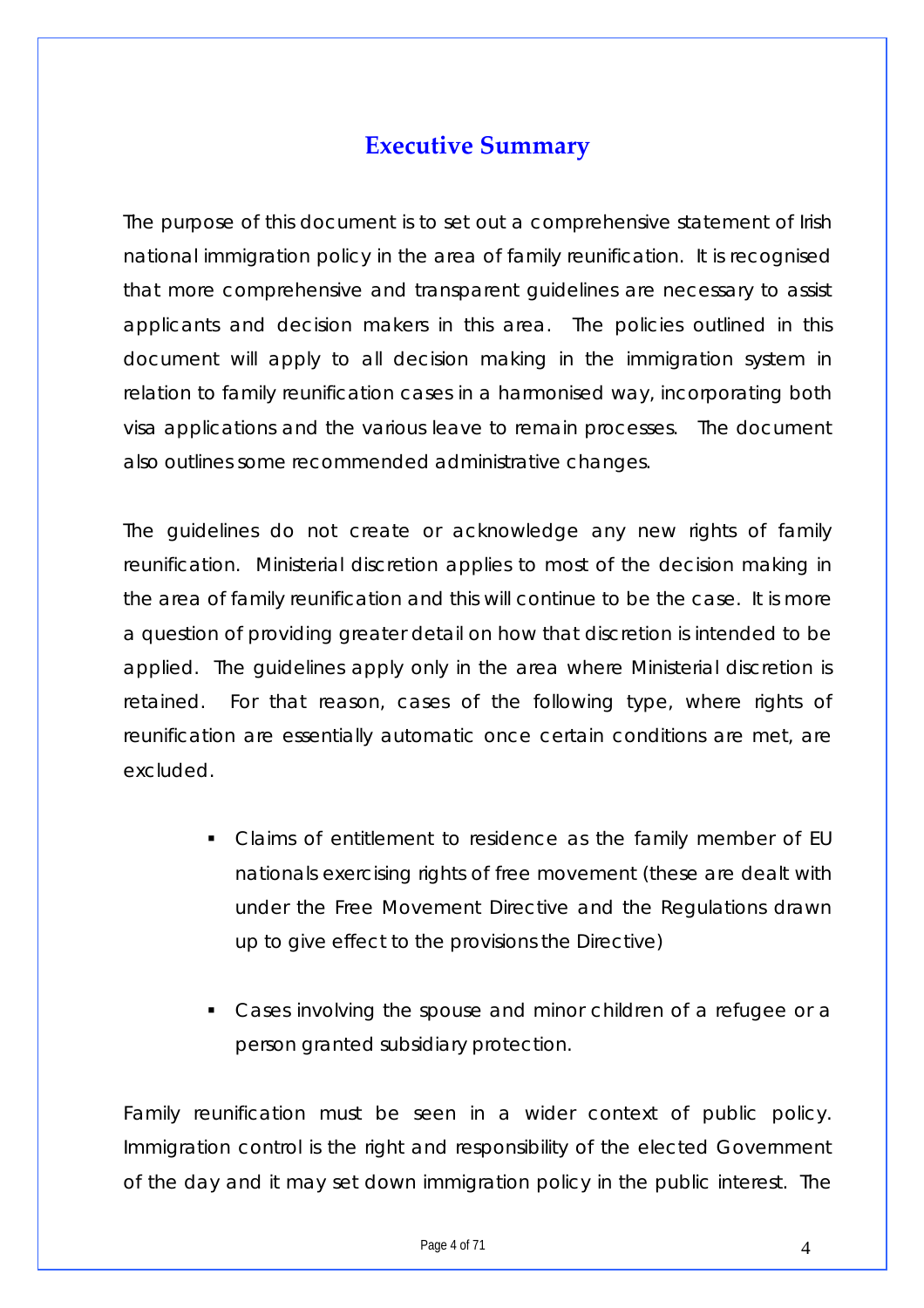State must strike a fair balance between the sometimes competing interests of the individual and of the community as a whole.

Applications for family reunification will be refused where a party to an application is a threat to public security, public policy or public health. In addition to ensuring that there is no threat to public policy, public security or public health, family reunification should not be an undue burden on the public purse.

Economic considerations are thus a very necessary part of family reunification policy. While it is not proposed that family reunification determinations should become purely financial assessments the State cannot be regarded as having an obligation to subsidise the family concerned and the sponsor must be seen to fulfil their responsibility to provide for his/her family members if they are to be permitted to come to Ireland.

It is intended however that family reunification with an Irish citizen or certain categories of non-EEA persons lawfully resident will be facilitated as far as possible where people meet the criteria set out in this policy although of course each case must be considered on its merits. It is considered as a matter of policy that family reunification contributes towards the integration of foreign nationals in the State. Special consideration will also be given to cases where one of the parties concerned is an Irish citizen child.

The paper sets out how the system should generally deal with certain categories of people who are seeking residence in Ireland based on their relationship with some other person already entitled to be here. The ultimate decision will depend both on the immigration status of the person with an entitlement to reside in Ireland (the sponsor) and the closeness of the relationship with the family member. Family reunification will operate on a differentiated basis depending on these factors.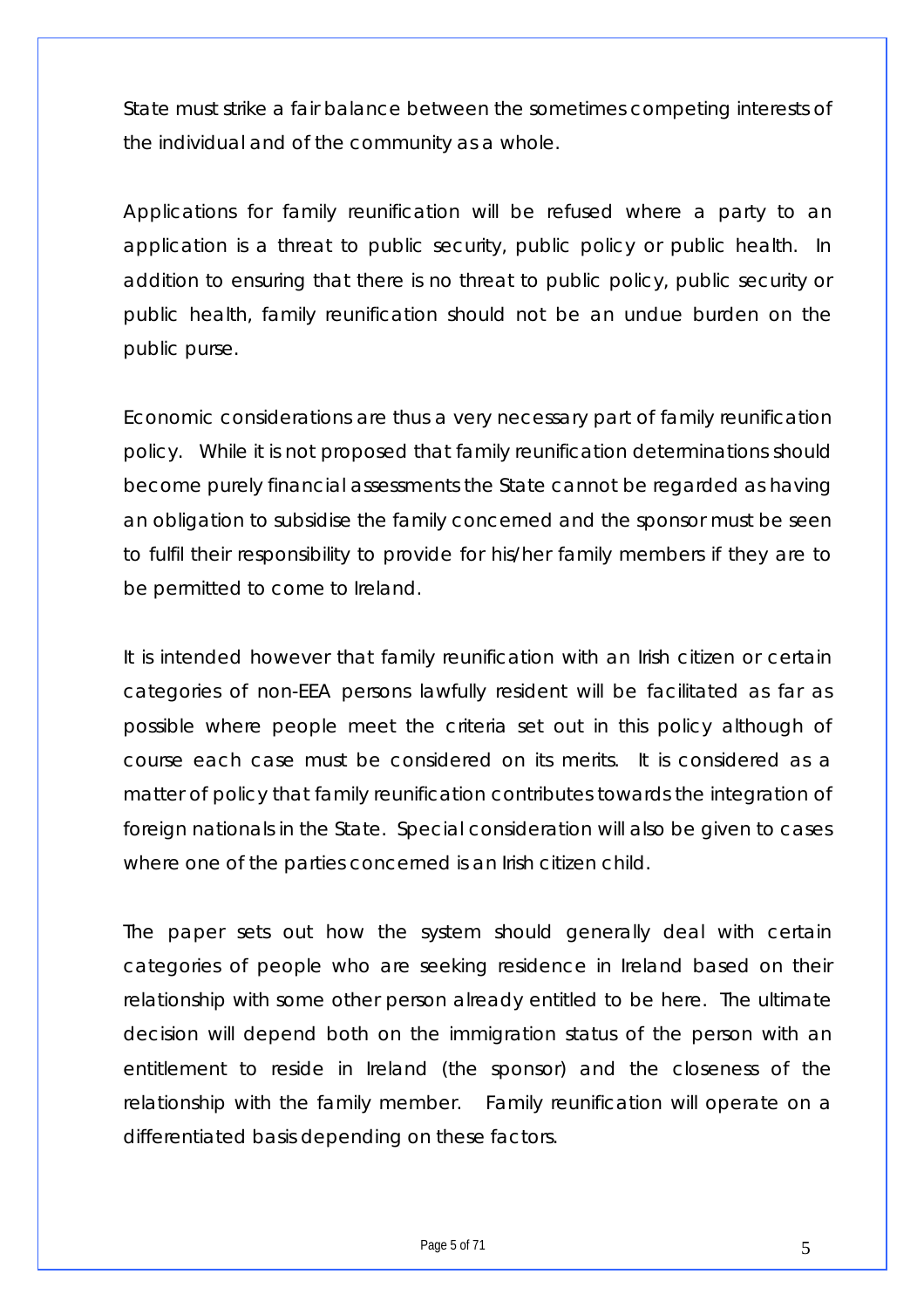The onus of proof as to the genuineness of the family relationship rests squarely with the applicant and sponsor whether that person is an Irish national or non-EEA national.

In facilitating family reunification due regard must also be had to the decisions which the family itself has made. If the family has elected to separate for many years it does not follow that the Irish State is obliged to facilitate its reconstitution in Ireland,

While this document does not propose any new or immediate requirements in the area of integration (e.g. language competency or knowledge of Irish society) it is proposed to undertake a further study of this issue on a horizontal basis for all classes of legal migration, looking not just at family reunification

A consolidated approach to the processing of family reunification cases within INIS is also proposed. At present there is no preclearance facility for applications from persons who do not need a visa to travel to Ireland. In such cases the person comes to Ireland and then applies. This is undesirable and it is intended over time that all new family reunification applications will be dealt with by way of application from overseas. There will be a standard application form and a fee (yet to be determined). It is also proposed to establish a central specialist family settlement unit to which all applications for reunification would be referred. Short stay visas for the purpose of family visits would continue to be dealt with through the visa system.

The document sets out the categories of person who may be a sponsor for the purposes of an application for family reunification. In all other cases the applicant will be required to apply in their own right as opposed to being sponsored by another person.

For the purposes of this document the different categorisations of family applied are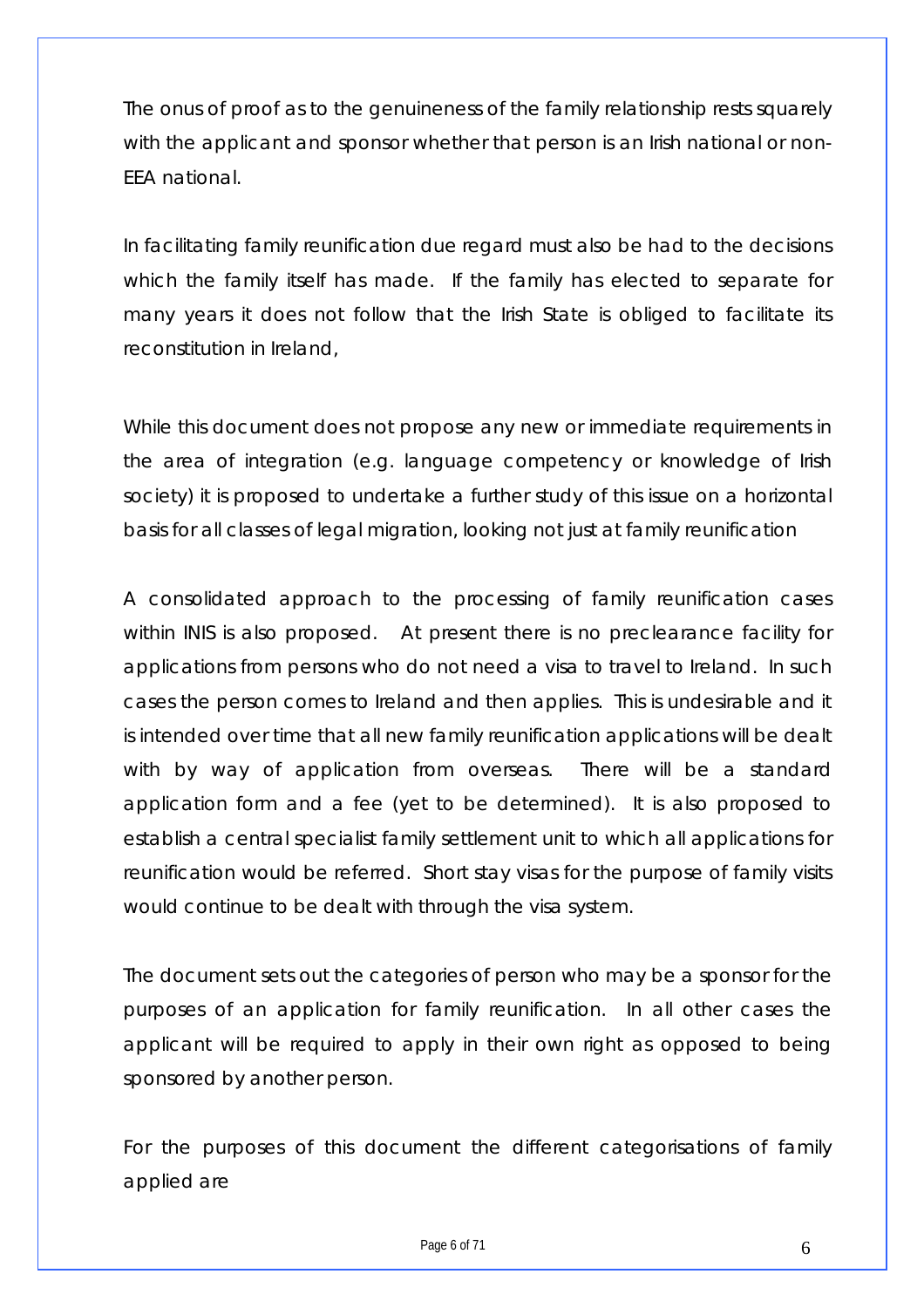(a) Immediate Family

- $\blacksquare$  Nuclear family Spouse and children under the age of 18;
- de facto partners (for the purposes of this document a de facto relationship is a cohabiting relationship akin to marriage duly attested);

(b) Parents;

(c) Other family.

A standard requirement in all such cases is a clear commitment from both parties that they will live together permanently as husband and wife, civil partners or de facto partners immediately following the outcome of the application in question or as soon as circumstances permit. Spouses must be a minimum 18 years of age. Consideration was given to imposing a higher threshold of 21 but this was decided against. All marriages must be legally contracted, freely entered into and with both parties free to marry at the date of the marriage. The marriage must also be capable of recognition under Irish law for other purposes outside of the immigration system.

The document also sets out how dependency is measured where this is adduced in support of an application for family reunification.

It is intended to adopt a targeted and streamlined approach as regards residency requirements for non-EEA sponsors, with high skilled workers, entrepreneurs, researchers and others able to apply immediately for family reunification on behalf of their family members. A 2 year waiting time is applied in the case of certain other categories.

Reflecting the balance of interests referred to and the economic factors that must bear on decision making, sponsors will have to achieve minimum levels of earnings prior to being eligible to sponsor a family member. This will be set at a cumulative gross earnings figure of €40k over 3 years where the sponsor is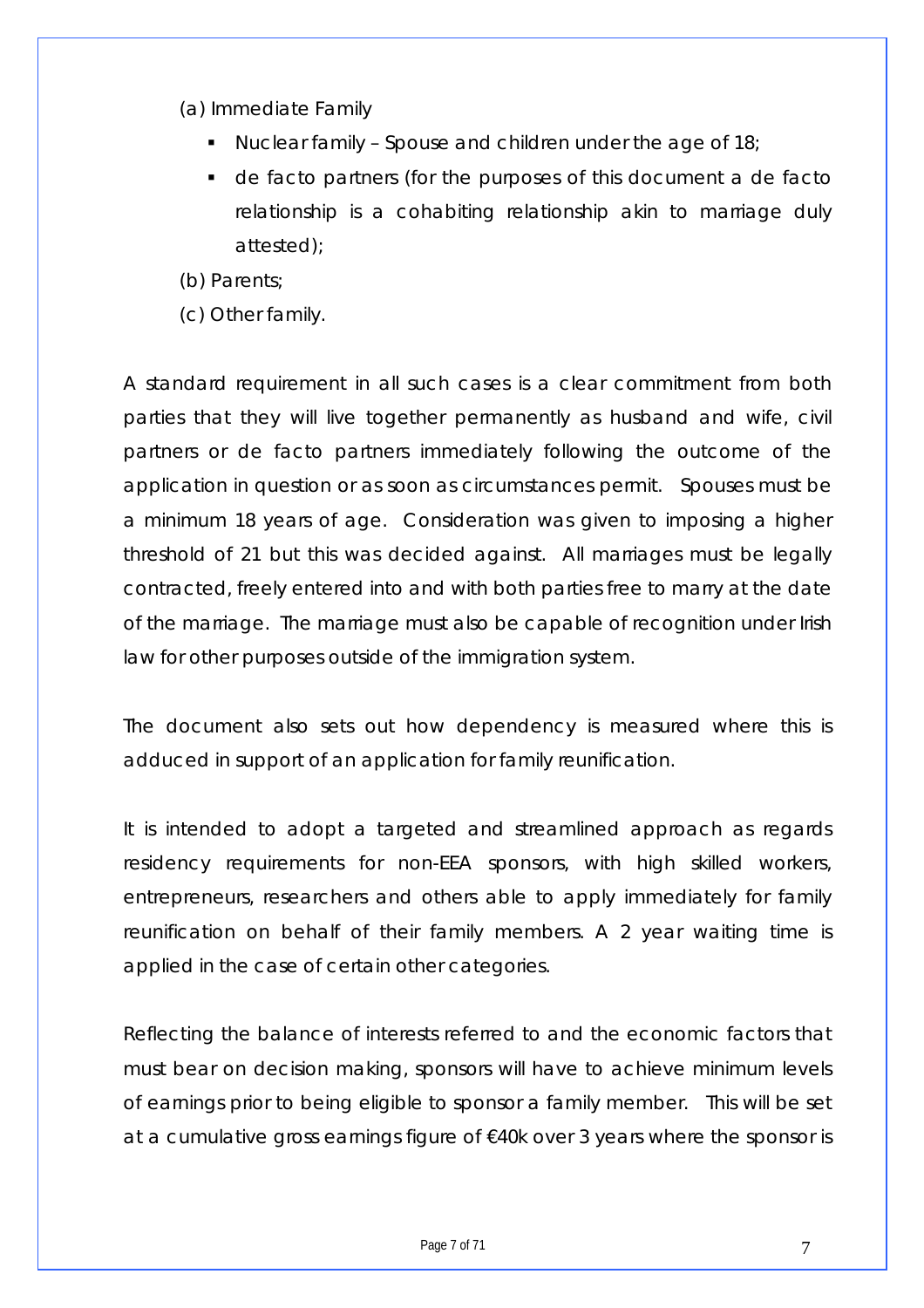an Irish citizen and a higher level where the sponsor is a non-EEA national. Social welfare payments will not be reckonable as earnings for this purpose.

The financial thresholds will rise significantly where the application is made in respect of a dependent elderly parent. Any grant of immigration status in such cases will be subject to strict conditions aimed at protecting the public purse. These will include medical insurance and financial guarantees.

The document also addresses the situation where an application is made on the basis of parentage of an Irish citizen child. Such cases do not fall strictly into the category of family reunification or settlement since the child cannot be a sponsor, however it was considered important to make provision for them in the document. Clearly not all cases are the same and each has to be looked at in the light of the factual circumstances and the best interests of the child. While it is not possible to be prescriptive in advance of the circumstances of the case being considered, it is intended as a matter of general policy, to grant immigration permission where the parent can demonstrate that an active and continuous involvement in the citizen child's life, providing real emotional and/or financial support.

In cases involving persons who have been granted refugee status or subsidiary protection the reunification of immediate family members is already dealt with under the 1996 Refugee Act. However the Minister has discretion to grant immigration status to other dependent family members of a refugee. There are already procedures in place for assessing applications in respect of dependants of refugees and persons granted subsidiary protection. This includes a detailed questionnaire issued and assessed by the Office of the Refugee Application Commissioner. These will continue to apply.

In any decision to refuse an application, reasons shall be given. Where an application is refused the applicant may appeal the decision to INIS. The appeal will be considered within the parameters of the policy set out in this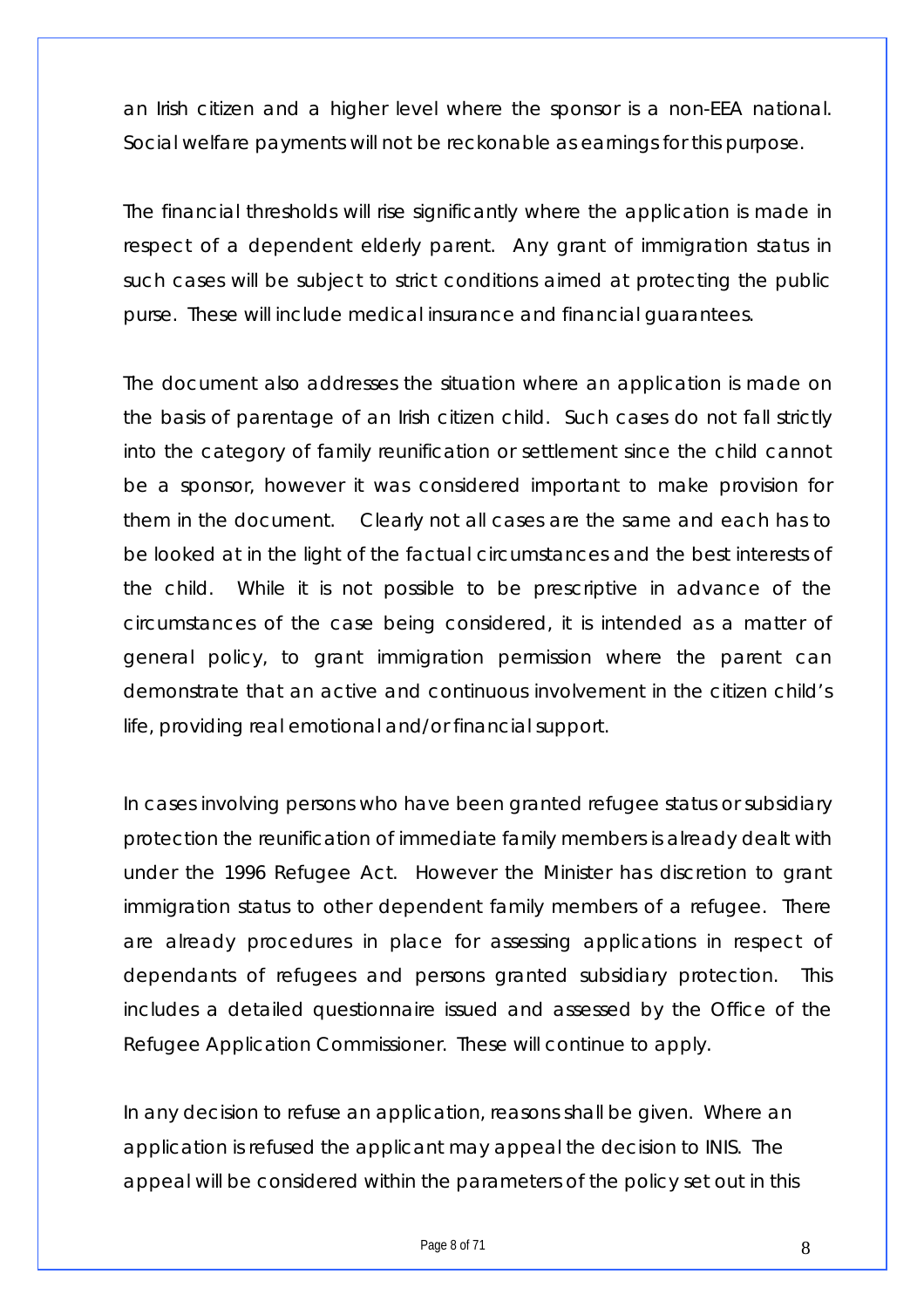document. As set out in the Programme for Government, it is intended to establish a statutory appeals system. This will be done through provisions in the Immigration Residence and Protection Bill. When this statutory appeals system is in place, applications for family reunification will be incorporated into it.

**I**mmediate family members of Irish citizens granted immigration status through the family reunification process will have the right to work without employment permits and to establish or manage/operate a business in the State. They should receive a Stamp 4 immigration permission. Immediate family members of non-EEA sponsors or non-immediate family of Irish Citizens will, if granted immigration permission, continue to be subject to the employment permit requirements as operated by the Department of Jobs, Enterprise and Innovation. They will be entitled to apply for immigration status in their own right under the various channels available (student, work permit, business permission etc.)

The 2004 Immigration Act does not provide for the registration of children aged under 16. The Immigration Residence and Protection Bill intends to abolish this limitation. However, in the interim, it is now proposed as part of policy on family reunification to provide for specific immigration permission for such children on an administrative basis. This will allow the children to establish their personal residence history at an earlier date.

Any entitlement to residence obtained through family reunification obtained as a result of fraud, false information or misrepresentation or abuse of rights (including by way of marriage of convenience) shall be forfeit and no immigration benefit may be accrued from time spent in Ireland on this basis.

Applications (assuming all required information has been submitted) should ideally be dealt with within 6 months or 12 months of application depending on the category.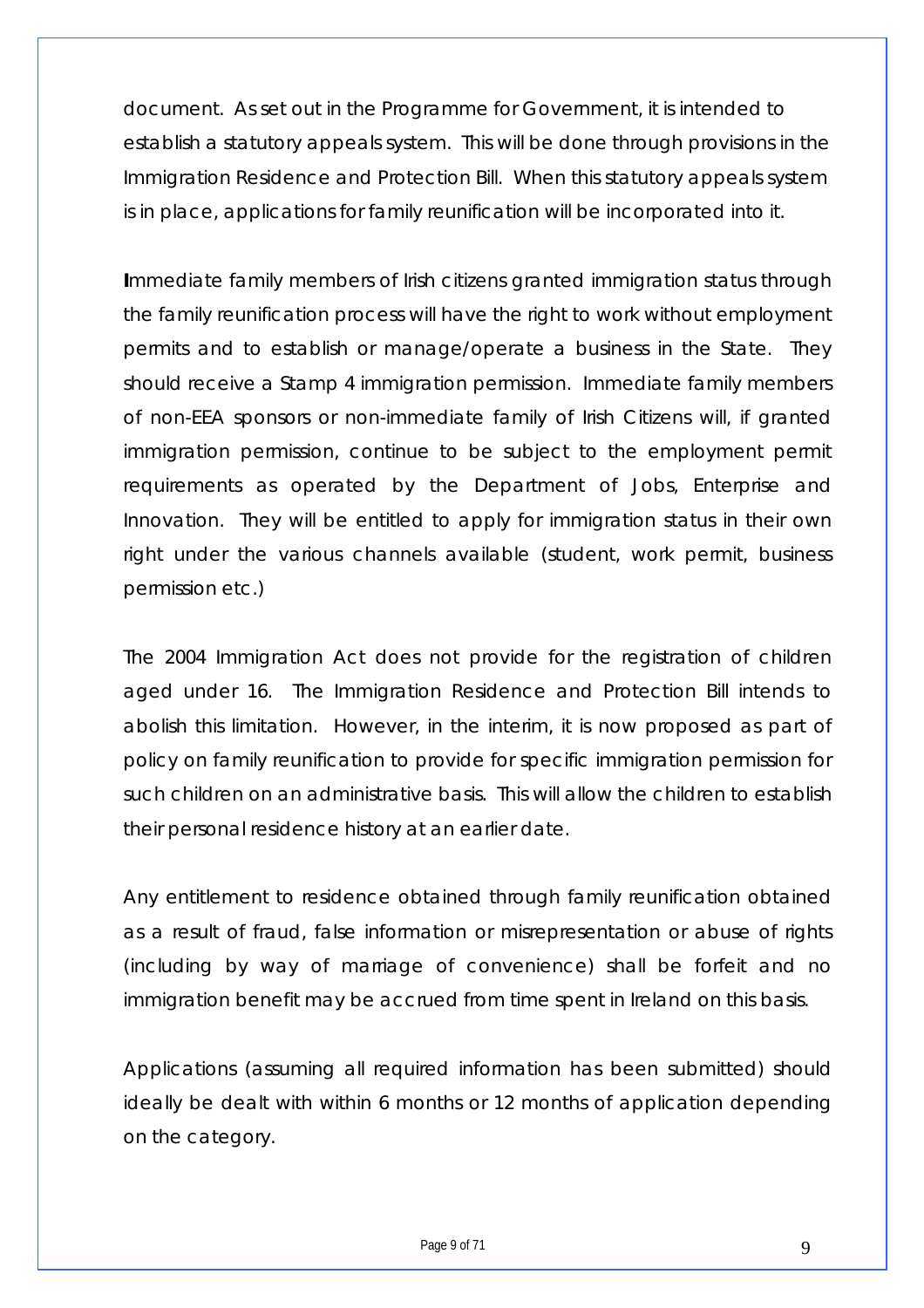The broad guidelines set out in this document, which will be supplemented where necessary by more detailed material on the website of the Irish Naturalisation and Immigration Service (INIS), will apply from 1 January 2014. Administrative changes recommended in the document will be implemented over time.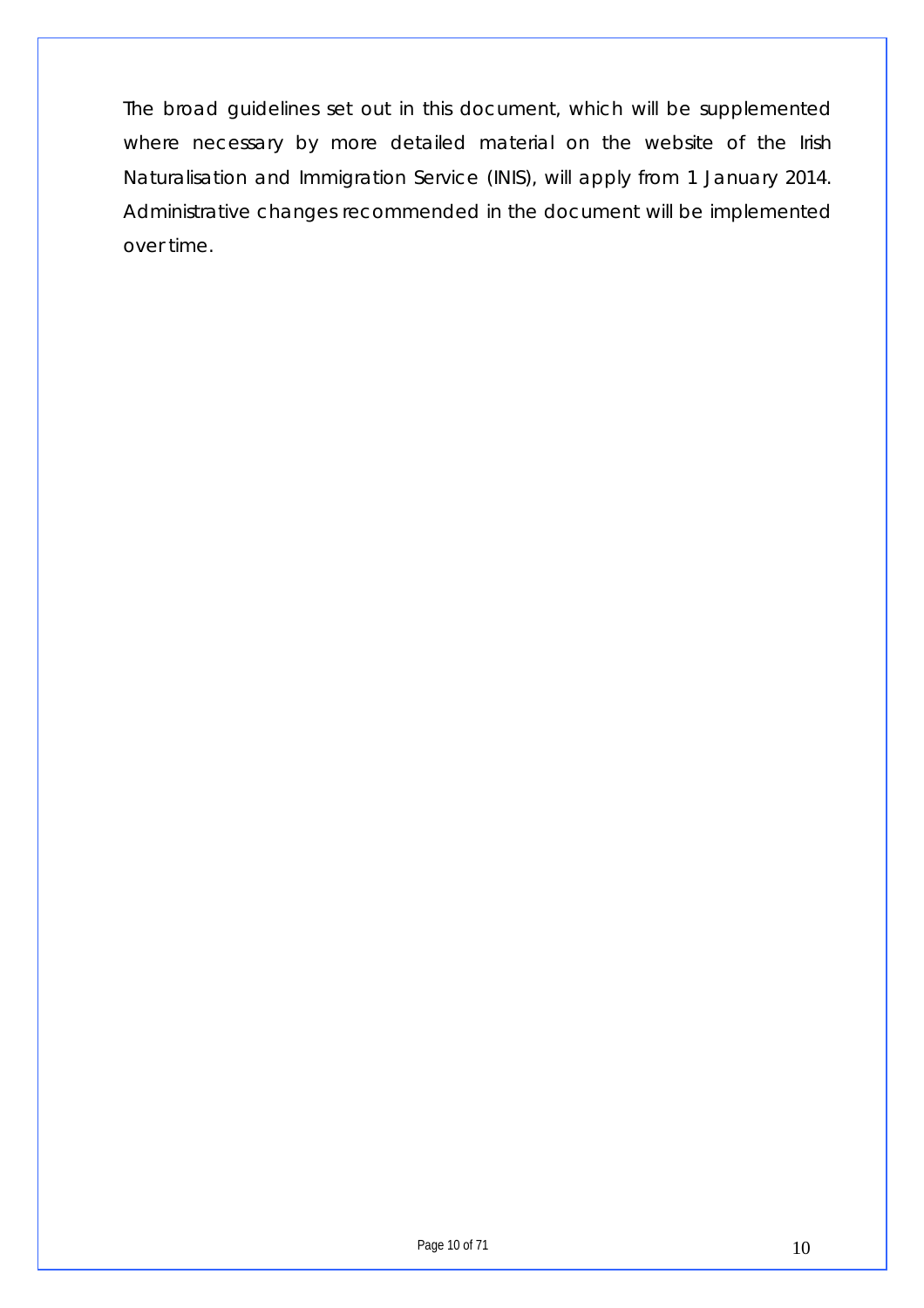## **Part 1**

## **General Orientation**

## <span id="page-10-0"></span>**1. Introduction**

- 1.1 The purpose of this document is to set out a statement of Irish national immigration policy in the area of family reunification. In particular, it will outline in a more transparent manner the way in which the Irish Naturalisation and Immigration Service and the Immigration system generally will deal with cases involving issues of family reunification. The document is in two Parts. Part 1 provides the context within which family reunification policy is set down. Part 2 consists of a more detailed analysis of the individual policy issues arising and then sets down guidelines for dealing with family reunification cases, including certain organisational changes.
- 1.2 Immigration on a significant scale is a relatively recent phenomenon in Ireland. Between the 2002 census and that of 2011 the percentage of non-Irish people resident in the State rose from 5.8% to 12%. While much of the increase was attributable to EU accession by 12 additional States, the population from third countries has also increased significantly in recent years. Consistent with the experience of other migration destination countries, this leads to an increase in demand for family reunification and such cases will inevitably form a major part of the immigration case load. Understandably it is also a matter of key importance to migrants themselves.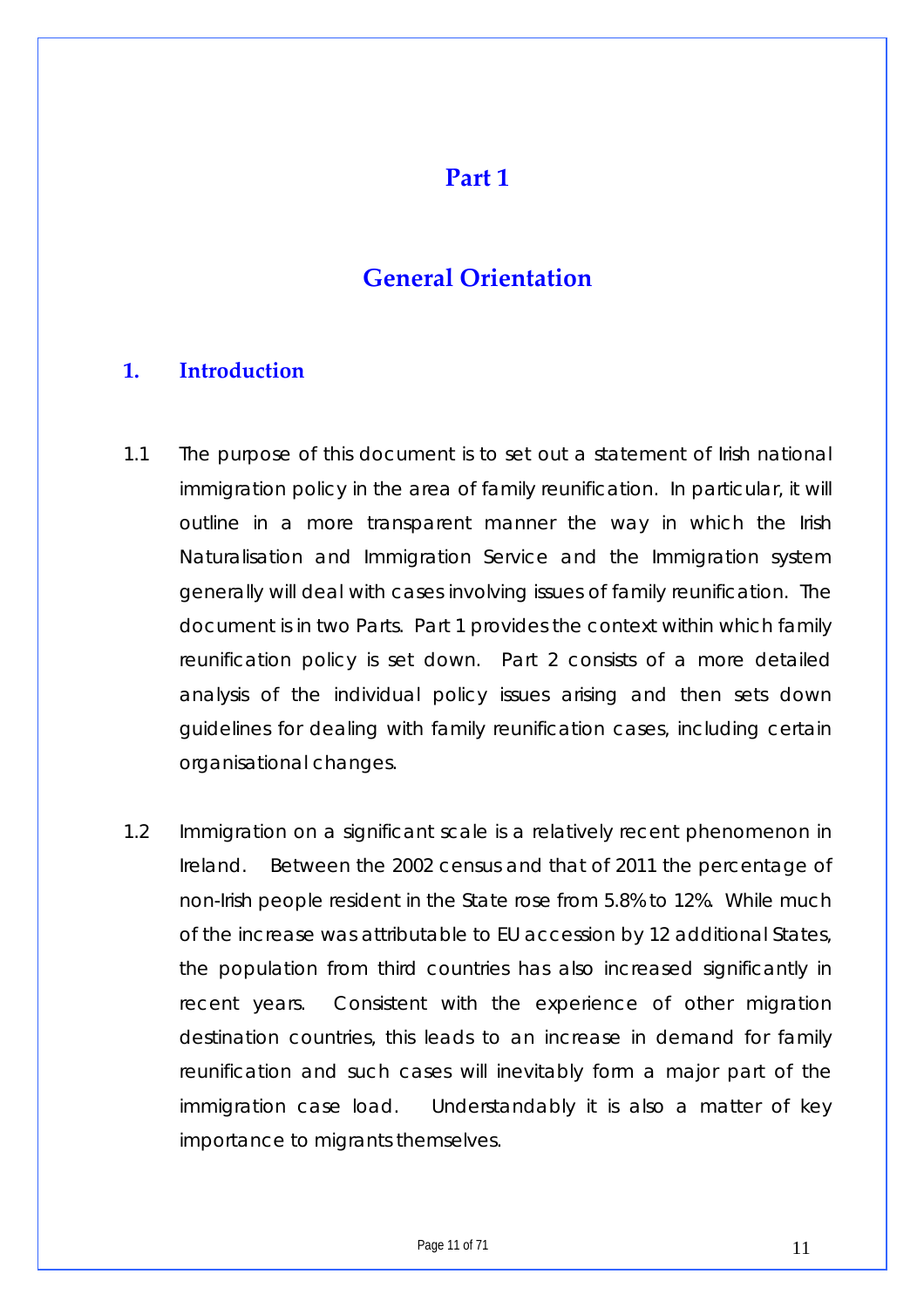- 1.3 At present there is no single overarching written policy in place. That is not to say that no policy exists, or that none is applied but rather the policy is contained not within a central immigration code but rather in a patchwork of guidelines, policy directions and elements of custom and practice, in addition to legal and other precedents across the immigration system. This potentially provides for both gaps and anomalies. What is needed therefore is an overarching set of principles that apply in family reunification cases across the immigration system. However it is not intended that family reunification decisions merely become a box-ticking exercise where decisions are made automatically. Instead the focus will be on establishing clearer consistent parameters within which all individual decision makers can operate covering visas and the various "leave to remain" considerations that are made in different parts of the organisation. Decisions must of course continue to be made on the basis of consideration of all of the relevant facts of a particular case.
- 1.4. Ireland (like the UK) does not participate in the EU Directive on Family Reunification.[1](#page-11-0) Therefore, family reunification is solely a matter of national immigration policy and subject to the jurisdiction of the Irish Courts. However, even the EU Directive, while providing a common framework, leaves a large amount of discretion to national immigration systems. By and large the national policy set out in this document will cover the same ground as in the EU instrument. Regard has also been had in the preparation of this document to the comparative systems and practices in other common law jurisdictions where those are relevant to the Irish situation.
- 1.5 The scope of this document is limited to family reunification determinations that are made on the basis of Ministerial discretion in exercise of Irish immigration policy. Cases where the rights of the

<span id="page-11-0"></span><sup>&</sup>lt;sup>1</sup> Council Directive 2003/86/EC on the right to family reunification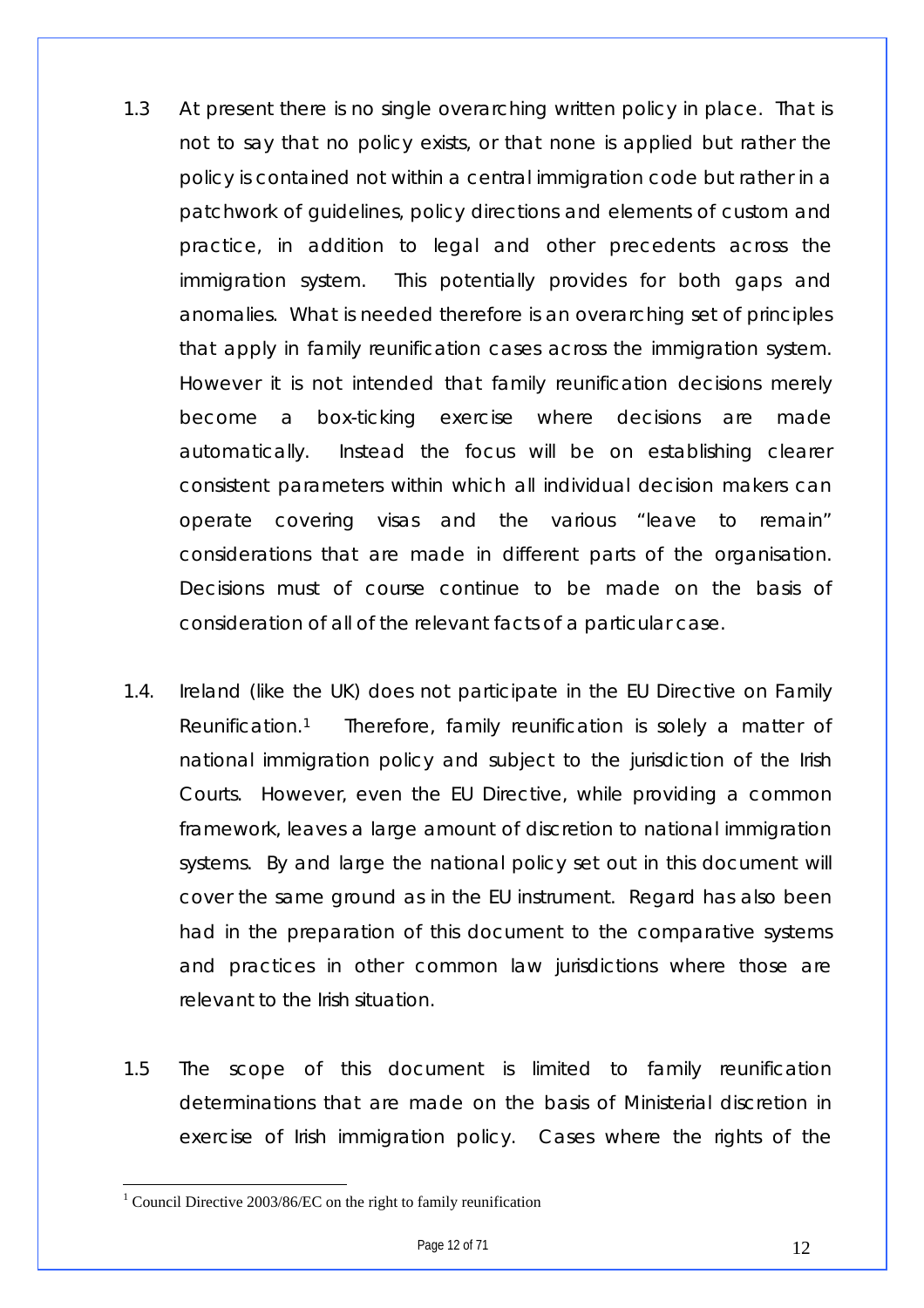individual and the rules that apply regarding applications are already set out in legislation will not be covered. The two categories excluded from scope on this basis are

- Claims of entitlement to residence as the family member of EU nationals exercising rights of free movement (these are dealt with under the Free Movement Directive and the Regulations drawn up to give effect to the provisions the Directive)
- Cases involving the spouse minor children and dependents of a refugee or a person granted subsidiary protection.
- 1.6 The purpose of the document is not to circumscribe Ministerial discretion, which will of course remain but rather to locate it in the overall framework where the elected Government of the day determines immigration policy and then sets out how that policy might apply in individual cases. In other words the Minister's discretion will be largely exercised through setting down overall policies and parameters with some margin of appreciation retained by decision makers in exercising their professional judgement on the Minister's behalf.
- 1.7 It is also important to remember that family reunification must be seen in a wider context of public policy where there are often competing social and particularly economic interests. Thus the fact that it may be to the benefit of a family with non-EEA family members to reside together in Ireland does not necessarily mean that the correct public policy response is to facilitate this request. In considering applications from family members INIS must, of course, establish at the outset that there is a genuine family relationship in existence. In relation to considering the interests of the community as a whole INIS must ensure, as far as possible, that there is no threat to public policy, public security or public health, that there is no abuse of family reunification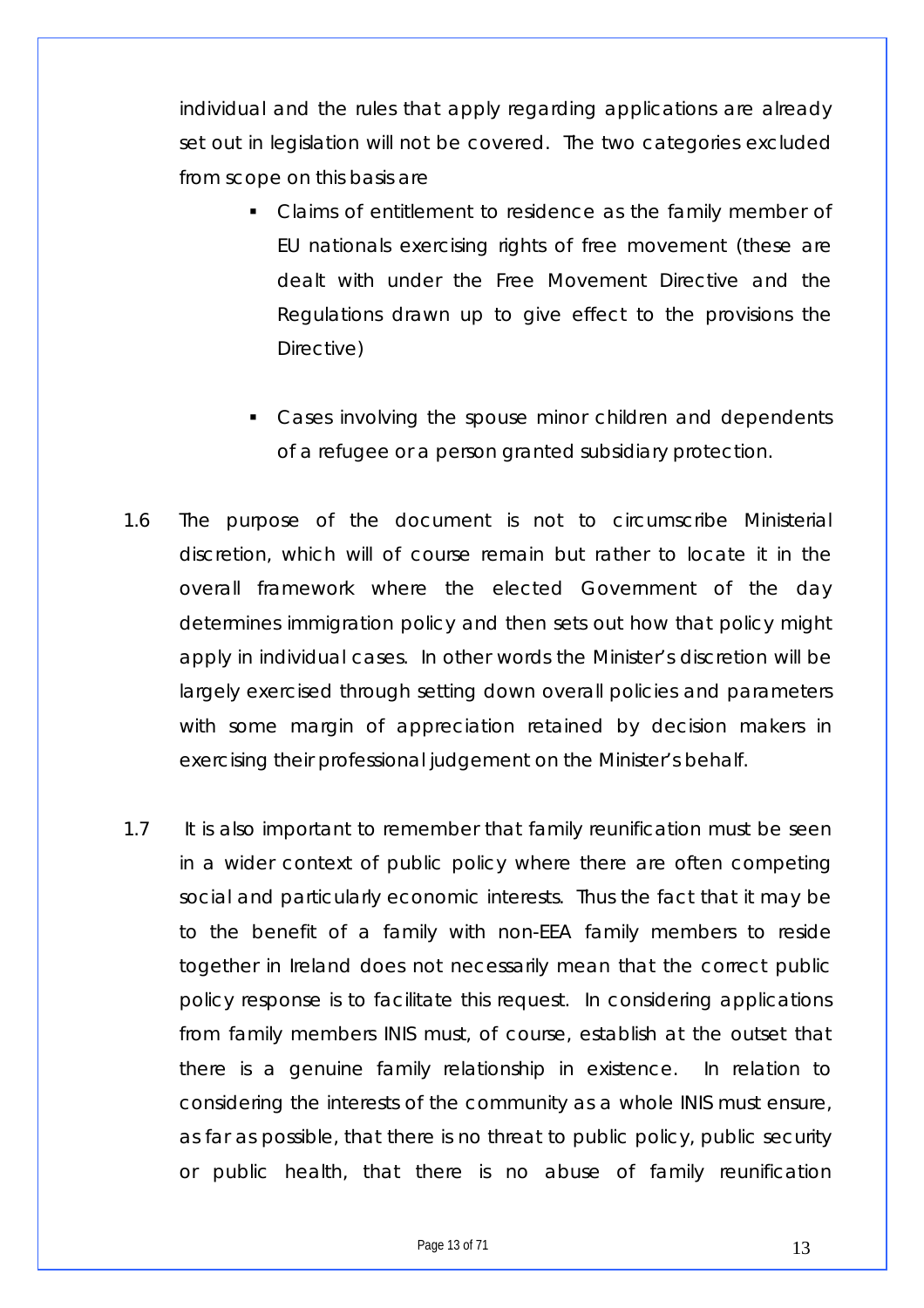arrangements and that there is not an undue burden placed on the taxpayer by family members seeking to reside in the State. This is in addition, in individual cases, to remaining vigilant against trafficking or smuggling, ensuring that consent of the parties is freely given and that, in the case of children, there is full parental consent to their coming to live in Ireland. See Appendix B.

- 1.8 It is intended however that family reunification with an Irish citizen or certain categories of non-EEA persons lawfully resident will be facilitated as far as possible where people meet the criteria set out in this policy. It is considered as a matter of policy that family reunification contributes towards the integration of foreign nationals in the State. Special consideration will also be given to cases where one of the parties concerned is an Irish citizen child.
- 1.9 It should be recalled that the family reunification channel is not the only option open to a person seeking to reside in Ireland with a family member. There exist a variety of other immigration channels whereby a person may qualify for Irish residence in their own right, as a worker, student or otherwise. The arrangements set out here are without prejudice to the right of the foreign national to apply on other grounds.
- 1.10 This document deals with the question of entry to the State and to the initial decision in family reunification. It does not address issues of renewal of permission other than in general terms.
- 1.11 It is also clearly the case that issues involving family rights will arise in other proceedings, in particular those arising under Section 3 of the 1999 Immigration Act. In such proceedings the central issue is that of possible deportation of a foreign national and a key, though not exclusive, consideration is the implications for the family unit of such deportation. It is not proposed to set down parameters for such cases in this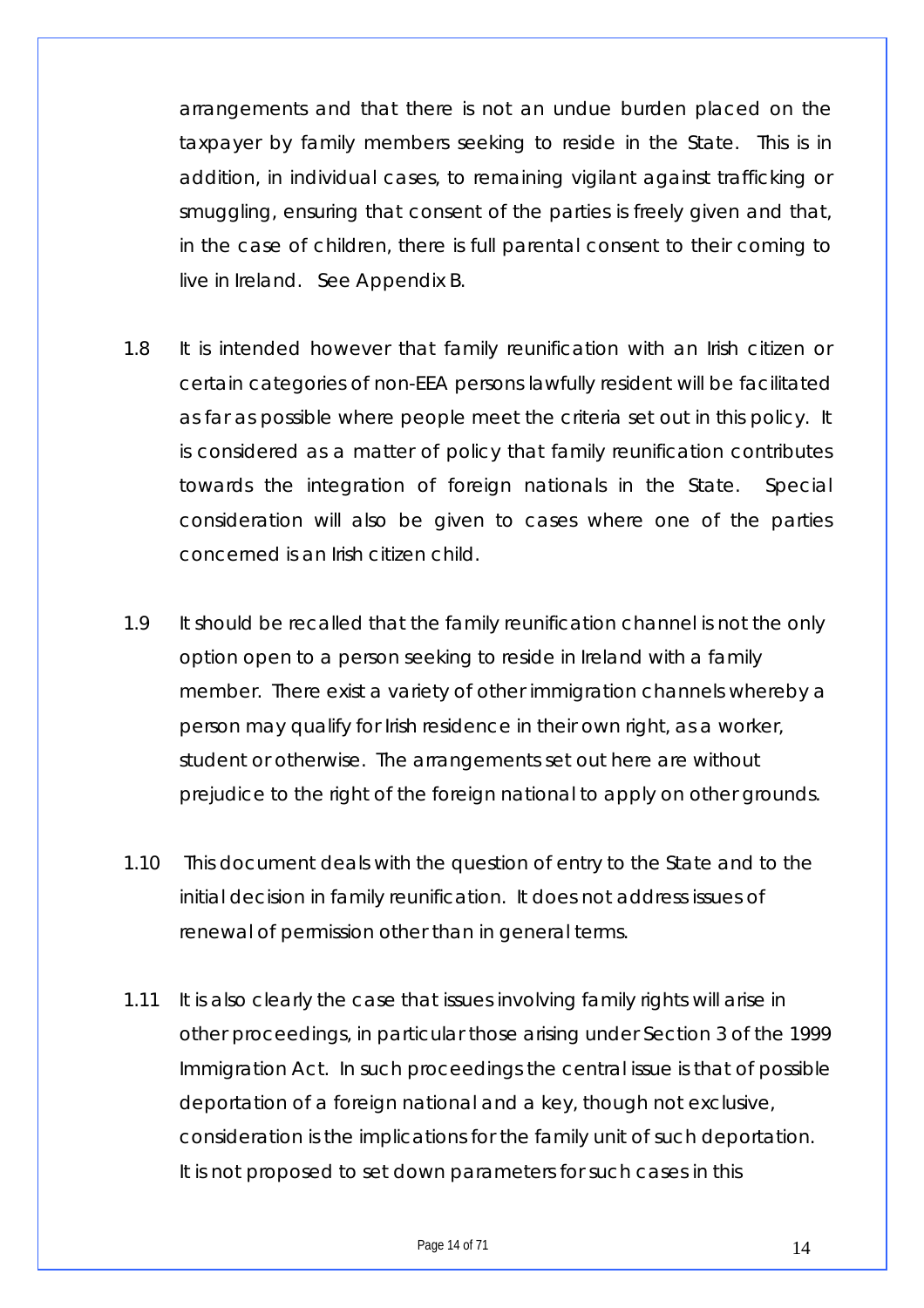document nor would it be desirable to do so. Cases involving deportation must be considered on the basis of all relevant factors and each case will have certain elements that might distinguish it from others.

1.12 While this document sets down guidelines for the processing of cases, it is intended that decision makers will retain the discretion to grant family reunification in cases that on the face of it do not appear to meet the requirements of the policy. This is to allow the system to deal with those rare cases that present an exceptional set of circumstances, normally humanitarian, that would suggest that the appropriate and proportionate decision should be positive.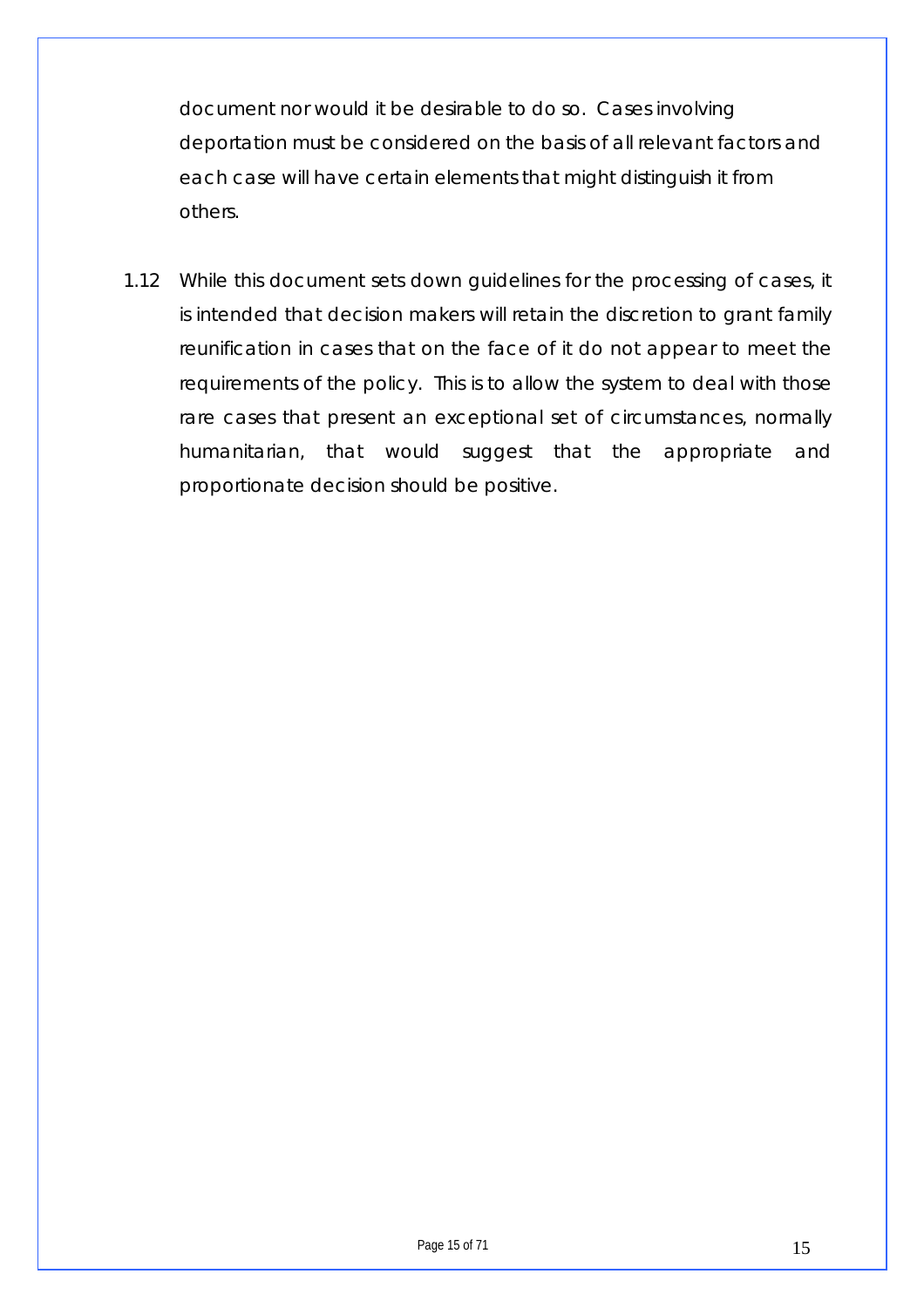## <span id="page-15-0"></span>**2. A Balancing of Rights**

- 2.1 The European Convention on Human Rights Act 2003 requires all State authorities to perform their functions in a manner compatible with the Convention. The right to respect for family life within the meaning of Article 8 of the European Convention on Human Rights and Fundamental Freedoms places both positively and negatively stated obligations on the State. The right to live with one's close family may result in negatively stated Convention obligations when, for example, the deportation of a family member would breach the family's rights, or may be positive when the family member ought to be allowed enter and reside in the State. The policy set out in this document addresses the latter element insofar as the family members are seeking to enter and reside in Ireland.
- 2.2 It is important not to confuse rights to family life with rights to family reunification. The Convention does not give an automatic right to a foreign national to enter or to reside in a particular country. This has been confirmed repeatedly by the European Court of Human Rights and, further, the Court has said that the State must strike a fair balance between the sometimes competing interests of the individual and of the community as a whole (this issue is revisited further on in this paper in relation to the economic aspects of family reunification). In this the state enjoys a wide margin of appreciation. The Court has also stated that Article 8 does not entail a general obligation for a State to respect immigrants' choice of the country of their residence and to authorise family reunion in its territory.
- 2.3 In similar manner, the status of the family enshrined in Article 41 of the Irish Constitution bears on immigration decisions. Once again, however, this Article does not stand alone and cannot be construed as predetermining the outcome of individual cases.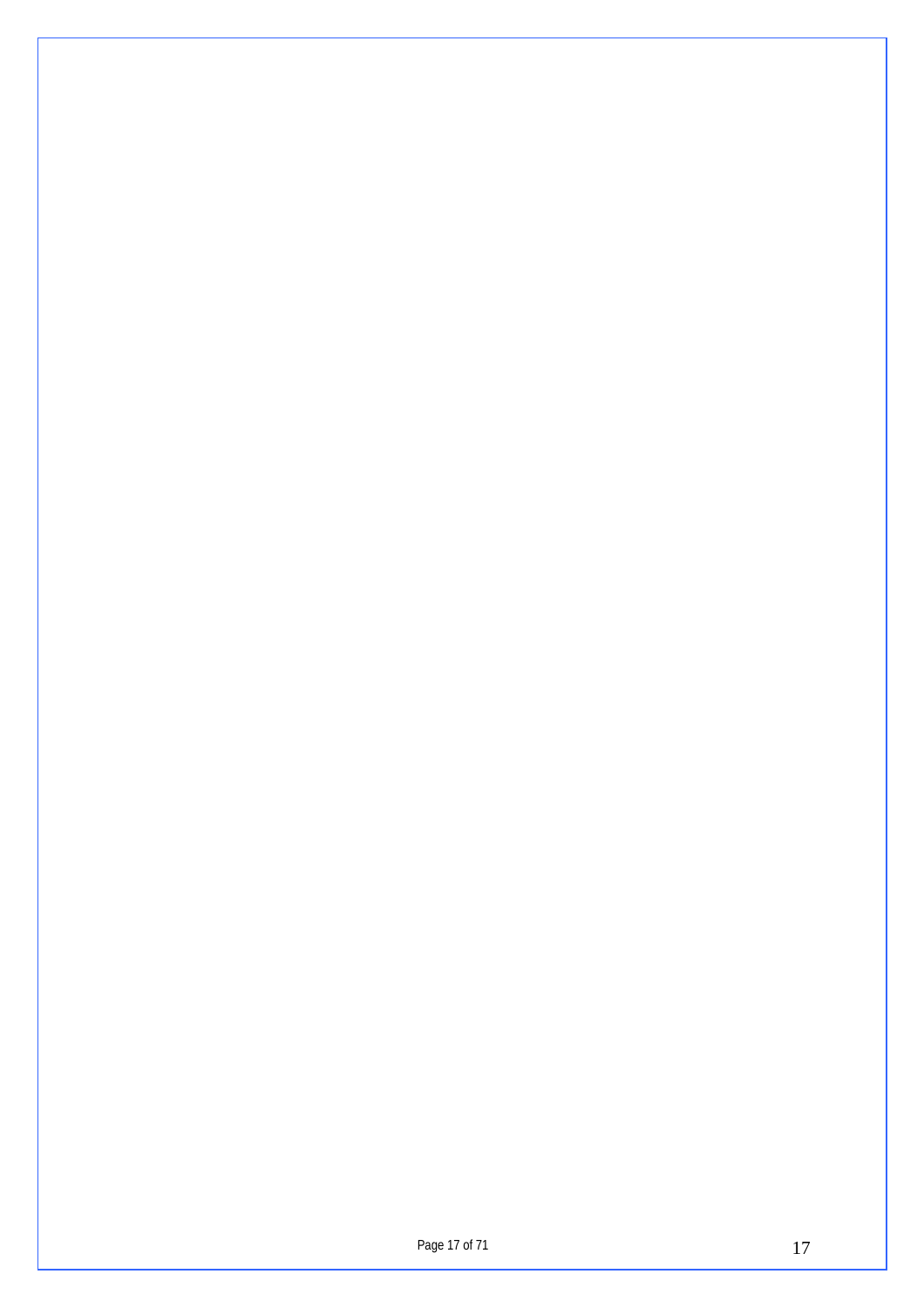### <span id="page-17-0"></span>**3. Government Policy Choices**

- 3.1 As outlined in the Supreme Court judgement in the Bode[2](#page-17-1) case, immigration control is the right and responsibility of the Government of the day. Moreover the Court found that immigration is not a right but rather a "gift" of the State. The exercise of that right on behalf of the State, or the way in which the State dispenses the immigration gift is not a matter of absolute discretion. It is subject to the Constitution, the European Convention on Human rights, as described above, and such statute law as exists. Immigration decisions must be proportionate and not capricious. Everyone is entitled to fair procedure, overseen via judicial review before the courts.
- 3.2 Nevertheless it is the prerogative of the elected Government to set down immigration policy in the public interest. That public interest consideration involves necessary trade-offs between competing interests. Decisions in individual cases are then made within the parameters outlined in Government policy.
- 3.3 It follows therefore that this policy document does not create or acknowledge a free standing right of family reunification but rather sets out how, as a matter of policy, the State intends to deal with family reunification cases, in accordance with public policy and in observance of constitutional, ECHR and other rights of the parties and of society in general.

<span id="page-17-1"></span><sup>&</sup>lt;sup>2</sup> Bode (A Minor) -v- Minister for Justice, Equality & Law Reform & Ors, [2007] IESC 62 (2007)., Supreme Court [S.C. No: 485 of 2006]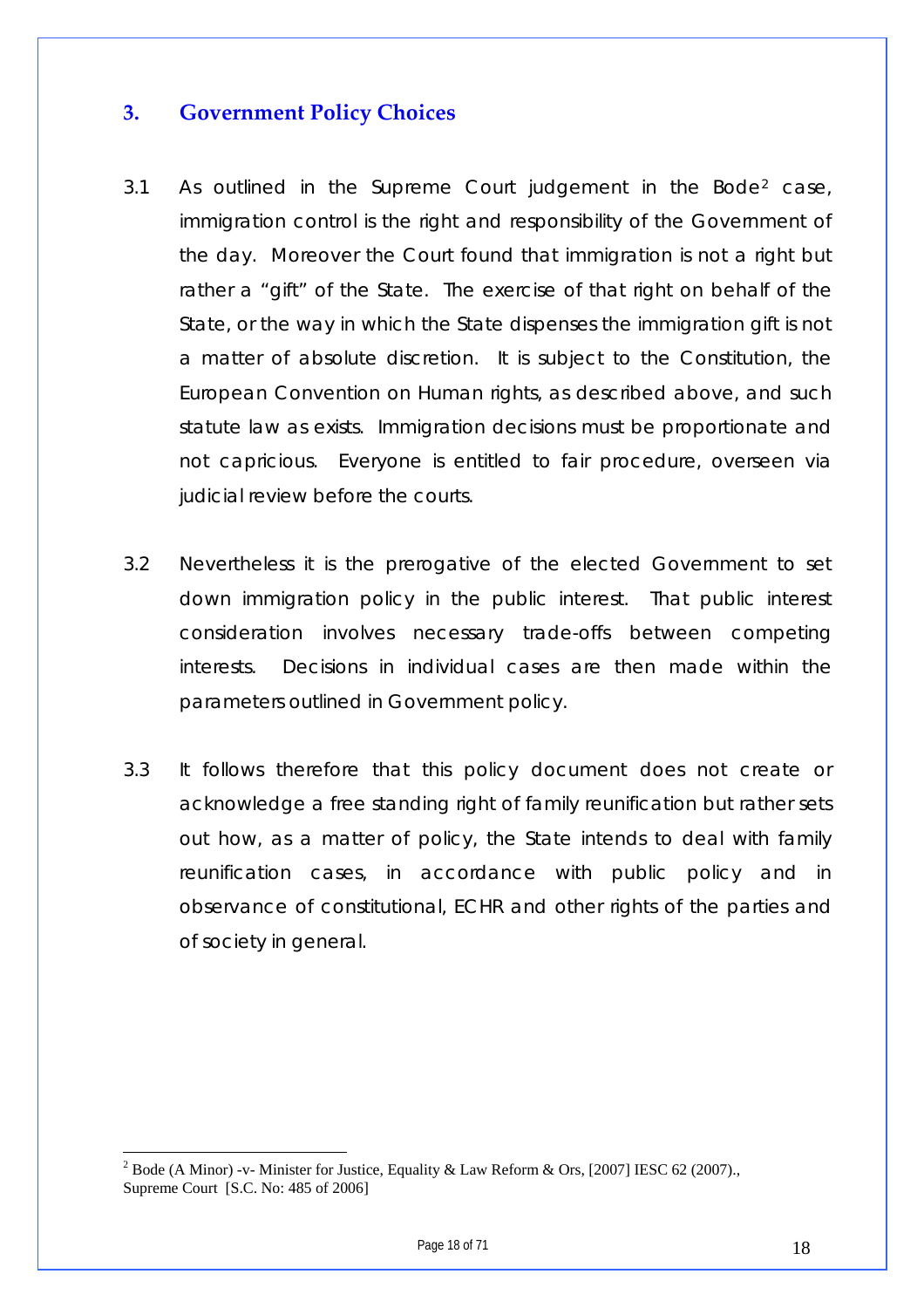#### **Part 2**

## **Family Reunification Policy**

## <span id="page-18-0"></span>**A. Key Policy issues**

#### **4. Nature of Family?**

- 4.1 This paper does not attempt to establish a rigid definition of what constitutes a family. Any references to family should therefore be read in a vernacular as opposed to strict legal sense. What the paper will do however is set out how the system should generally deal with certain categories of people who are seeking migration to Ireland based on their relationship with some other person already entitled to be here. Not all categories of family member are covered by this policy. However it is important to bear in mind that <u>any</u> person is potentially free to make an application to the Minister for permission to reside in Ireland in their own right and also to adduce inter alia in their application any relationships of blood or otherwise with an Irish national or resident.
- 4.2 At the same time, and while the term "family member" may be capable of being read very broadly, not all family members have the same standing. This is long established in many spheres including succession, marriage and immigration (including matters relating to the Free Movement of Persons within the EU). It follows that in any analysis of how a person might expect to fare in an immigration determination, and without prejudice to a detailed consideration of individual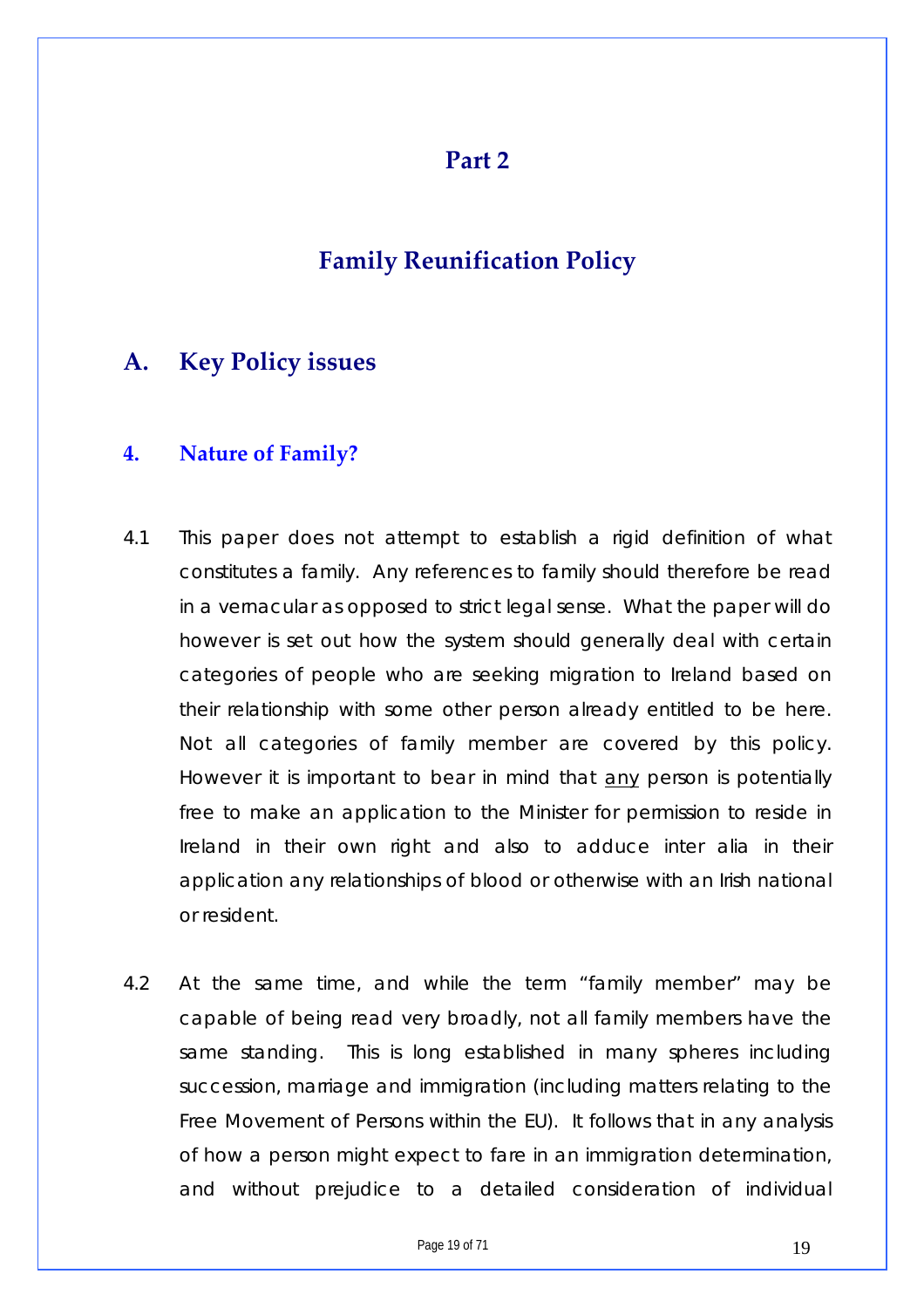circumstances arising in the particular case, there must be deemed to exist a sliding scale of relationships with those having the closest connection generally having the greatest call on a positive outcome to an immigration determination, all other things being equal. It is also entirely reasonable in public policy terms to "set the bar" for family reunification much higher where more distant relationships are involved to the point that the prospects of success in certain cases must be regarded as remote unless very exceptional circumstances exist.

- 4.3 With this in mind this document sets down broad policy guidelines for the main categories of family relationships and also to outline some broader parameters for dealing with more distant relationships.
- 4.4 It is not proposed that domestic staff or unrelated members of the general household would be covered by this policy. Domestic staff, irrespective of whether they live with the family or how long they have been part of the household, would be subject to the employment permits regime and have to apply, independently and in their own right, as workers rather than as a member of the household. Such applications for employment permits would be considered on their merits. As a matter of public policy however, migration for the purposes of domestic service, is not encouraged and the employment terms and conditions that a domestic worker is entitled to in Ireland may be radically different from those in the country of origin.
- 4.5 Some account must also be taken of the circumstances of any family separation and the actual relationship between the parties. In this regard, a family member who has been long separated from a person resident in Ireland may have a weaker claim on reunification than one where the parties have until recently been a close family unit. A family that has voluntarily sundered itself as a speculative means of securing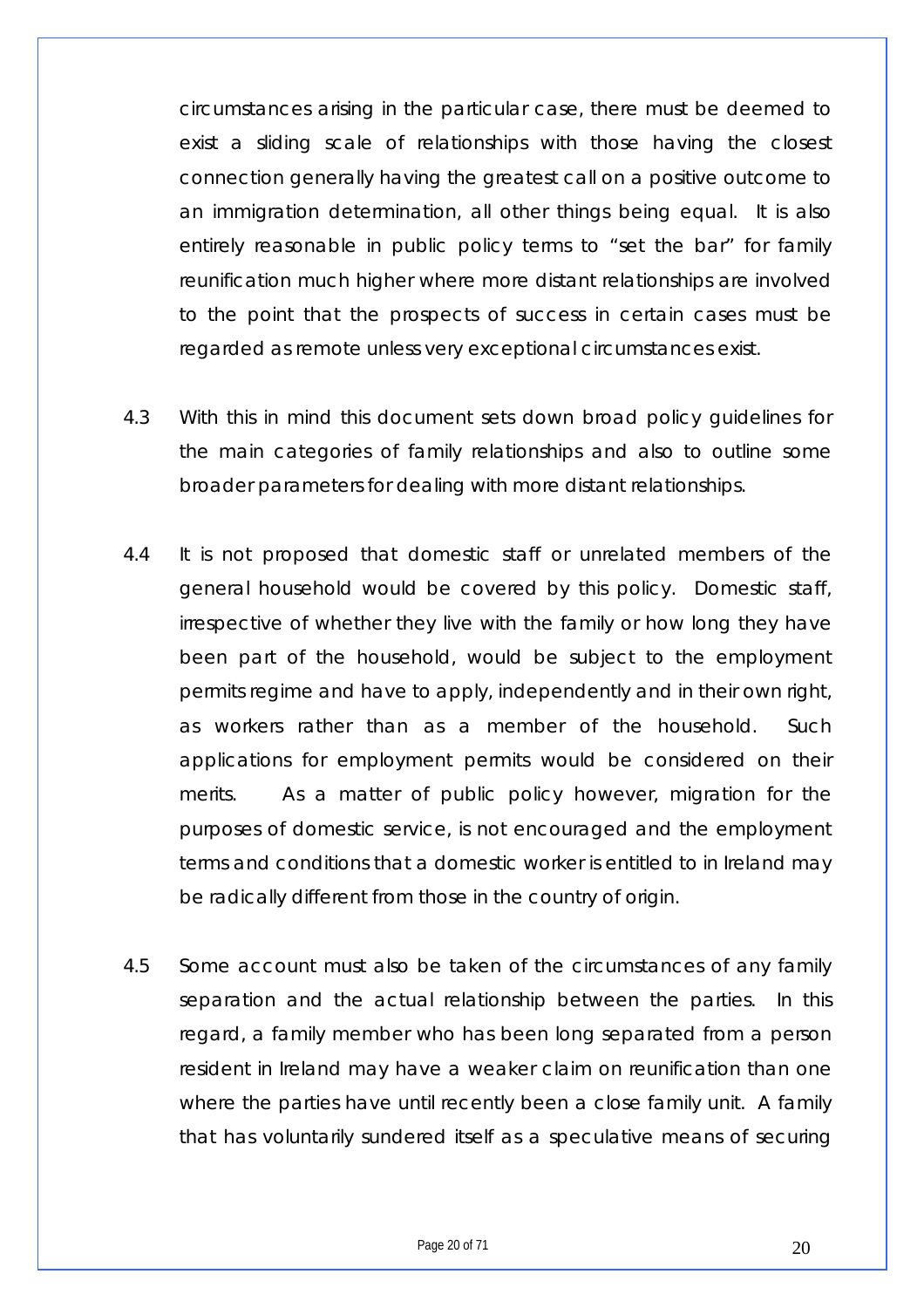Irish residence for one member must also dilute its own claims to reconstitution as a unit in Ireland (see Section 6 of this document)

4.6 In all immigration matters, as a matter of policy if not of law, a civil partnership contracted in Ireland, or an overseas civil partnership recognised in Irish law, is treated as being fully equivalent to marriage.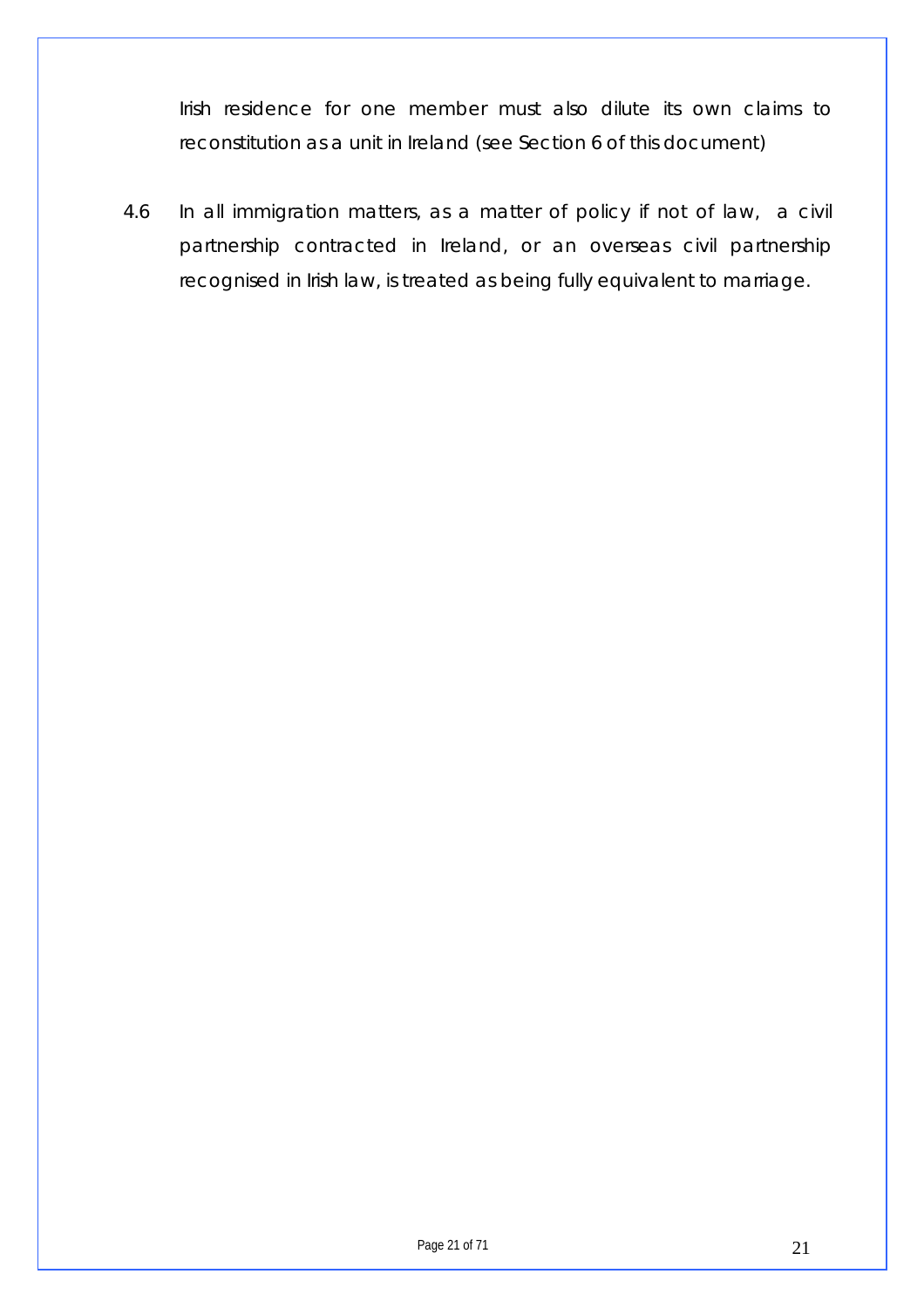## <span id="page-21-0"></span>**5. Differentiated Family Reunification**

- 5.1 The outcome of an immigration decision in the area of family reunification depends on a number of factors. One of these is the security of the residence of the person with whom they seek to be reunited. For the purposes of this document those persons are referred to as the sponsor. Immigration status is not uniform, ranging from limited or conditional permissions at the lower end of the scale up to long term residence without condition. The most secure status of all is obviously that of a citizen. It is considered the policy adopted should reflect the differing levels of tenure of the sponsor. However family reunification can never become automatic or unconditional and it would be undesirable if family reunification were seen to be happening "over the head" of the elected Government or in a manner that is inimical to its stated public policy.
- 5.2 Where the sponsor is a non-EEA national it is intended that different access to family reunification will generally be granted depending on the immigration status of the sponsor. These will range from student cases, where access to family reunification is either not permitted or highly restricted, to more generous provisions for persons, for example with long term residence status.
- 5.3 Irrespective of the status of the sponsor, family reunification in all cases must be subject to proper checks and balances against immigration abuse, such as marriage of convenience[3](#page-21-1), and each case must be looked at on its merits, taking into account the immigration history of the parties and also the general issues of social and economic policy. The onus of proof as to the genuineness of the family relationship rests squarely with the applicant and sponsor whether that person is an Irish

<span id="page-21-1"></span><sup>&</sup>lt;sup>3</sup> A marriage of convenience for the purposes of this document is defined as a marriage entered into for the predominant purpose of obtaining an immigration advantage for one of the parties.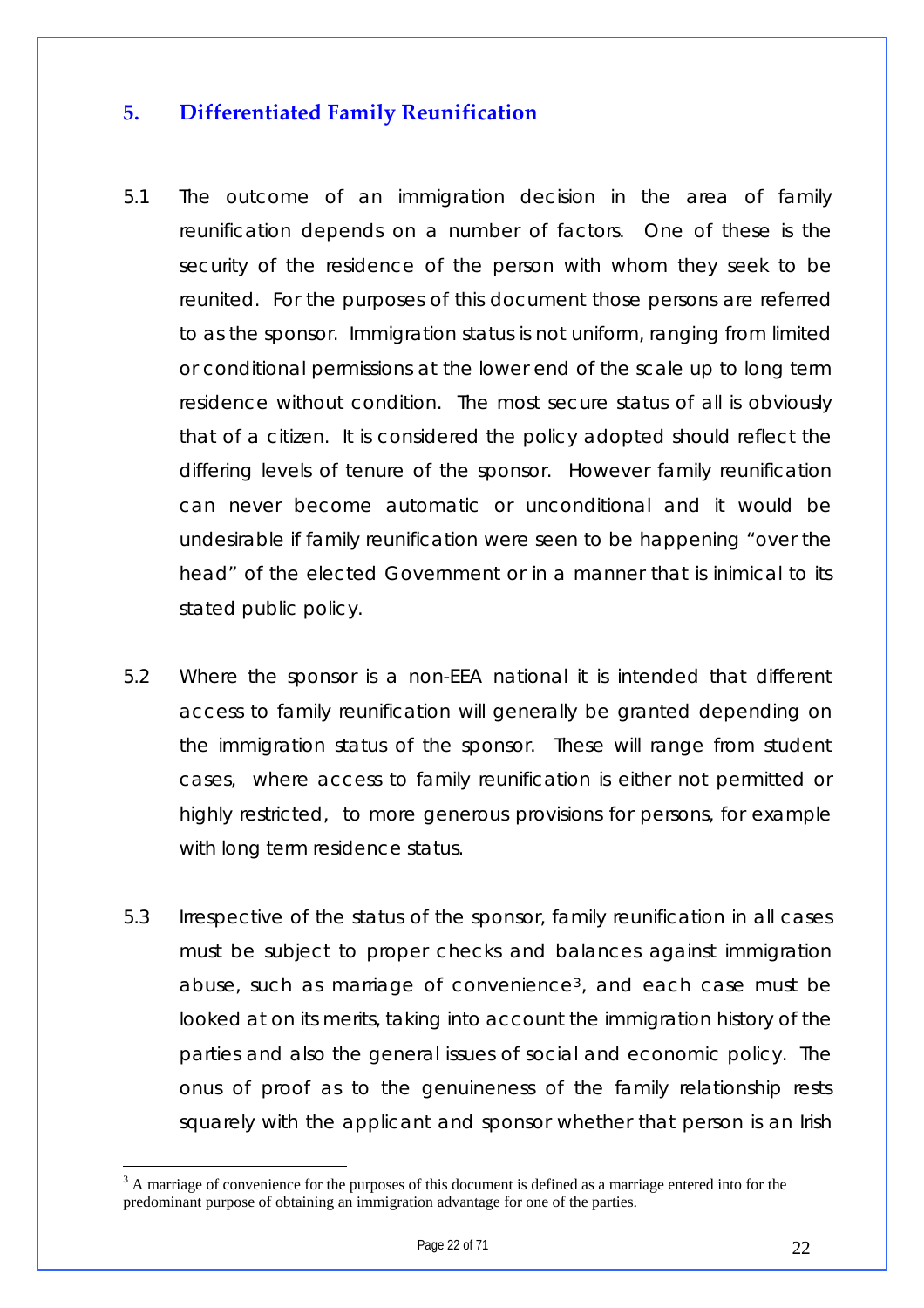national or non-EEA national. This policy will not affect the visa requirement for those coming from countries where such applies[4](#page-22-0).

<span id="page-22-0"></span> $\overline{a}$ <sup>4</sup> A list of currently visa required countries is contained at http://www.inis.gov.ie/en/INIS/(List%20of%20Countries)%20S.I.%20417%20of%202012%20Schedule%201 .pdf/Files/(List%20of%20Countries)%20S.I.%20417%20of%202012%20Schedule%201.pdf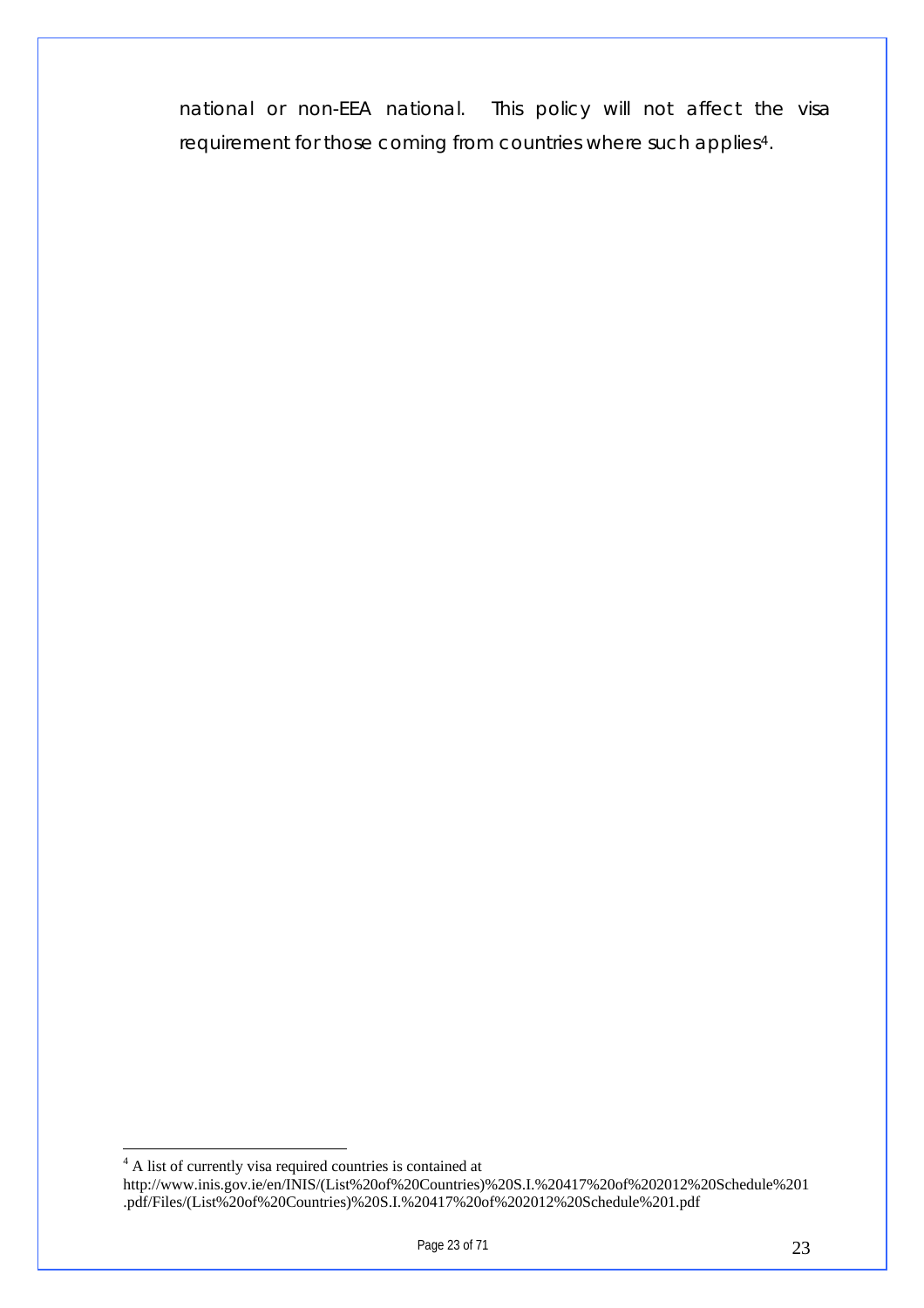## <span id="page-23-0"></span>**6. Reconstituting the Family Unit**

- 6.1 In some cases, for economic or other reasons, a family may remain separate for a long time, in some instances for many years. One member may go abroad to work and to continue to support the family in their home country via remittances. Ireland's fairly short history as a country of immigration destination has also evidenced significant levels of migration where one individual comes to Ireland, leaving family behind, and seeks to secure leave to remain, in some cases following a lengthy legal process. It is legitimate in such cases, without undermining the validity of the residence of the migrant who may have ultimately become naturalised or impugning their actions, to take account of the fact that the family has elected to separate. Moreover, the longer the elective separation, the weaker must be the claim to reconstitution of the family in Ireland. It is not intended to be prescriptive in respect of this issue but rather to highlight it as a highly relevant consideration in any case processing.
- 6.2 It might also be recalled that in some cases leave to remain in Ireland was granted by the Minister subject to the express limitation that no rights to be joined by spouse or other family member would flow from the status being granted. Therefore, the family must be deemed to have made an informed choice in favour of Irish immigration status for certain members over the alternative of all residing together in their country of origin.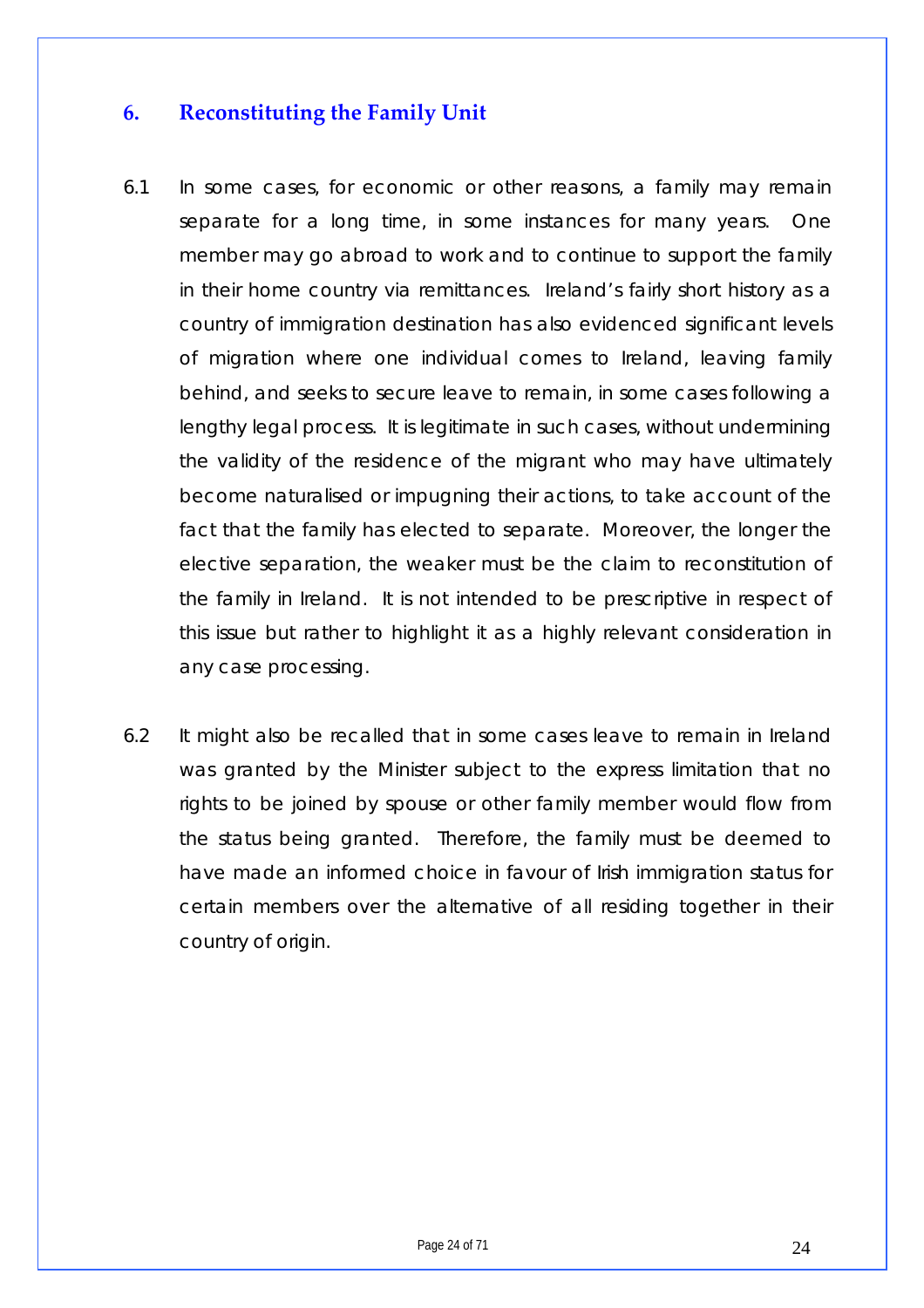## <span id="page-24-0"></span>**7. Public Security, Public Policy and Public Health**

- 7.1 A critical element in all immigration decisions is the protection of the State, its citizens and persons present within it. Applications for family reunification will be refused where a party to an application is a threat to public security, public policy or public health.
- 7.2 It is not proposed to provide rigid definitions of these concepts which must in any case be taken to have their common meaning. However by way of example a person could be refused on grounds of public security if they posed a threat to the State or another State through terrorism or support of terrorist activities, if they posed a threat of incitement to hatred, if they posed a risk of criminal behaviour, of violence against one or more persons. A criminal record will not automatically exclude a person from consideration for family reunification but it clearly is highly influential in any consideration of the merits of the individual case.
- 7.3 Public policy is a broader term and would add concepts such as the economic and social wellbeing of the State. Immigration policy is not made in isolation, but is informed by a wide range of government policies in different areas. Concerns of public policy should inform all immigration decisions and this applies also in the case of family reunification. The State is entitled to have an immigration policy and to change that policy from time to time in accordance with its wider public policy interests.
- 7.3 Public health considerations primarily arise in the context of contagious diseases for instance in the case of a pandemic or where diseases are subject to the International Health Regulations for the time being adopted by the World Health Assembly of the World Health Organisation.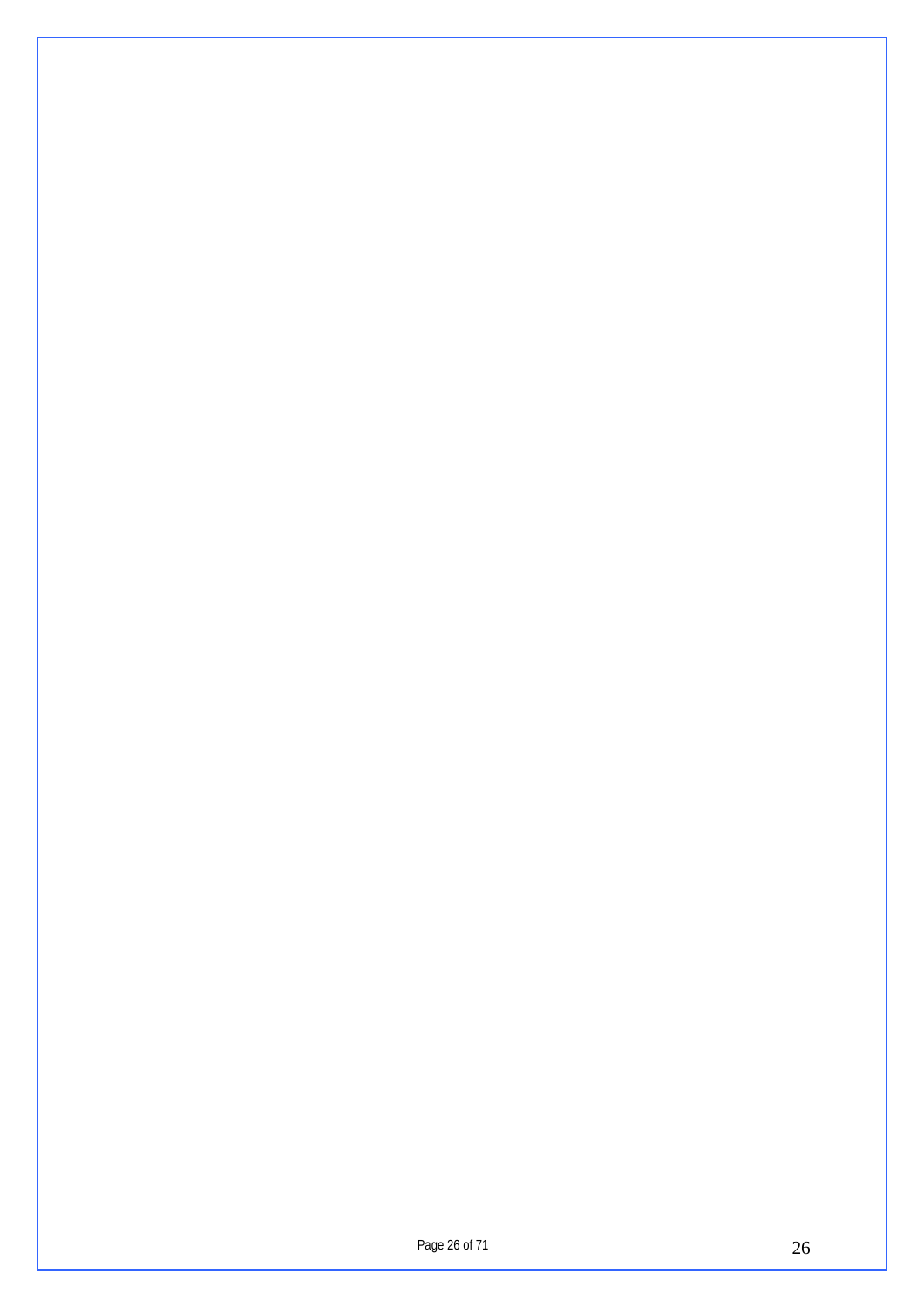## <span id="page-26-0"></span>**8. Economic Impact**

- 8.1 Immigration can bring significant economic advantages by growing the domestic market for goods and services and through the direct contributions of migrant workers both in terms of output and taxation. At the same time there can be substantial costs in terms of education[5](#page-26-1), housing, healthcare and welfare arising from family migration. Economic considerations are therefore a very necessary part of family reunification policy.
- 8.2 However the immigration authorities do not determine eligibility for State funded services and in many cases, particularly as regards social welfare payments, the eligibility conditions are the same for Irish citizens as for migrants. If entitlement becomes a given for any person who meets certain residency requirements then expenditure control must inevitably become front-loaded through the immigration system. In other words, the immigration system must restrict entry to significant numbers of persons who if allowed to come to Ireland would give rise to substantial liabilities in terms of State services. At the same time, when a person is granted immigration permission and it is made conditional on not being a burden on the State, failure to abide by this condition may lead to termination of permission, notwithstanding any eligibility rules that may be in place by State sector providers of services as regards access to those services. This represents what might be referred to as an "immigration Contract".
- 8.3 It is not proposed that family reunification determinations should become purely financial assessments. Nevertheless, the State cannot be regarded as having an obligation to subsidise the family concerned and the sponsor must be seen to fulfil their responsibility to provide for his/her family members if they are to be permitted to come to Ireland.

<span id="page-26-1"></span><sup>&</sup>lt;sup>5</sup> Estimated at  $\mathcal{R}K$  approx per child p.a – source: Dept. Education and Skills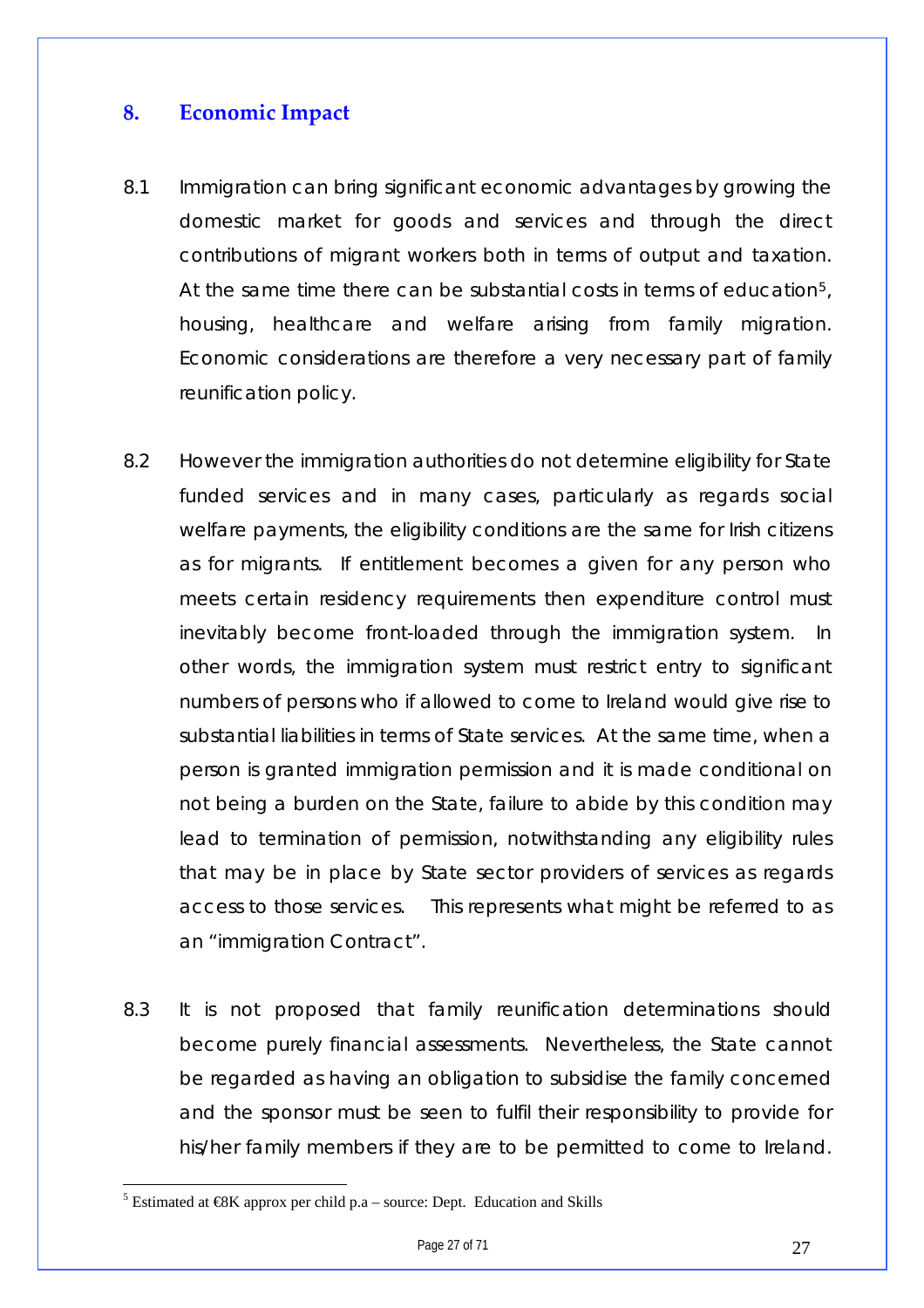Where the sponsor, is an Irish citizen the economic assessment would be less onerous than for non-EEA sponsors.

- 8.4 It is a question of finding the correct balance between rights and responsibilities. All other things being equal however, a non-EEA resident of Ireland in active well paid employment will have a considerably greater opportunity of being joined by family members than a person who is subsisting on State supports. Indeed a person who is unable to support him/herself cannot expect the State to assume the necessary financial obligations on his/her behalf.
- 8.5 Further matters that require consideration include, whether family reunification should be immediate or instead be subject to some form of probationary period. At present family reunification for the holders of "Green Card" employment permits is immediate. This is based on a number of assumptions that may or may not turn out to be well founded. These are: that the employment will be sustained, that the salary level will be realised and that it is sufficient to maintain the family. Given that some categories of green card holder will be obtaining a salary of just €30k it is considered that the current policy requires some refinement.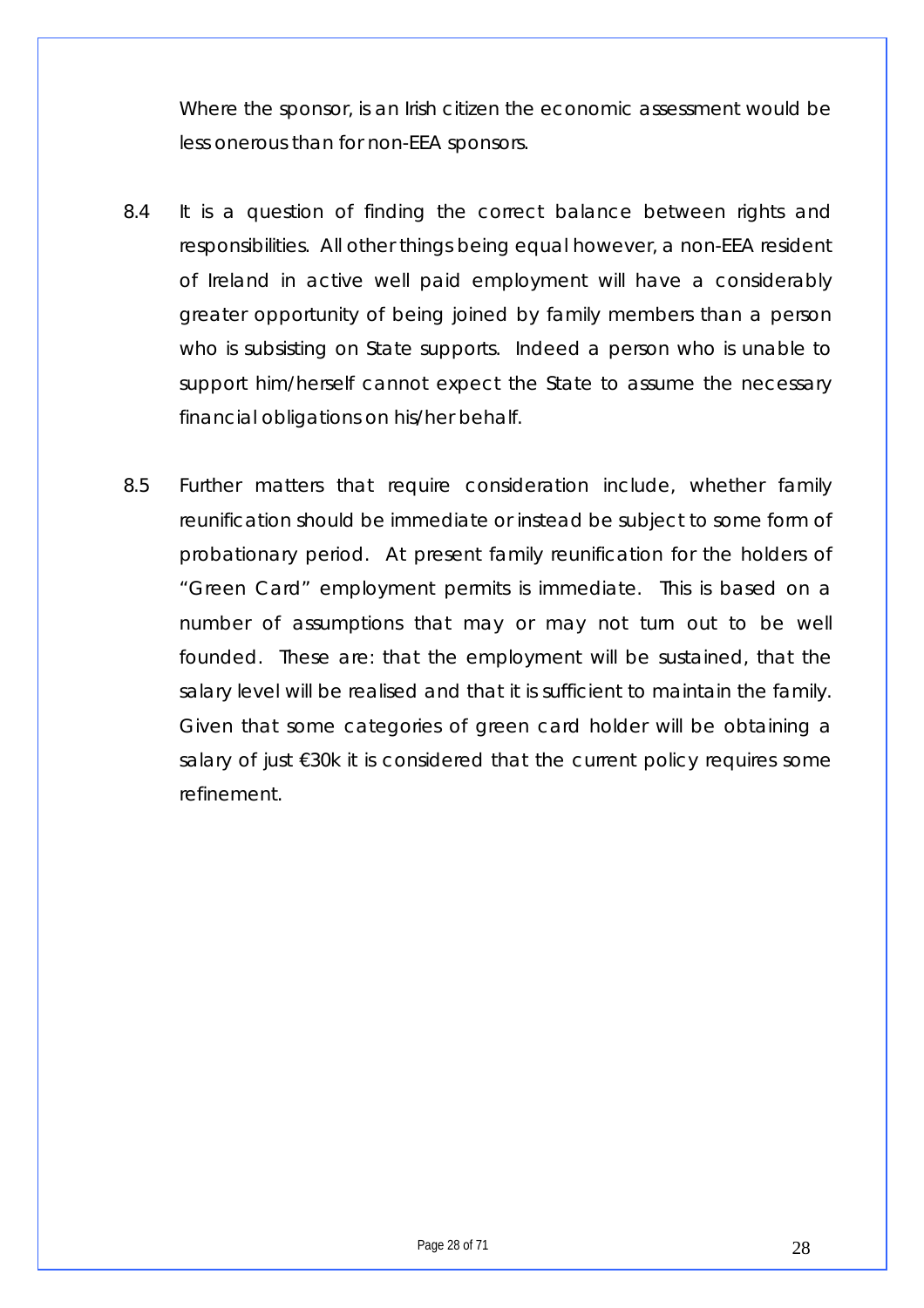## <span id="page-28-0"></span>**9. Integration Requirements**

- 9.1**.** Integration related requirements have become increasingly common in other EU jurisdictions when dealing with family reunification cases. Other than signalling an intention to introduce language competency as a requirement for citizenship and long term residence, such provisions have been absent from the Irish immigration framework. While this document does not propose any new or immediate requirements in this area it does recognise the legitimacy of such provisions. As a basic level, and avoiding getting into definitions of what constitutes "integration", it is highly undesirable that migrants should live for extended periods or permanently in Ireland without being able to speak English. Indeed most immigration channels to Ireland for non-EEA persons have either an explicit (e.g. students on academic programmes) or implicit (e.g. in the case of foreign workers) language requirement. It is reasonable to incorporate such a test into the immigration system for family reunification cases also.
- 9.2 It is proposed to undertake a further study of this issue on a horizontal basis for all classes of legal migration, looking not just at family reunification. Among the issues to be considered will be the level of language competence required and whether this competence should be attained before travelling to Ireland or within a set (probationary) time thereafter. It should also consider the question of whether tests of knowledge of Irish society and culture should become a feature of the immigration system and, if so, at what points (e.g. at citizenship stage or perhaps earlier). These tests have been used in a number of other jurisdictions.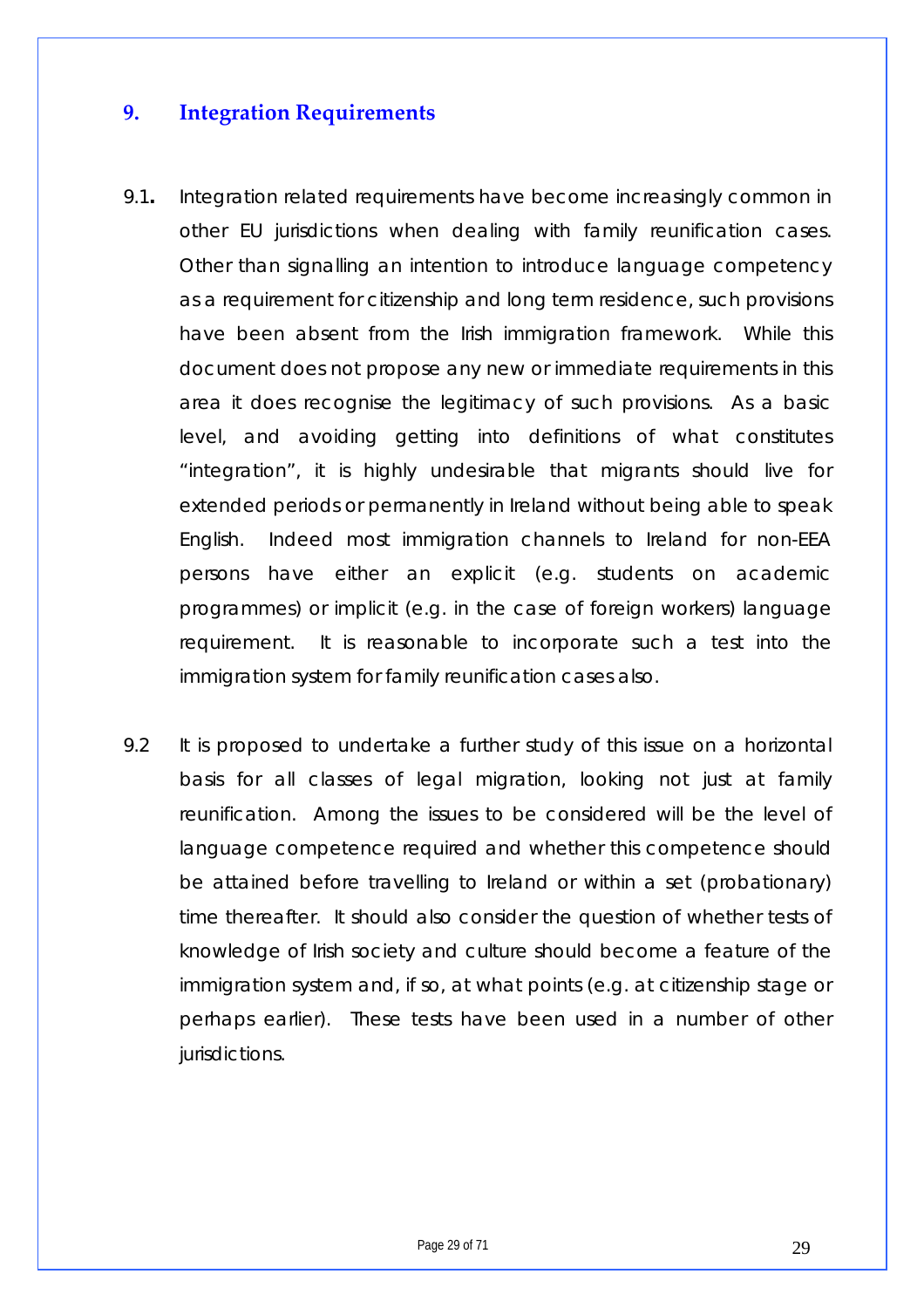#### <span id="page-29-0"></span>**10. Preclearance**

- 10.1 Unlike the position in the UK or in the Schengen zone, the rules for visa requirements in Ireland do not distinguish between short and long term stays. A foreign national is either visa required or visa exempt, irrespective of the length of stay or its purpose. As a result, family reunification applications from non visa required persons are made only when the person is already in Ireland. This gives rise to a number of problems including:
	- Lack of certainty for the applicant;
	- The maximum stay on an entry permission is 90 days which is an unreasonably short time to deal with a complicated application and a decision that will have significant consequences. In addition, the applicant may seek to remain (legally or illegally) while the case is being considered;
	- Family reunification cases are considered by more than one Unit in INIS which gives rise to potential inconsistencies of approach;
	- Where family reunification is refused the applicant is already in Ireland and then may become a problem and could involve lengthy and costly deportation proceedings that could have been avoided.
	- The potential for abuse of short stay visa applications, ostensibly for short family visits or tourism, as a means of gaining access to the State in order to make an application for residence sur place on a more permanent basis.
- 10.2 This is an unsatisfactory situation and there is a strong case for putting in place a formal visa requirement for long stays or some alternative pre clearance process. Moreover there is a clear argument in favour of having a single family reunification Unit within INIS to consider all family reunification cases for both visa free and visa required countries. Theoretically all family reunification applicants could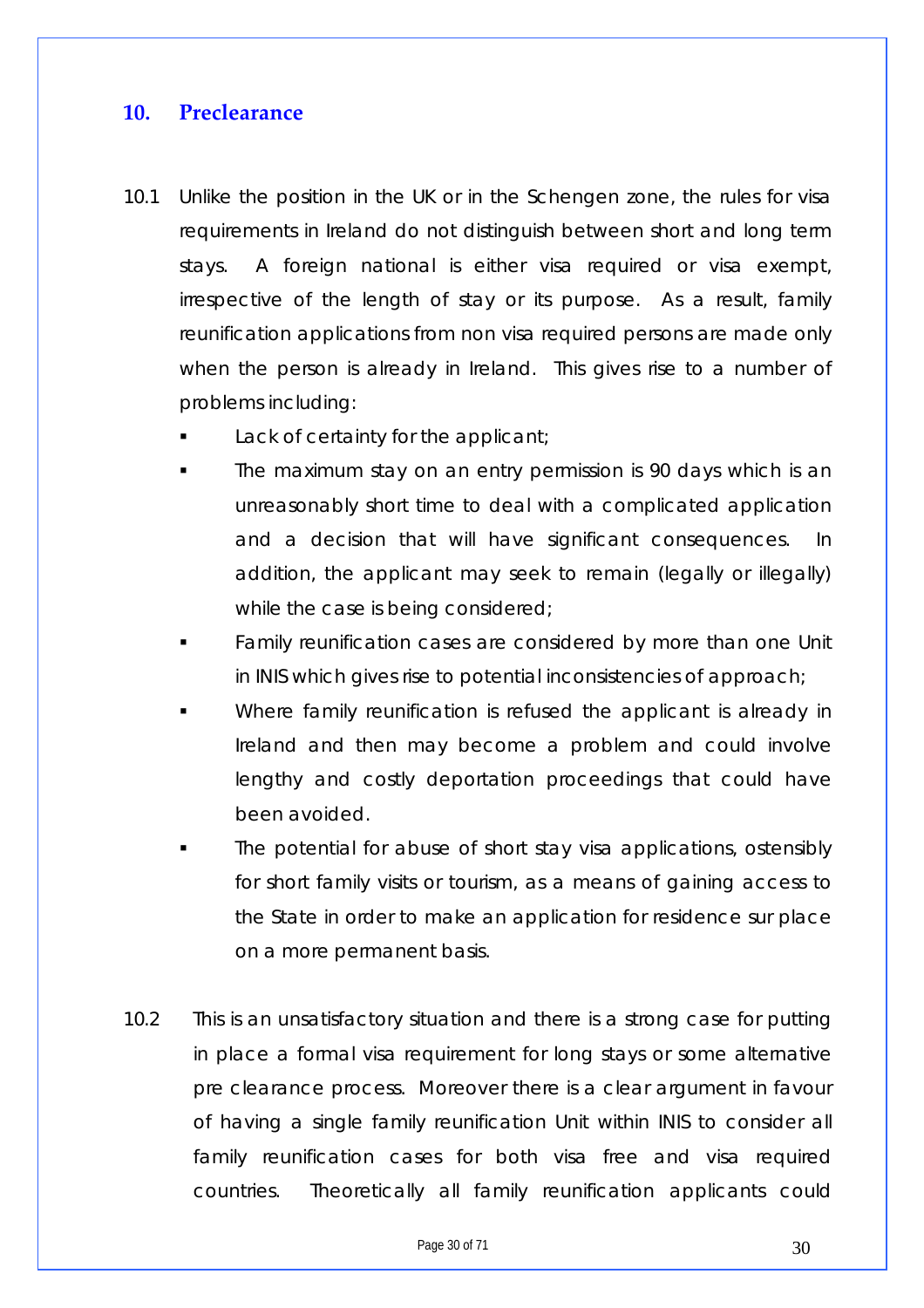become visa required but in practice this would be virtually impossible to achieve if other forms of long stay permissions did not have a similar visa requirement<sup>[6](#page-30-0)</sup>. Therefore it is planned that INIS establish a centralised Family Settlement Unit which will deal with all applications. Short stay visas for the purpose of family visits would continue to be dealt with through the visa system.

10.3 While it is envisaged that pre-clearance is the most appropriate way in which to proceed in this area, there will inevitably be cases where the applicant seeks to apply from within the State. One category where it is obviously permissible to apply from within the State is comprised of persons who already have a residence status in their own right but of an inferior or more restricted nature (for example, as a student) and they seek to "upgrade" this on the basis of their relationship with, say, an Irish citizen. Beyond this group however the general policy should be to refuse to accept applications from within the State except in cases where there are special humanitarian circumstances. It may also be appropriate to operate a higher fee for in-country applications. These provisions relate to family reunification applications only and are without prejudice to any possibilities the foreign national might have to apply for an upgrade or extension of their status in their own right (i.e. not based on their relationship with another person).

<span id="page-30-0"></span> $6$  Bearing in mind that the visa requirement has to be implemented by carriers when deciding to permit passengers to travel.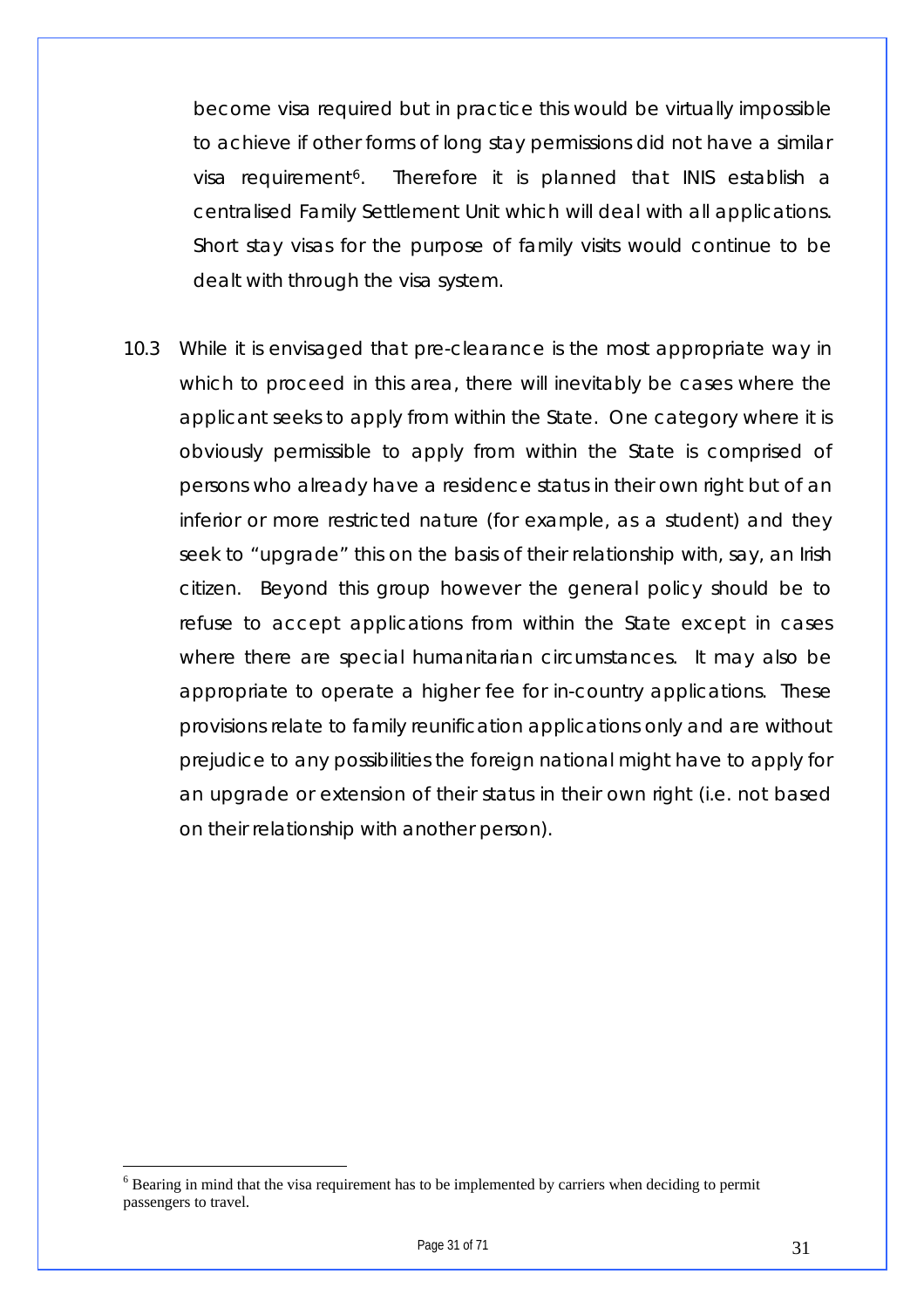## <span id="page-31-0"></span>**11. Processing & Fees**

- 11.1 Irrespective of whether some form of family reunification pre-clearance is introduced, it is proposed that all cases should be the subject of a standardised application form. The introduction of an application form is required as it puts visa required and non visa nationals on the same level in terms of fully setting out their circumstances in order to obtain a family Reunification status. It also ensures transparent and consistent information gathering which will assist both the applicant and the official considering the case.
- 11.2 Family reunification applications are among the most labour intensive in the immigration caseload. At present however the only fee charged (other than the standard registration fee for successful applicants) is in respect of a D visit visa (€60). This situation needs to be reviewed and a much more realistic approach taken in respect of costs.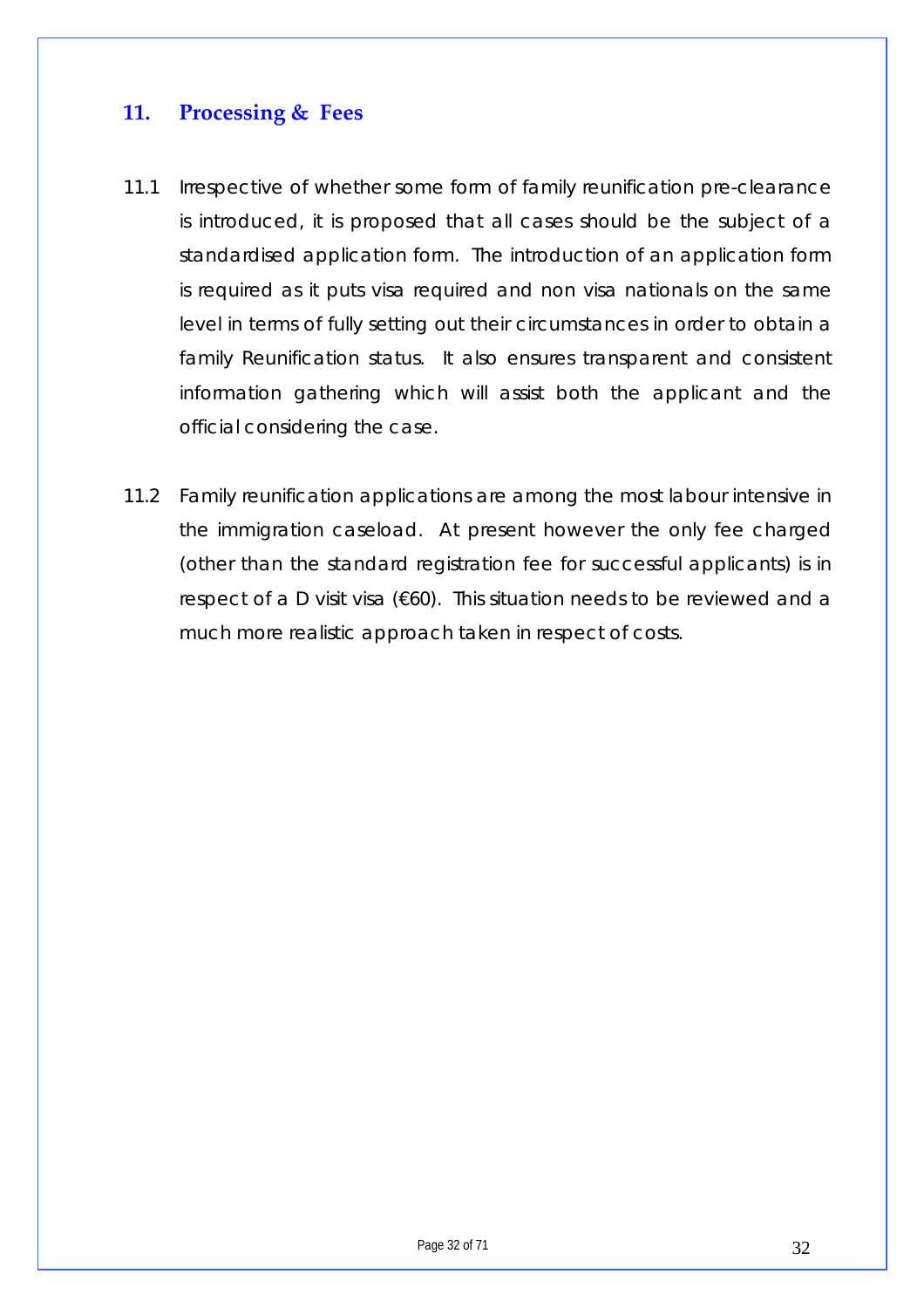## <span id="page-32-0"></span>**B. Detailed Guidelines**

## **12 Qualified Sponsor**

- 12.1 At present family reunification decisions are made on the basis of a connection between the person seeking residence in Ireland and some other person who has a status within the State (either as a citizen or a non-EEA resident). This person is referred to as the sponsor. The application is seen as a joint undertaking and pursuant to a shared wish that the applicant be allowed to live in Ireland. However the term "sponsor" cannot be an empty one. That person must be seen as assuming certain responsibility for the family member they are seeking to bring to live in Ireland. It is intended in any event to formalise the role and responsibilities of sponsor within the system.
- 12.2 An application for family reunification should be made jointly by the sponsor and the family member where the latter is an adult and by the sponsor only in the case of a child.
- 12.3 The Sponsor of an application for Family Reunification may be one of the following
	- an Irish citizen residing or intending to reside in Ireland;
	- A lawfully resident foreign national as an Employment Permit Holder[7](#page-32-1);
	- A lawfully resident foreign national with an immigration stamp 4 (including long term residents). Where the Stamp 4 holder is a refugee or person granted subsidiary protection, section 20 of this document applies;
	- A lawfully resident foreign national with an immigration stamp 5 (denoting that their residence is without condition as to time);

<span id="page-32-1"></span> $7$  This includes those holding what are referred to as "Green Card" Employment Permits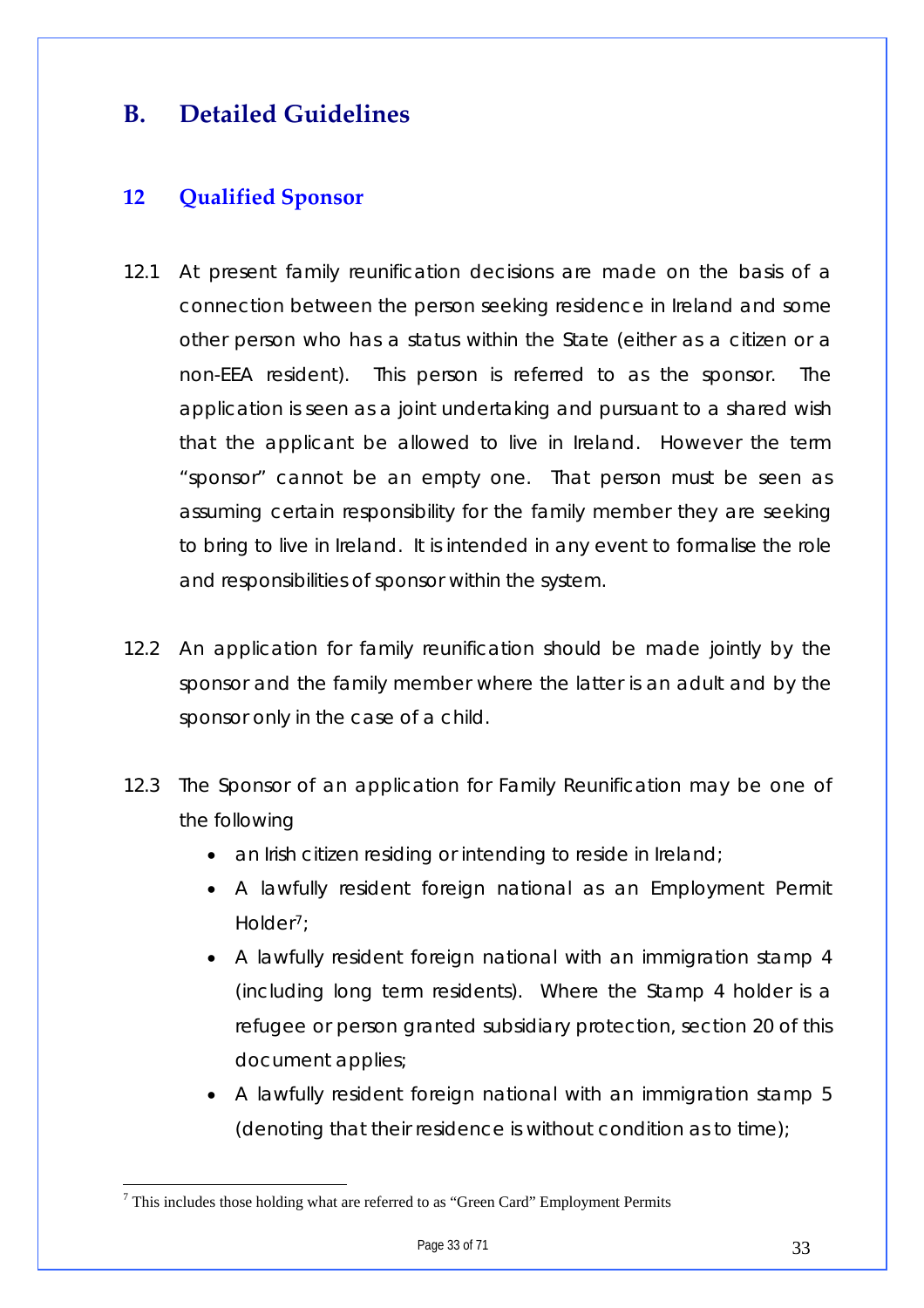- a Researcher under a Hosting Agreement;
- a PhD student studying for a doctorate accredited in Ireland;
- a Minister of Religion with an immigration Stamp 3.

Eligibility to make application as a sponsor in no way prejudges the outcome of the application or confers of itself an entitlement to obtain family reunification.

- 12.4 In all other cases the applicant will be required to apply in their own right as opposed to being sponsored by another person. This does not however prevent their including in the set of relevant circumstances pertaining to their application a relationship with another person resident in Ireland or entitled to be so.
- 12.5 Persons who are resident in Ireland as students, other than those pursuing a PhD, are not currently eligible as sponsors. There are some limited exceptions provided in respect of students, for instances where they come within a scholarship programme from another country. However it is considered there may be other students who would be in a position to make full financial provision for their dependents during their stay and that such persons could also be eligible to act as sponsors although perhaps not in the initial stages of their stay. However once the student has demonstrated academic progress and evidence of the necessary funds to support family members then they could be permitted to be joined by family members. This category of student would need to be pursuing an Irish degree award<sup>[8](#page-33-0)</sup> at a minimum of honours bachelor level<sup>[9](#page-33-1)</sup>. The specific details as regards eligibility will be addressed, by way of amendment, under the separate immigration policy arrangements for international students[10](#page-33-2).

 $\overline{a}$ 

<span id="page-33-2"></span><sup>10</sup> New Immigration Regime For Full Time Non-EEA Students

<span id="page-33-0"></span><sup>8</sup> E.g. HETAC

<span id="page-33-1"></span><sup>&</sup>lt;sup>9</sup> Level 8 and above on the National Framework of Qualifications

http://www.inis.gov.ie/en/INIS/Students%20BookletA4%20(white%20cover)%20sept%202010.pdf/Files/Stu dents%20BookletA4%20(white%20cover)%20sept%202010.pdf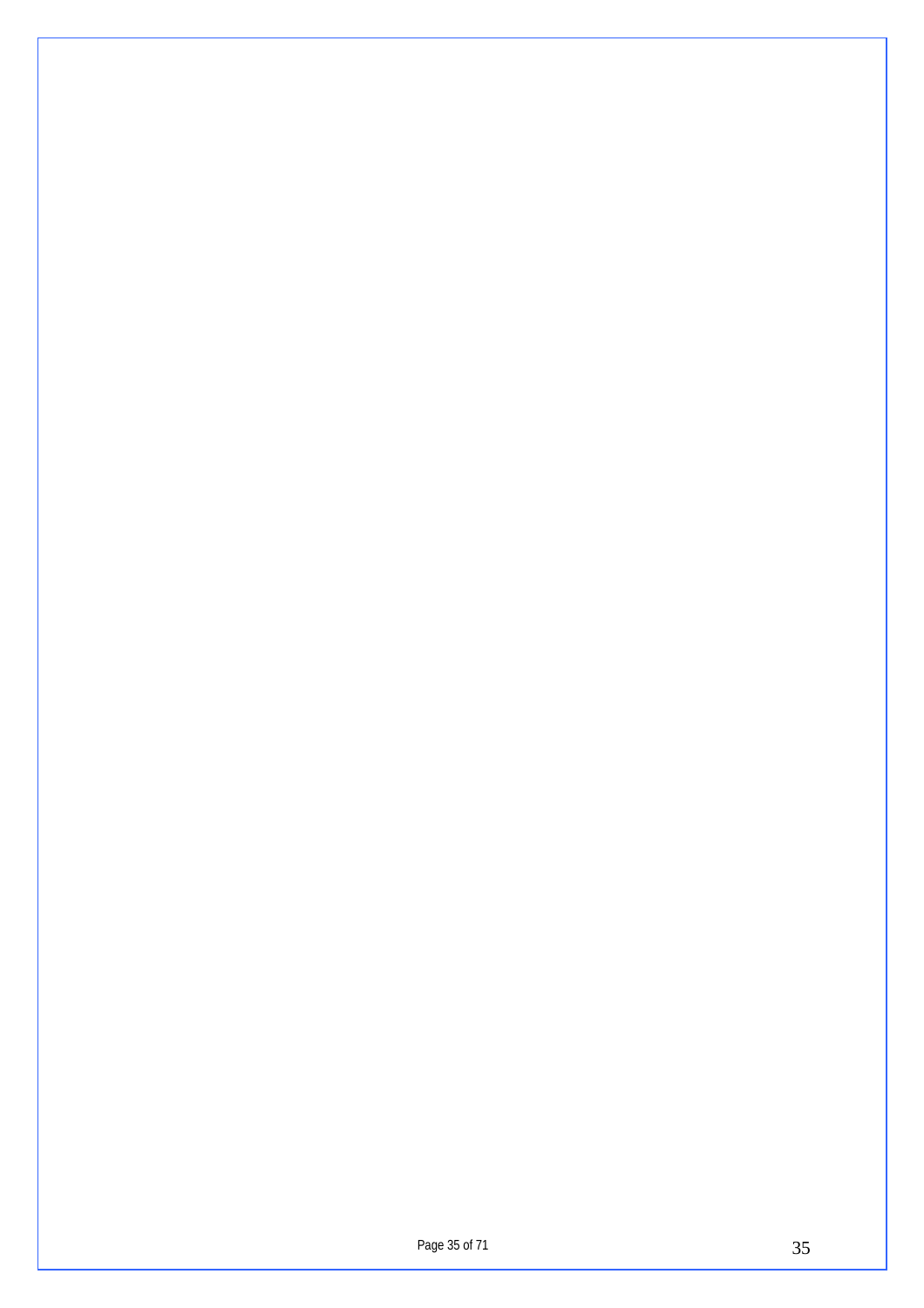## <span id="page-35-0"></span>**13 Family Member**

- 13.1 An application for family reunification is a function of two people, namely the sponsor and the family member and is based on their association. Not all family members have the same potential access to family reunification and there is also differentiation among the various category of sponsor. Therefore, combining both elements, the probability of success must inevitably vary considerably. For instance, an application for family reunification of the spouse of an Irish national will have a much stronger case than that of a sibling seeking reunification with a non-EEA national.
- 13.2 For the purposes of this document, the different categorisations of family applied are:

(a) Immediate Family

- Nuclear family Spouse and children under the age of  $18^{11}$  $18^{11}$  $18^{11}$ ;
- de facto partners (for the purposes of this document a de facto relationship is a cohabiting relationship akin to marriage duly attested);
- (b) Parents;

- (c) Other family.
- 13.3 A person aged over 18 years of age would be permitted to apply where he/she is dependant on the care of the parent sponsor, directly or indirectly, due to a serious medical or psychological problem which makes independent life in the home country impossible. Adopted children and children in the care of a sponsor are included in this definition provided that the adoptions are recognised under Irish law. In the latter cases INIS may undertake an extensive examination of the

<span id="page-35-1"></span> $11$  This can be extended to a maximum age of 23 where the child is in full time education and remains dependent on the parent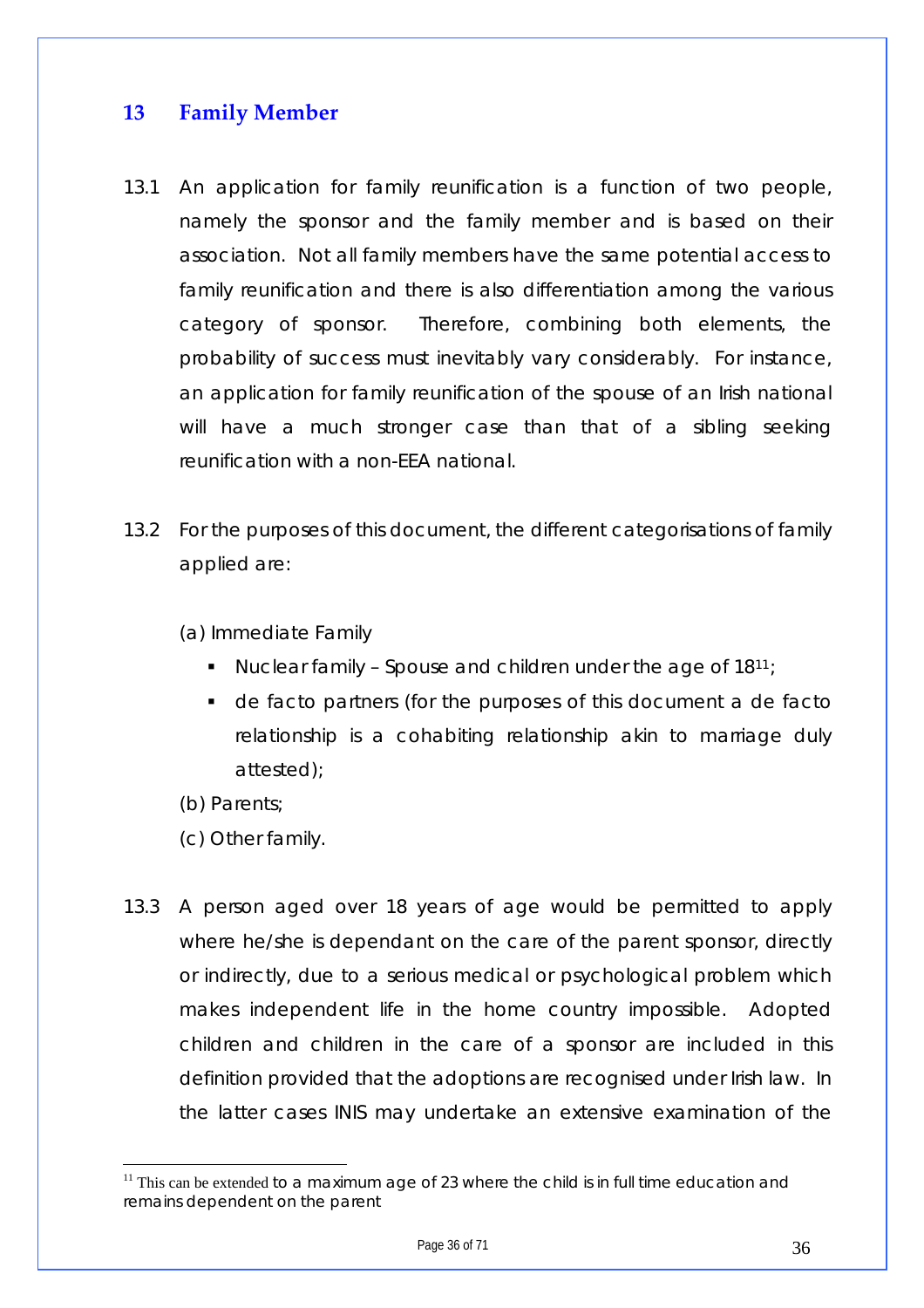circumstances to confirm that the sponsor is caring for the child and, where relevant, that the other parent has agreed to the child's move to Ireland. In cases involving a child, the best interests of that child will be a key consideration in any decision made.

- 13.4 The onus will be on the applicants for family reunification to satisfy the immigration authorities that the familial relationship is as claimed. This is particularly important where children are involved. In certain cases where reasonable doubt exists, the parties may be asked to provide DNA evidence in support of the claimed relationship. Guidelines regarding DNA evidence and the circumstances in which it might be used are set out in Appendix A.
- 13.5 Adopted children are dealt with in the same manner in family reunification cases as other children. In addition to the regular considerations regarding children, the key considerations are that:
	- the adoption has either been carried out in Ireland or, in the case of foreign adoption, is recognised under Irish law;
	- there has been a genuine and complete transfer of parental responsibility, with emotional and financial support now provided by the adoptive parents;
	- the adopted child has the same rights as any other child of the adoptive parents
	- the child is under 18 years of age.
- 13.6 It is not intended to address the question of surrogacy in this paper not least given that the legal position in that respect is evolving. However when all matters relating to parenthood have been established in accordance with the applicable law and based on the facts of the case then the general principles set out in this document would apply.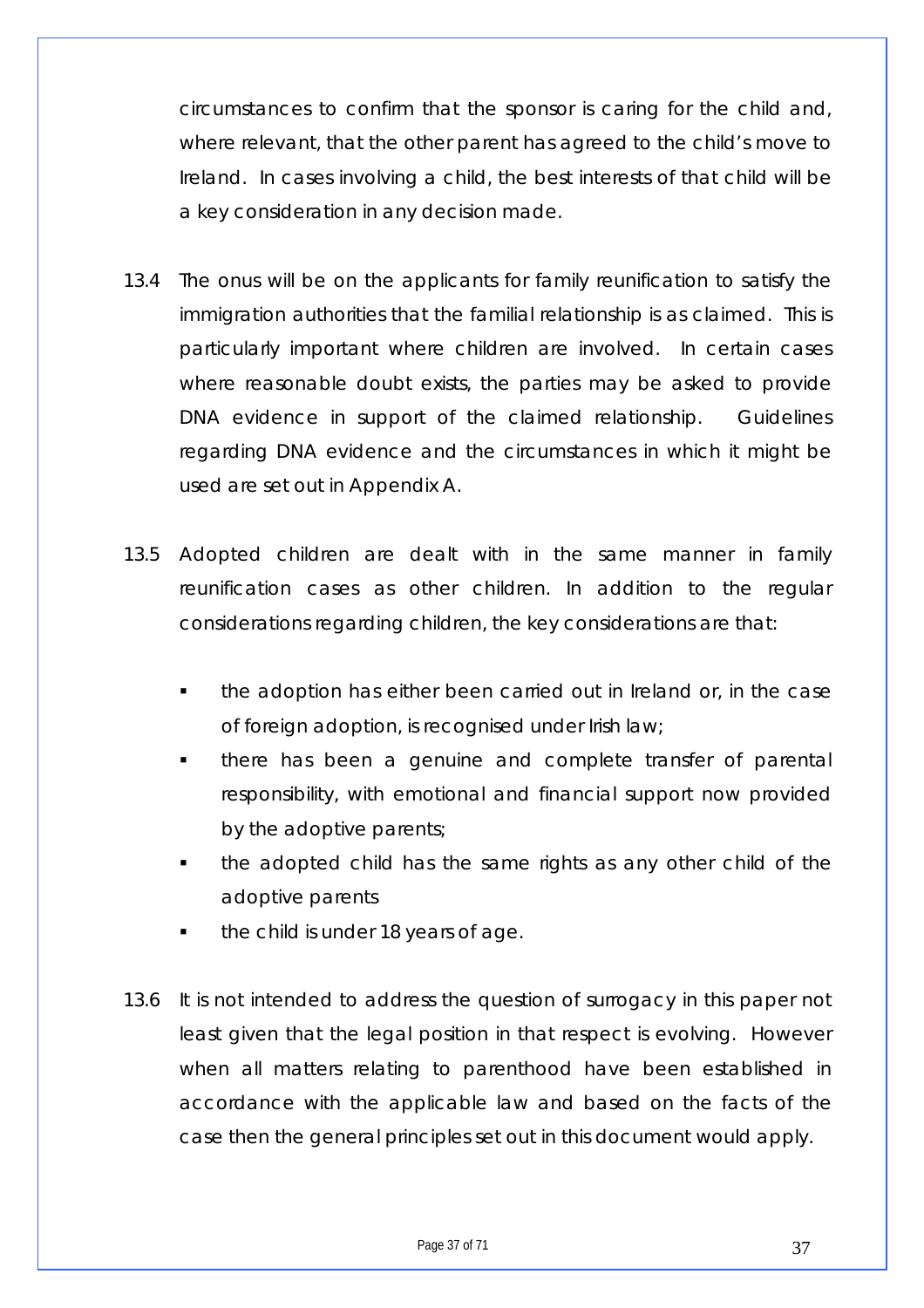13.6 It is recognised that as marriages end and other relationships form there will be households that include children other than those of the sponsor. Where it can be clearly established that the step-children of the new marriage or civil partnership are fulltime members of the sponsor's household they will be eligible to be treated as part of the nuclear family on the same basis as any other children the couple might have. Where shared/joint custody arrangements are involved (i.e. where the non sponsor adult has only partial custody of the child), the consent will be required of the other parent to the child residing in Ireland. It must be understood in such cases that the presence of the child in Ireland confers no rights whatever to the other parent to visit or reside in Ireland and consent would have to be informed accordingly.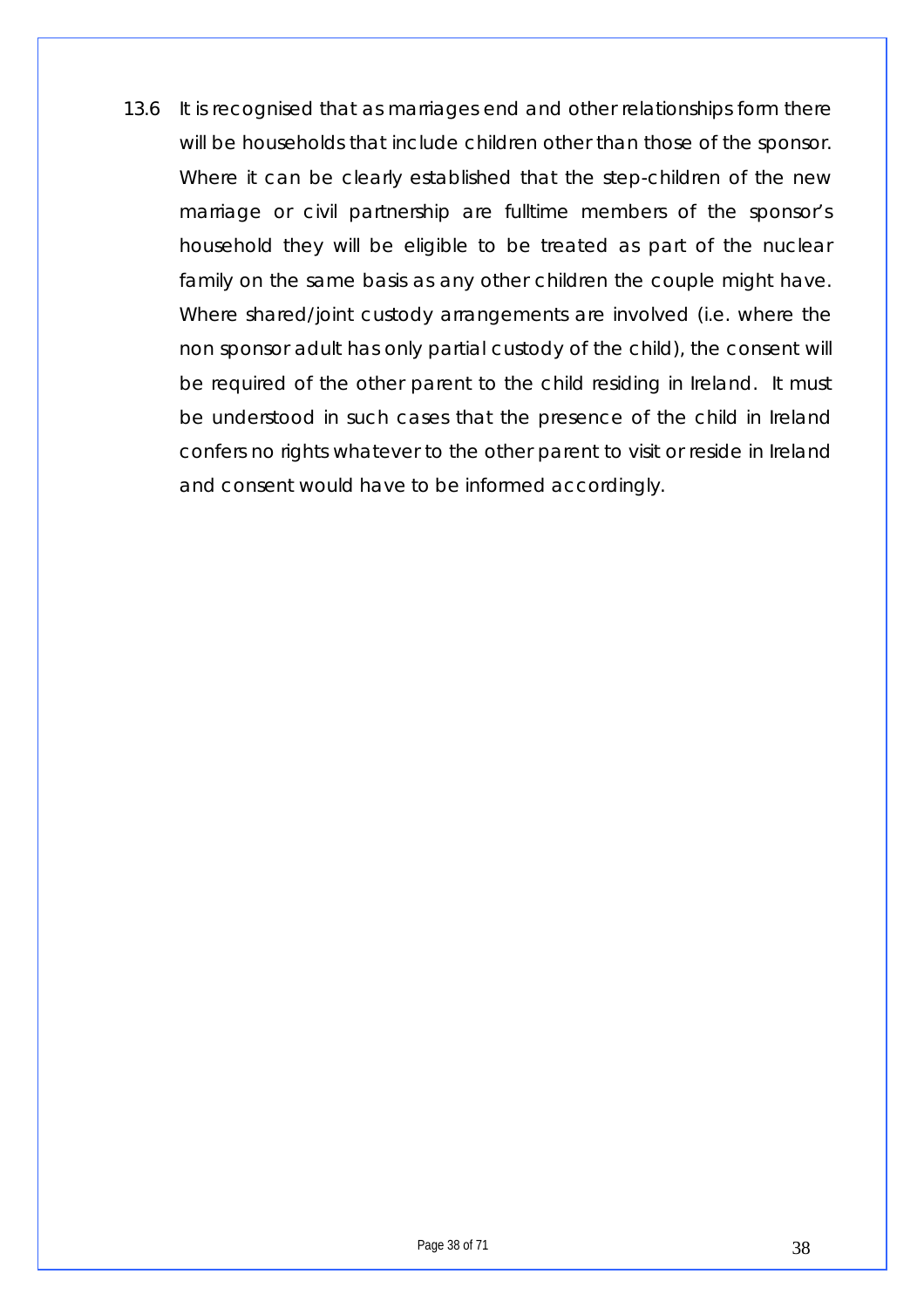## <span id="page-38-0"></span>**14. Dependency**

- 14.1 For the purposes of this policy document, "Dependency" means that the family member is (i) supported financially by the sponsor on a continuous basis and (ii) that there is evidence of social dependency between the two parties. The degree of dependency must be such as to render independent living at a subsistence level by the family member in his/her home country impossible if that financial and social support were not maintained. A minor child living with its parents will be automatically assumed to be their dependant.
- 14.2 Adult persons who claim dependency are not persons of independent means, and vice versa. This is an important distinction from the points of view of both lodging and examining applications. Persons who claim dependency are saying that they rely for their subsistence on a family member who is resident in Ireland. Officials examining such applications must be satisfied - by the applicant - that the family member is actually dependent on the sponsor.
- 14.3 "Dependency" for immigration purposes and in respect of an adult must be pre-existing and sustained prior to the making of the application for family reunification. It must also be established that the dependency existed while the dependant was living in their home country.
- 14.4 The financial support must be not just welcome but must be essential for the on-going support and subsistence of the family member. It must be at a level where the absence of the sponsor in the home country of the family member makes independent life unsustainable.
- 14.5 Applications that involve a claim of dependency or exceptional or compassionate circumstances must be assessed in the light of all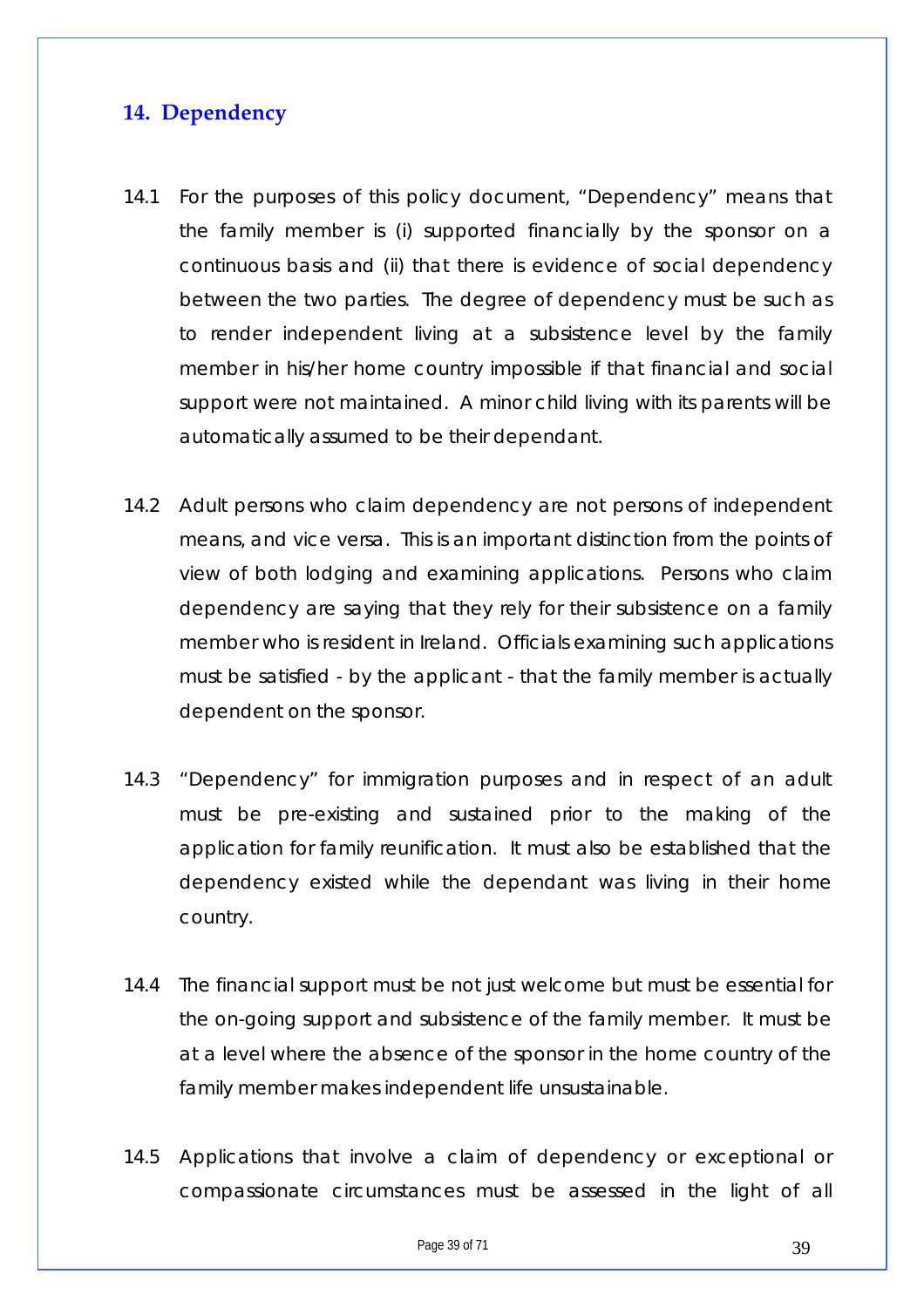relevant factors. These will include the existence of other family members, particularly in the country of origin, who could or should provide alternative support to the applicant.

- 14.6 The immigration authorities must also be satisfied that family dependency has not been constructed as a means of facilitating the immigration of the person in question.
- 14.7 It should also be noted that evidence of having maintained a dependant in a country that has a comparatively low level of per capita income is not of itself an indicator of capacity to do so in the event of that person being permitted to live in Ireland where costs are much higher.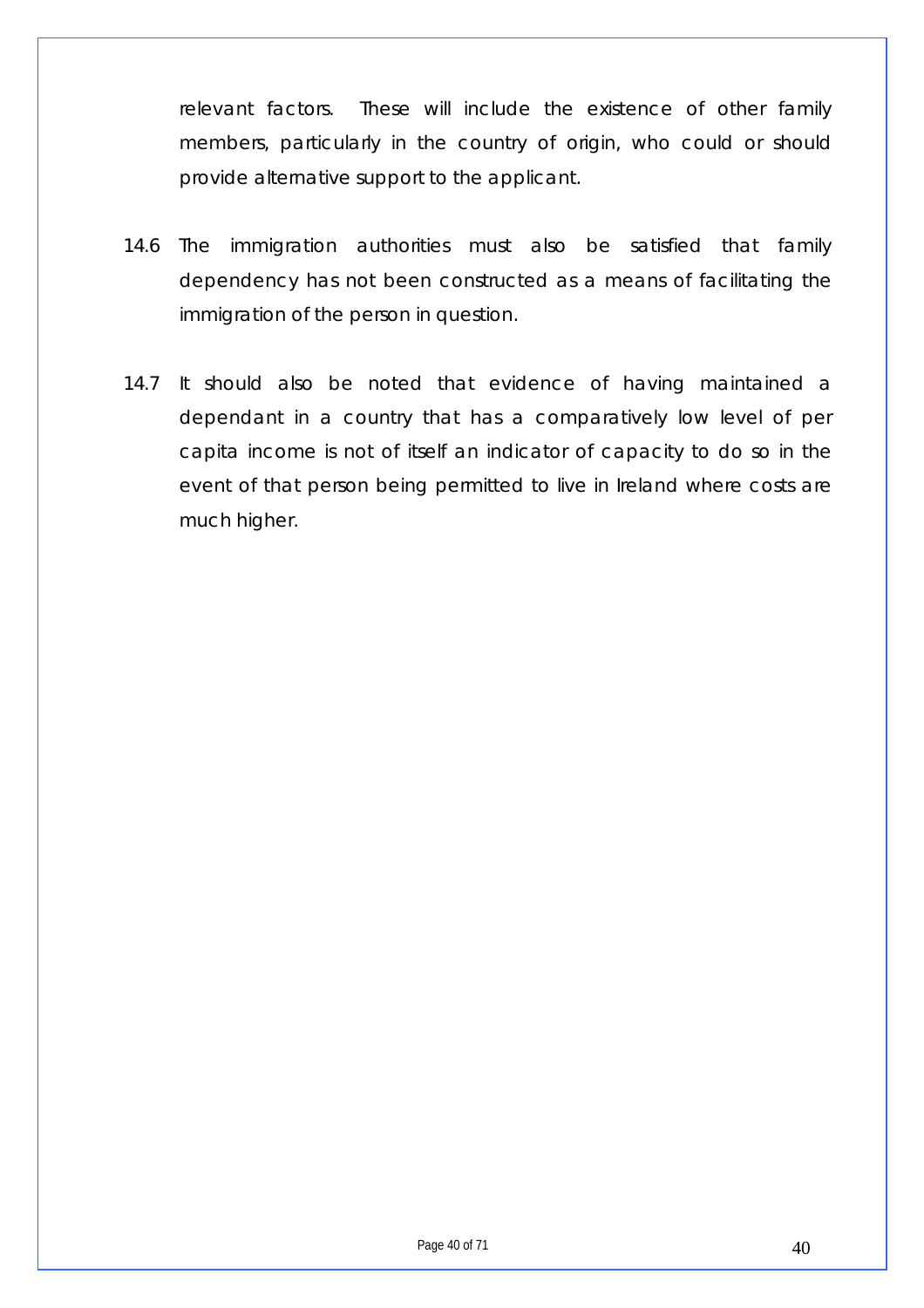## <span id="page-40-0"></span>**15. Eligibility requirement for Spouse, Civil Partner or De Facto Partner**

- 15.1 The spouse, civil partner or de facto partner must be at least 18 years of age at the time of their application for family reunification. Consideration was given to adopting a higher minimum age of 21 years as a means of discouraging forced marriages or unions where the youth of one party rendered them vulnerable. However, it has been decided for the present to retain the current position whereby the age threshold for spousal family reunification is the same as applies in respect of eligibility to marry within the State<sup>[12](#page-40-1)</sup>. While it is possible in many jurisdictions to marry at a younger age and a court dispensation may in certain circumstances be obtained within this State to set aside the age limit for one or both parties, it is not intended to follow this through in terms of family reunification. The 18 year limit will be maintained.
- 15.2 As a general principle applicable to all decision making, marital relationships or those involving civil partnership (CP) must be monogamous, freely entered into by both parties, lawfully conducted and recognised under Irish law. Cases involving de facto relationships must be exclusive for the full duration of the qualifying period set out under section 15.3 below.

15.3 The following relationship durations will apply in order to establish eligibility.

> For marriage or civil partnership no minimum duration of the marriage will be required;

<span id="page-40-1"></span><sup>&</sup>lt;sup>12</sup> the UK applied such a minimum age but it was rejected by the Court of Appeal in the "Quila and others" case.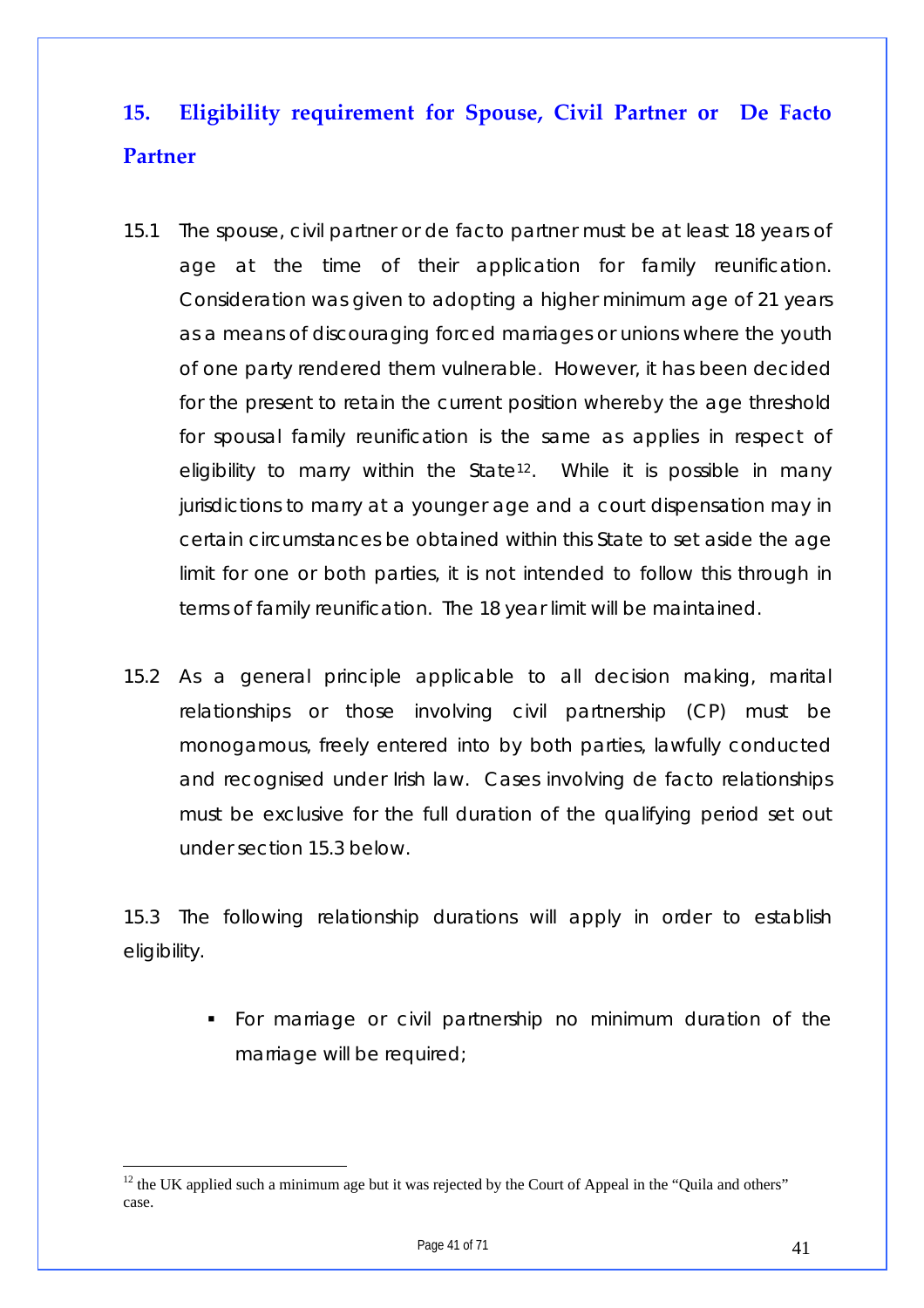- De facto Partnerships (whether heterosexual or same sex) must have existed in a relationship akin to marriage including cohabitation for 2 years prior to application for family reunification.
- 15.4 A standard requirement in all such cases is a clear commitment from both parties that they will live together permanently as husband and wife, civil partners or de facto partners immediately following the outcome of the application in question or as soon as circumstances permit. A declaration to this effect will form part of the application process.
- 15.5 Entry to the State for the purpose of entering into a marriage or civil partnership may be permitted provided that the immigration officer or visa officer, as appropriate, is satisfied that the marriage/CP is not a marriage/CP of convenience. Permission granted in these cases will be provisional, and not more than 6 months duration at the end of which period the marriage/CP must have been registered. Any financial or other requirements applicable to those married or in a civil partnership will also apply to persons intending to marry.
- 15.6 Proxy marriages[13](#page-41-0) may be recognised under Irish law. Where this is the case the marriage will meet the requirements of this policy. However, a proxy marriage gives rise to additional concerns not only in immigration terms but also for the protection of the parties. The immigration authorities will enquire into the circumstances of the marriage and must be satisfied that the marriage is genuine and freely entered into by both parties and that is not a device aimed predominantly at securing an

<span id="page-41-0"></span><sup>&</sup>lt;sup>13</sup> where an appointed substitute (proxy) stands in for a party to the marriage at the ceremony. In some cases both parties may be represented by proxies. Such marriage is considered to have been contracted in the country in which the ceremony took place.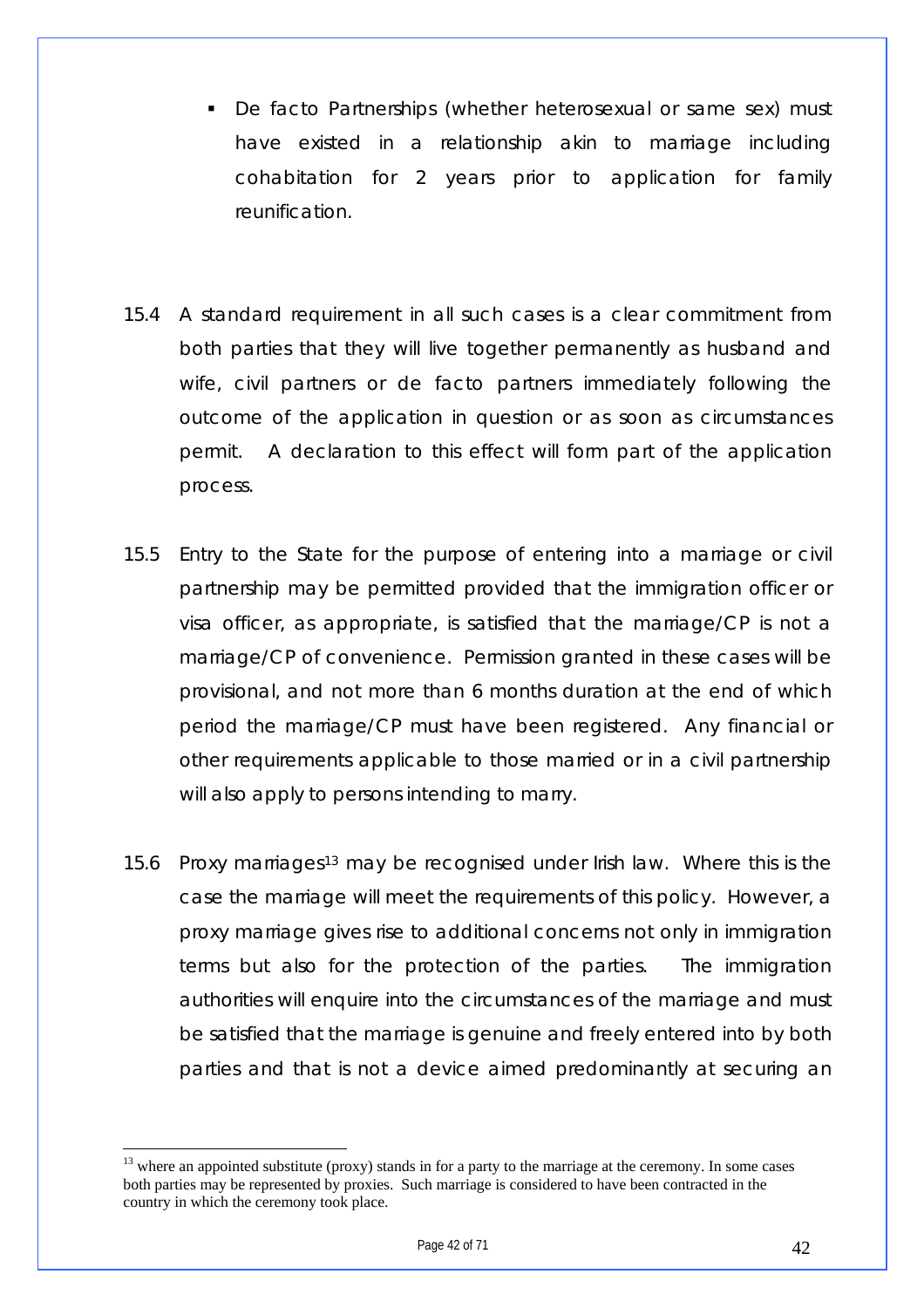immigration advantage. The parties must also be able to show that they have met each other in person.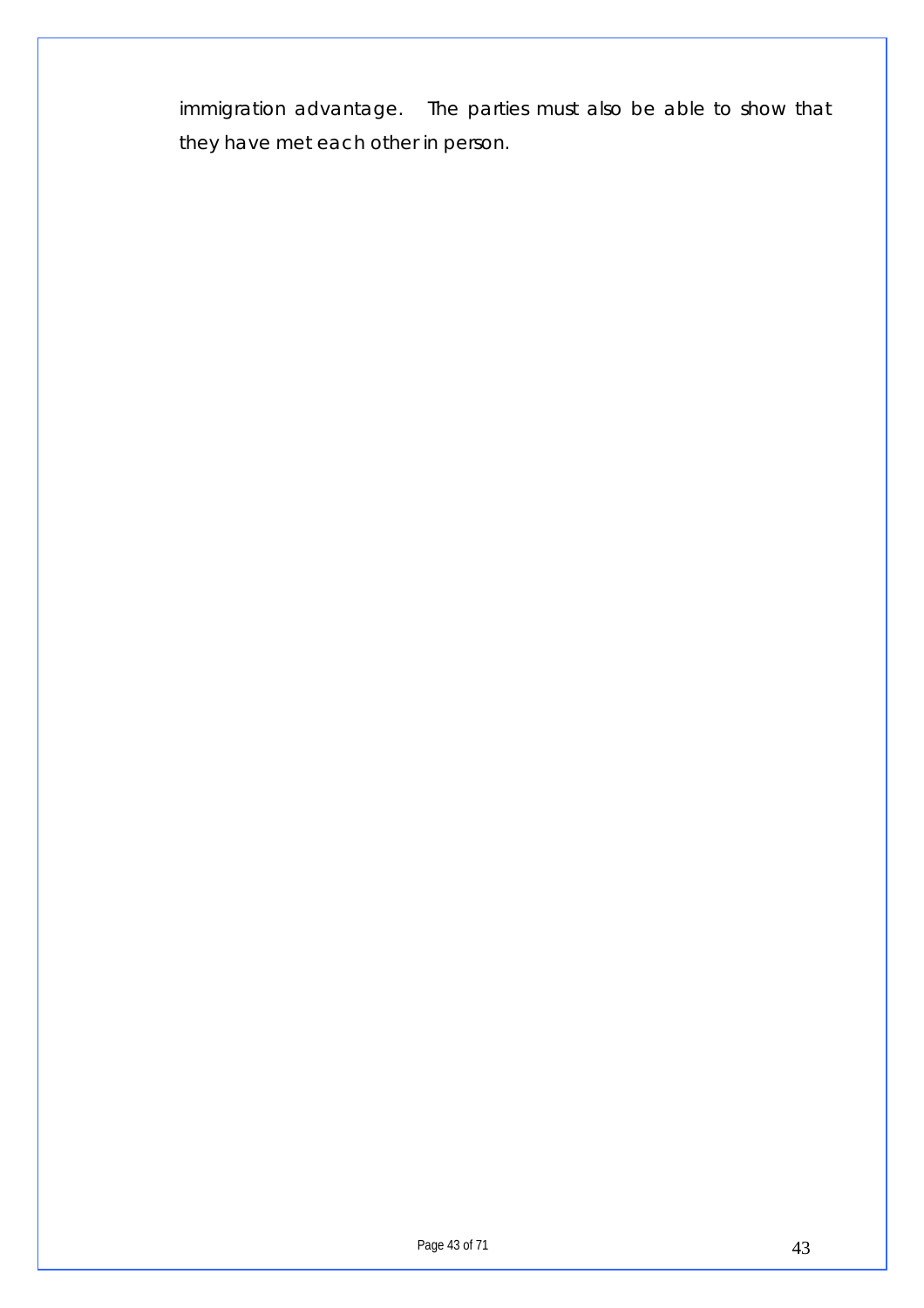## <span id="page-43-0"></span>**16. Residency requirements for non‐EEA national to sponsor family members**

16.1 At present, there is no overall policy as to residency duration for sponsors. The arrangements that are currently in place relate primarily to persons here for economic reasons where the issue of being joined by family was a key consideration in their decision to come to Ireland. The current arrangements are as follows insofar as the nuclear family and de factor relationships are concerned:

#### Immediate family reunification (i.e. with the primary migrant)

- Green Card Holders
- Investors
- **Entrepreneurs**
- **Business Permission Holders**
- Researchers (under the EU scheme administered by Immigration Policy in conjunction with IUA and DJEI)
- Work Permit Holders from non-visa required countries
- Scholarship programme students (e.g.  $KASP^{14}$  $KASP^{14}$  $KASP^{14}$ )
- **PHD students (subject to the student making academic progress)** and time limits on the research project)<sup>[15](#page-43-2)</sup>.

#### After one year

- **Work Permit holders from visa required countries**
- 16.2 It is appropriate to review the above arrangements and also to make provision as to residency requirements for other sponsors. It should be borne in mind that the residency requirements are just one of the conditions that must be met. In other words an entitlement to bring in

<span id="page-43-1"></span><sup>&</sup>lt;sup>14</sup> King Abdullah Scholarship Programme – funded by the Saudi Government

<span id="page-43-2"></span><sup>&</sup>lt;sup>15</sup> Terms and conditions for student permission are subject to review from time to time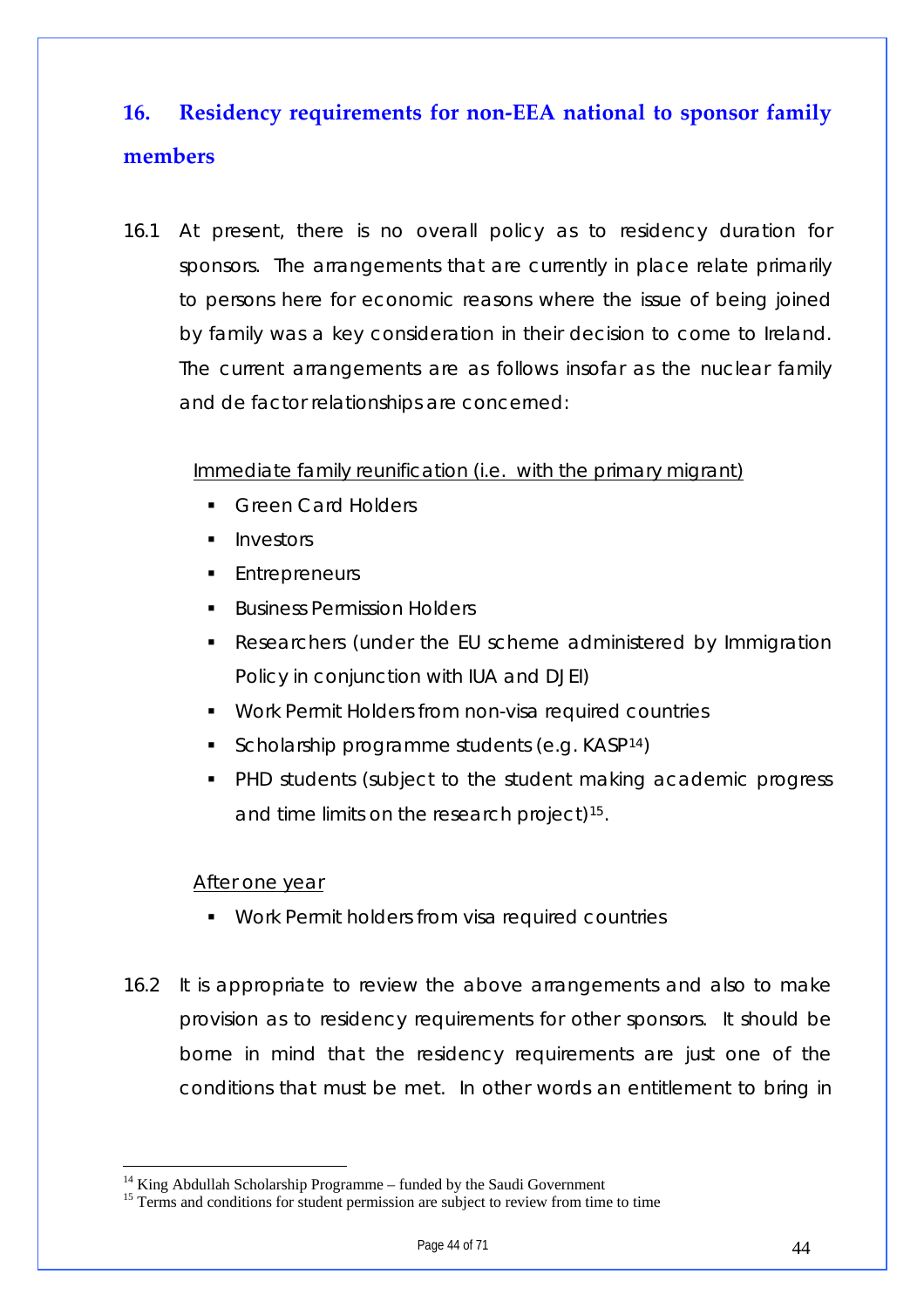family does not automatically flow from a particular duration of residence. Other, and in particular financial, conditions also apply.

- 16.3 It is considered that the current arrangements for work permit holders on low salaries who do not qualify for a green card need to be tightened and harmonised. In the current recession it must be accepted that employment and its remuneration is less secure than during the economic boom. Therefore a proven and sustained capacity to earn sufficient income so as to provide for the needs of dependants is advisable. At the same time, Ireland's economic interests require that our immigration system be competitive in its dealings with sought after high skilled migrants and those best placed to contribute to economic growth.
- 16.4 The following arrangement should therefore apply to non-EEA national sponsors seeking to be joined by their nuclear family members or de facto partners:

Category A (Eligible to sponsor applications for immediate family reunification -including being accompanied by family members on arrival $16$ )

- Green Card Holders
- Investors
- Entrepreneurs
- Business Permission Holders
- Researchers

- INIS Approved Scholarship programme students (e.g. KASP)
- Intra Corporate Transferees

<span id="page-44-0"></span><sup>&</sup>lt;sup>16</sup> Refugees and subsidiary protection status holders can apply for family reunification on grant of status but the process is set out in the 1996 Refugee Act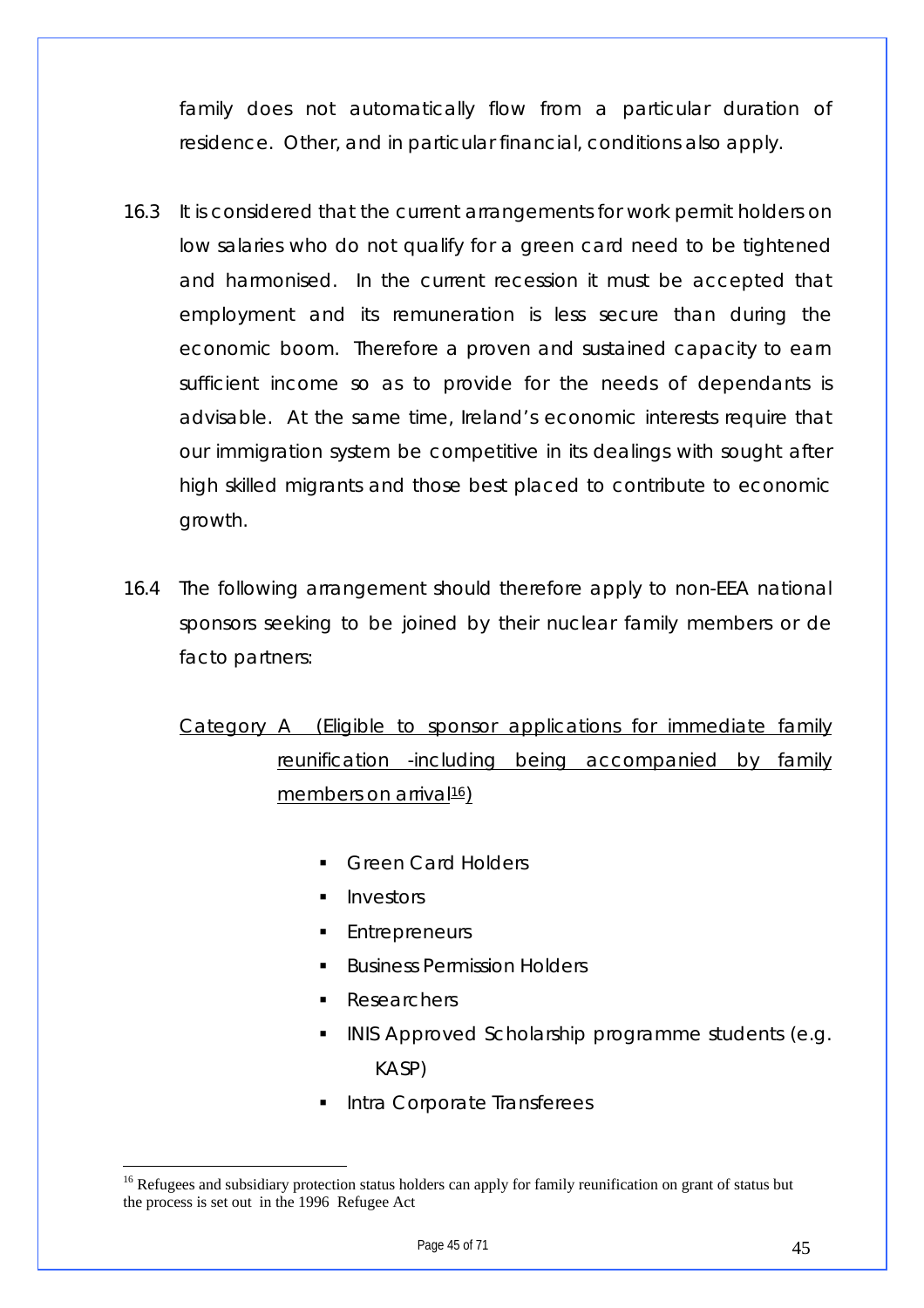- PhD Students (subject to conditions including no recourse to social welfare payments)
- **Full time non-locum doctors in employment**

#### Category B (Eligible to sponsor applications for family reunification after

#### 12 months)

- **Non Green Card Employment Permit Holders**
- **All Stamp 4 holders not covered by other more** favourable arrangements
- **Ministers of Religion (there is a case for putting these** in cat A provided they are maintained by the church)

#### Category C (not eligible to sponsor)

- All other non-FFA nationals
- 16.5 The sponsorship requirements for sponsorship for other than nuclear family members should be 2 years in the case of category A and 5 years for category B. Exceptions would only be made on humanitarian grounds.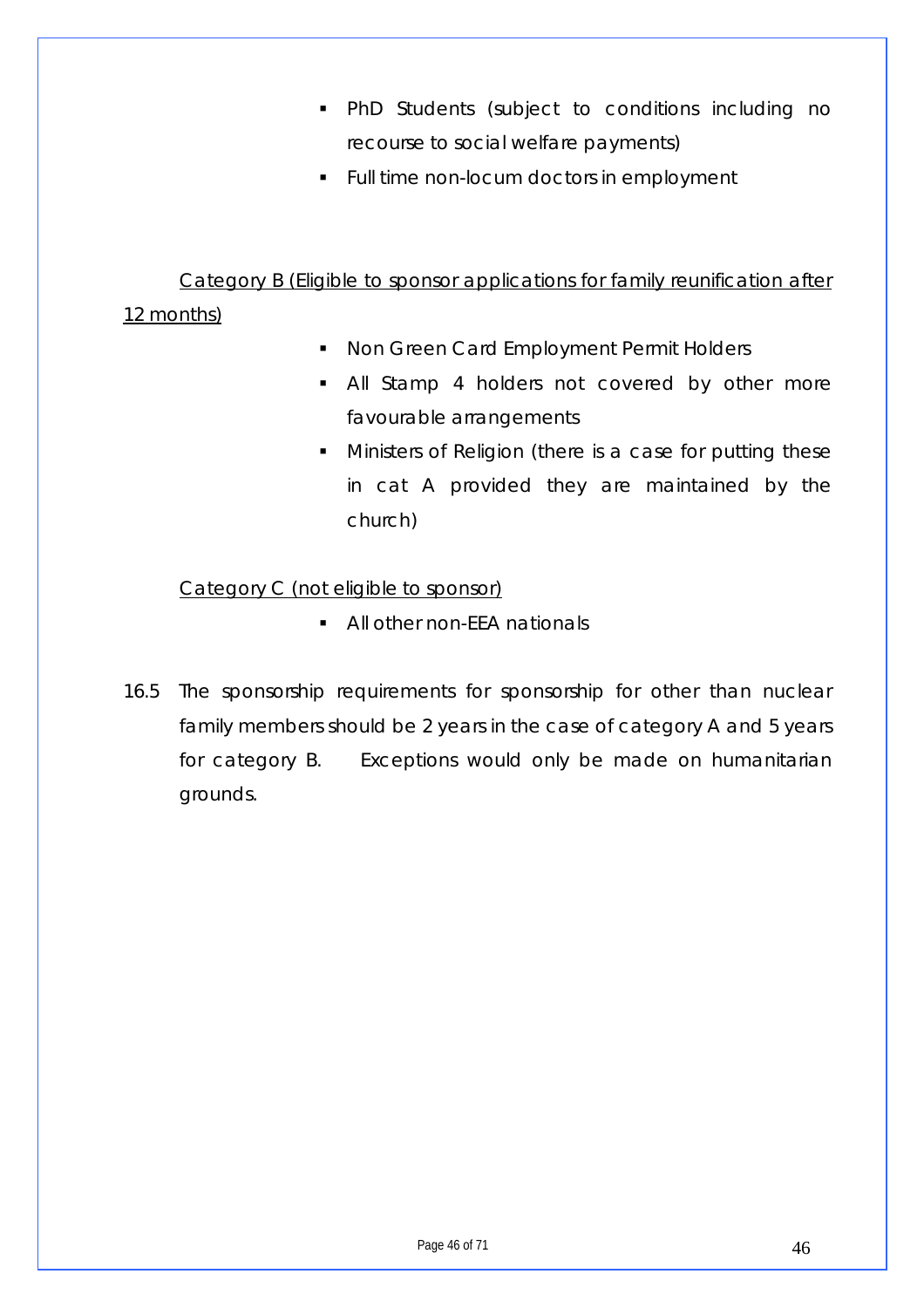## <span id="page-46-0"></span>**17. Financial resources for family reunification (nuclear family and de facto partners)**

17.1 Reflecting the balance of interests referred to earlier in this paper and the preference that Irish citizens should enjoy, the following financial guidelines will be applied in respect of family reunification applications involving immediate family. It should of course be borne in mind that the financial capacity is just one of the conditions to be satisfied for family reunification to take place.

#### **Where Sponsor is Irish Citizen**

17.2 An Irish citizen, in order to sponsor an immediate family member, must not have been totally or predominantly reliant on benefits from the Irish State for a continuous period in excess of 2 years immediately prior to the application and must over the three year period prior to application have earned a cumulative gross income over and above any State benefits of **not less than €40k.** 

#### **Where Sponsor is non-EEA National**

17.3 In the case of a non-EEA sponsor in CAT A, family reunification may take place prior to any earnings being accrued and the immigration status granted to the sponsor is such as to assume certain levels of income (e.g. green card holder or researcher) either immediately or in the future or on the basis that the sponsor falls into a category whose migration to Ireland is promoted as part of Government policy. However a sponsor must continue to meet the terms of the permission in order to maintain their own and the family's entitlement to reside here and evidence of this must be provided by the sponsor at the time of the renewal of permission. In the case of green card holders and researchers this will include achieving the levels of earnings projected. For PhD students there are time limits applied to the study and academic progress must be demonstrated. This is in addition to the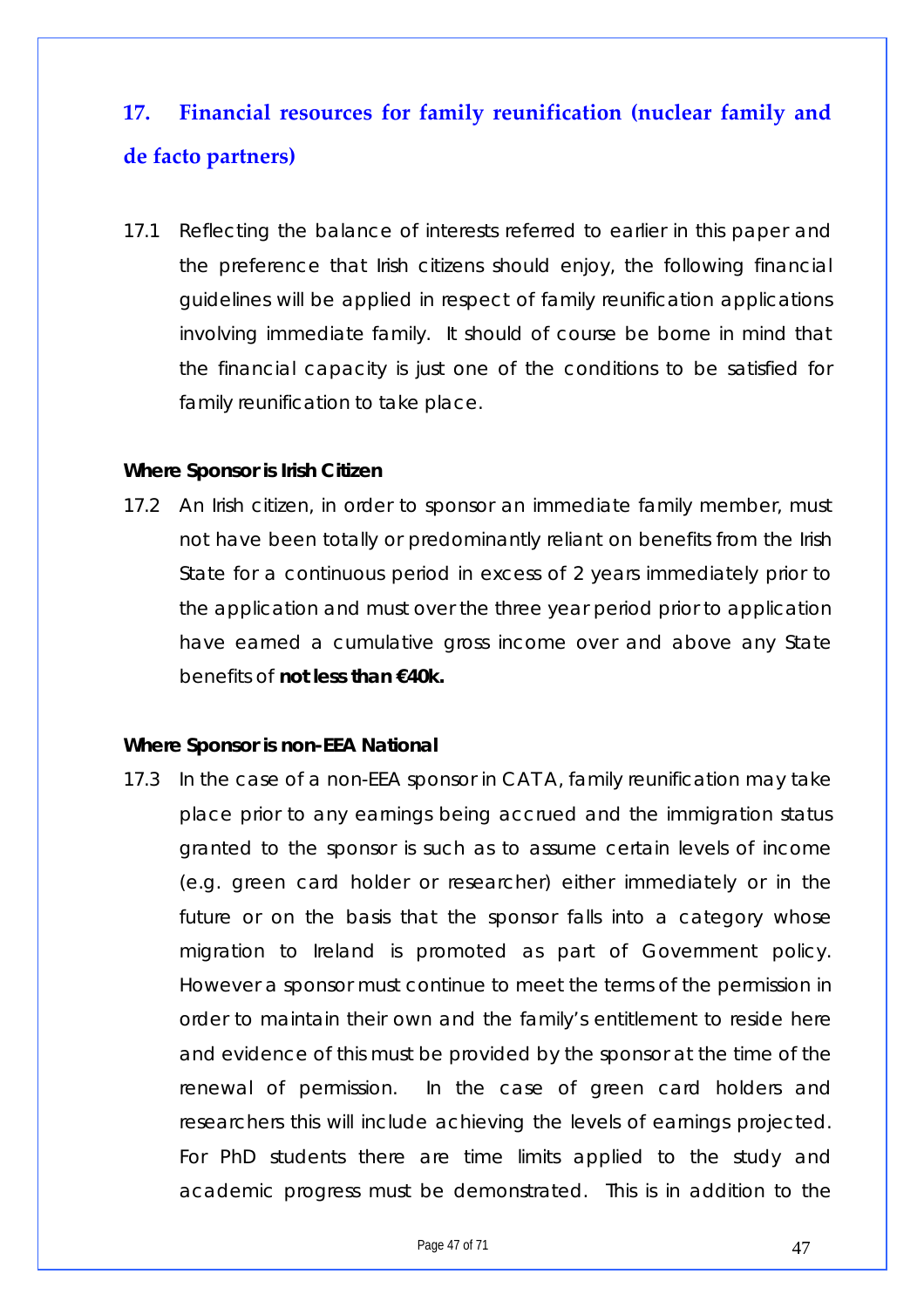requirement that there be no recourse to social welfare payments<sup>[17](#page-47-0)</sup>. For immigration purposes it is assumed that any additional costs to the State such as those which may accrue from the education of the sponsor's minor(s) are accepted.

- 17.4 Category B sponsors must have a gross income in each of the previous 2 years in excess of that applied by the Department of Social Protection in assessing eligibility for Family Income Supplement (FIS[\)18](#page-47-1) and the expectation must be that this level of income will be maintained.
- 17.5 Declared and verified savings by the applicant or sponsor may be taken into account in assessing cases which fall short of the income thresholds set out above. (A suggested approach would be to annualise the savings as income spread over a 5-10 year period). Alternatively, a nominal income may be determined based on the amounts involved.
- 17.6 The FIS does not apply in cases of couples where there are no children. Therefore, a minimum level of gross income in such cases would be -  $€30,000$ . This is the minimum salary for which an employment permit would issue. Families with children would require the following net incomes per week (based on FIS):-

1 child - €506 2 children - €602 3 children - €703 4 children - €824 5 Children - €950

<span id="page-47-0"></span><sup>&</sup>lt;sup>17</sup> In accordance with the New Regime for Non-EEA students. Such arrangements may be reviewed from time to time.

<span id="page-47-1"></span><sup>&</sup>lt;sup>18</sup> The Family Income Supplement (FIS) will be used as a key criterion in assessing whether a family member can join a non-EEA worker in the State. As the FIS thresholds are liable to change, the family Reunification policy in this respect will be kept under review.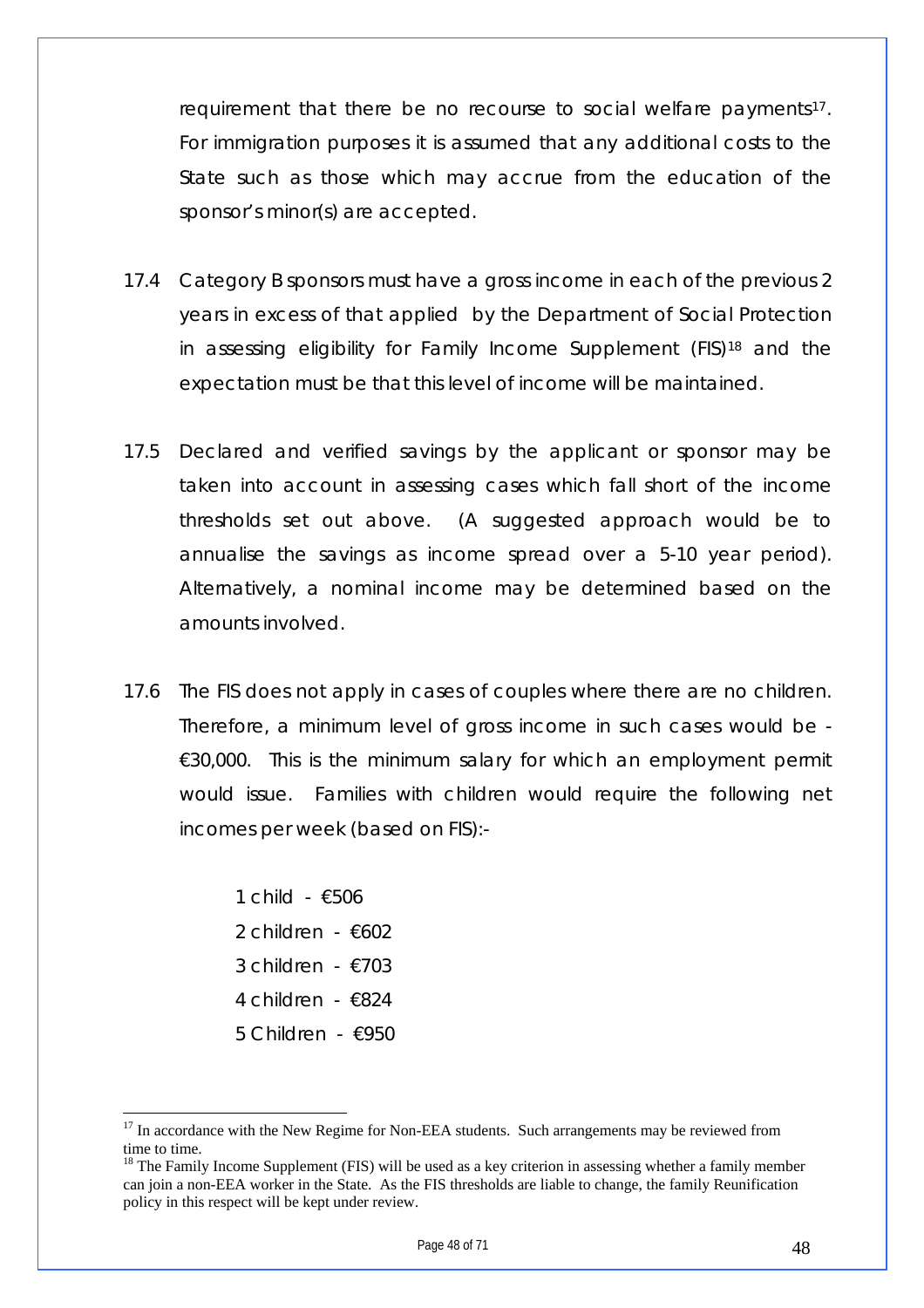- 17.7 However, these figures are for guideline purposes and represent a minimum financial requirement. For instance a case could be presented where a worker is on a marginal salary and admission would give rise to an immediate obligation by the State to provide education to a number of school going children<sup>[19](#page-48-0)</sup>. The State's liability in this respect would need to be considered, even where the family appeared to exceed the financial levels applicable to the FIS. Visa/Immigration officers will have some discretion in this area and also in cases where there are doubts regarding the sustainability of earnings.
- 17.8 The onus will be on the applicant to satisfy the immigration authorities as to the level of earnings or financial resources and to provide any evidence required in support thereof. The immigration authorities may also consult directly with the Revenue Commissioners as appropriate.

<span id="page-48-0"></span><sup>&</sup>lt;sup>19</sup> \Current estimates the annual cost of school education at approximately  $\bigoplus$ ,000 per child.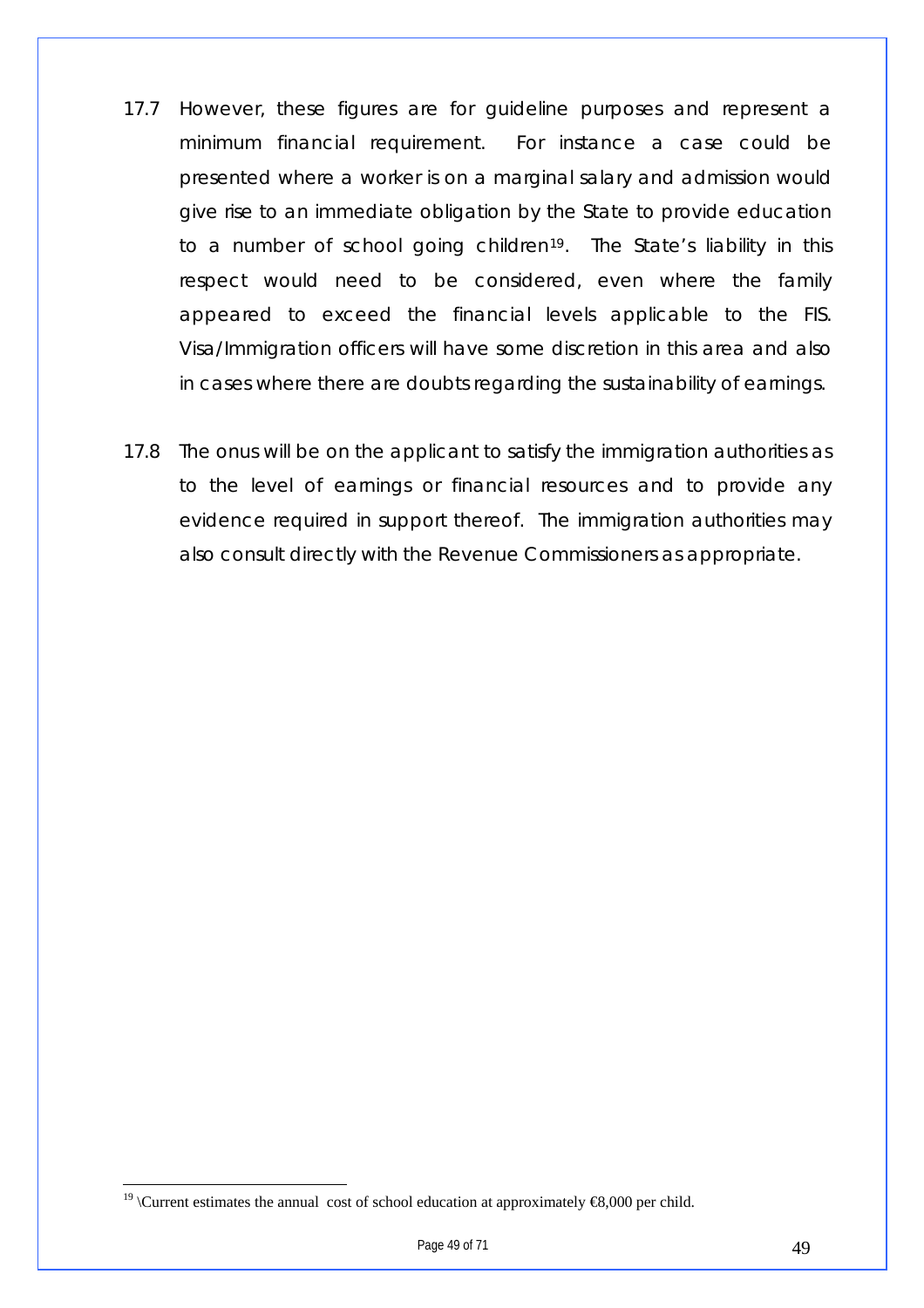#### <span id="page-49-0"></span>**18 Elderly Dependent Parents**

- 18.1 The issue of elderly dependent parents has arisen in a number of cases involving both Irish and non EEA nationals sponsors. This form of migration is however can be hugely problematic and is subject to considerable restriction in many jurisdictions, in some cases with extreme waiting times. It is of course entirely understandable that an Irish citizen or a non-EEA national lawfully resident in the State would wish to have his or her elderly parent residing with them so as to ensure their wellbeing as they get older and for the general enrichment of family life. However, it must also be acknowledged that the potential financial liability for the State of providing medical treatment, perhaps nursing home care and other services to an elderly person who is unable to support themselves Is very considerable.
- 18.2 The Irish State is simply not in a position to take on financial responsibilities of this nature, nor should it be expected to do so. Moreover, even where the family in Ireland is willing to assume the initial responsibility of providing for their relative and has a good faith intention to continue to do so, circumstances can change. If the family becomes unable or unwilling to assume the costs of maintenance, then the State could be faced with an invidious choice between assuming the financial burden from the public purse or seeking to deport an elderly person who cannot provide for him/herself. This is not to say that there should be an absolute bar on all such applications but rather that a highly restrictive approach should be taken. Ultimately emigration, including that by Irish people, is undertaken with no legitimate expectation of ever being joined by parents.
- 18.3 The issue of dependency was referred to earlier and these principles will apply also in the case of dependent elderly relatives. The onus of proof as to dependency is entirely on the sponsor and the dependant and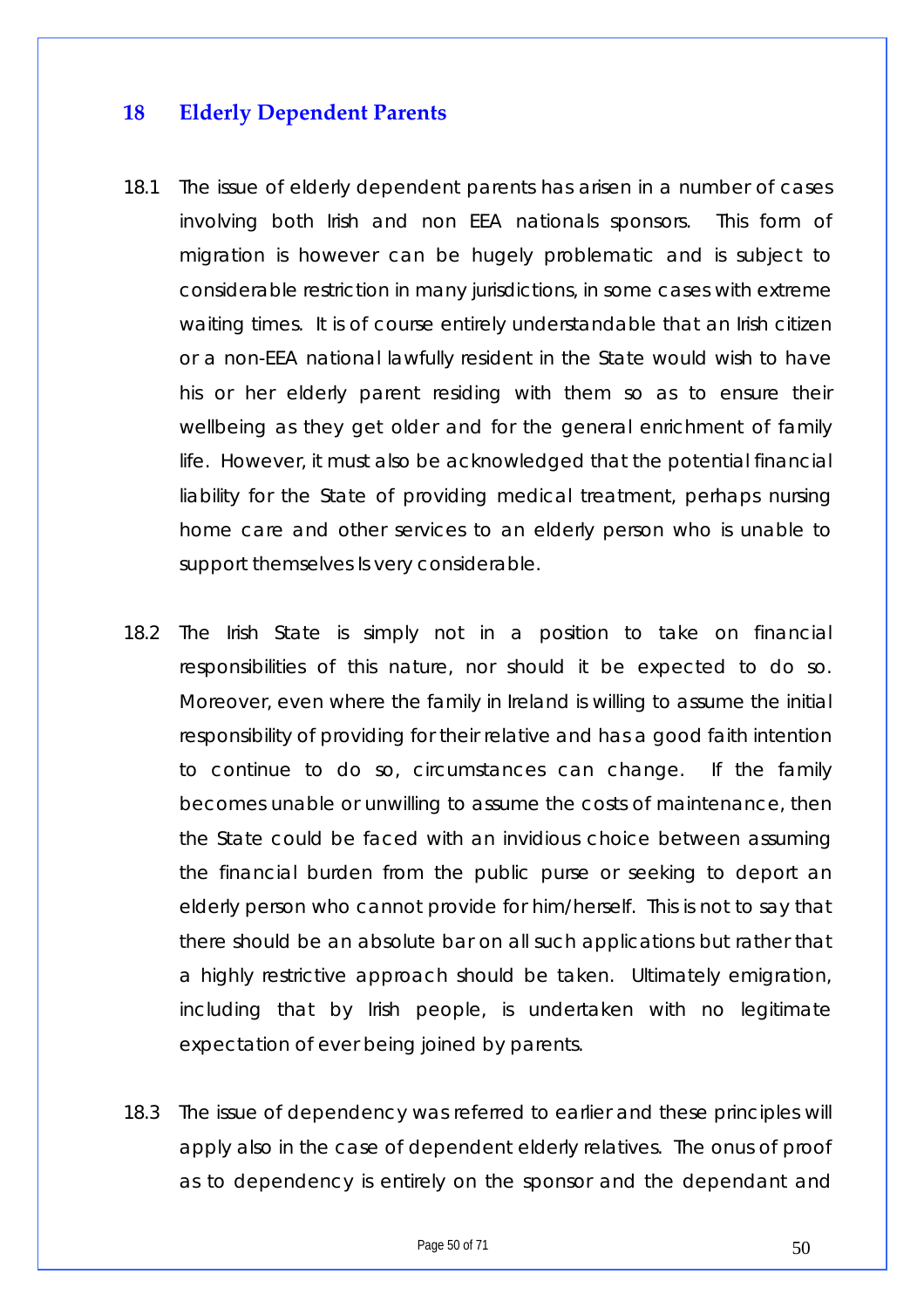the default position for such migration, given the financial risk to the State is a refusal. However each case must be viewed on its particular merits to see if there are exceptional circumstances that would warrant a positive decision. The onus must however be on the family to show that there is no viable alternative to the parents coming to Ireland. In reality, such alternatives are very often available, for example, where the parent has the financial resources to meet their needs and is physically capable of independent living; where other family members are in the country and capable of providing support or where homecare can be funded by the Irish resident through remittances. Moreover, the option of family members leaving Ireland to care for their elderly dependent relative in the country of origin cannot be discounted merely on the basis that it is not the option preferred by the family.

- 18.4 Given the level of risk, which cannot be fully mitigated by undertakings of financial support by family members, the financial thresholds for earnings to support an elderly dependent relative must be high enough to meet the foreseeable expense. Therefore a sponsor of an elderly dependent relative will be required to have earned in Ireland each of the 3 years preceding the application an income after tax and deductions of not less than €60K in the case of one parent and €75k where 2 parents are involved. Where the elderly dependent relative has a guaranteed income into the future this can be used to partially offset the financial limits (bearing in mind however that a person with a sufficient personal income for their needs cannot reasonably be regarded as financially dependent).
- 18.5 The following conditions should be applied to migration of this nature if approved.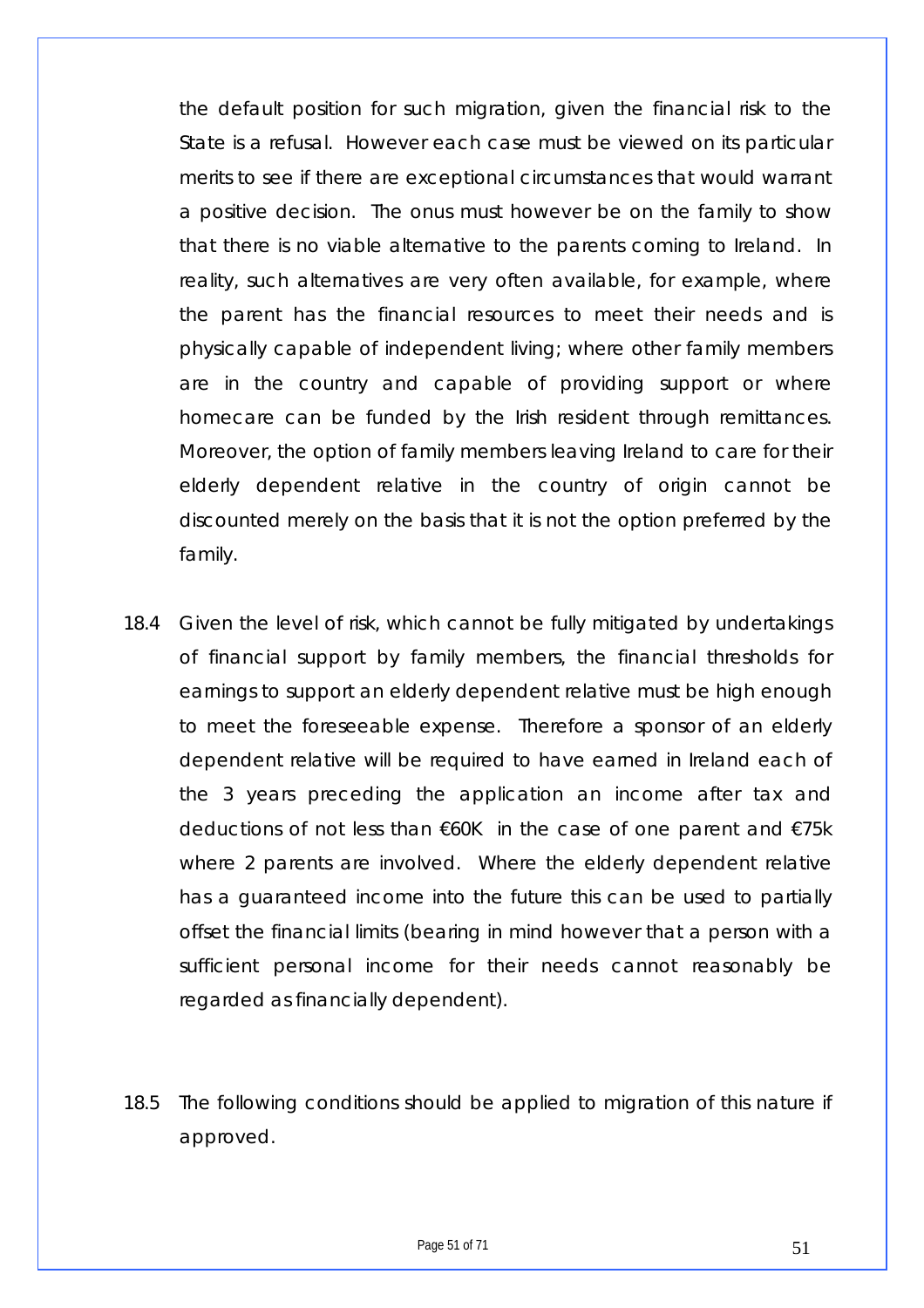- Elderly dependent relatives must be covered by private medical<sup>[20](#page-51-0)</sup> cover at or above the level of VHI plan D or equivalent;
- The sponsor will be required to sign a legal undertaking to the effect that they will bear personal complete financial responsibility for the elderly dependent relative and that any State funds availed of by the relative will be reimbursed by them. The possibility of requiring the family to establish a financial bond for this purpose remains open;
- The Sponsor will be required to make detailed provision for the accommodation of the elderly dependent relative.
- 18.6 The permission granted will be regarded as temporary but renewable on an annual basis providing the conditions are met. The immigration stamp applicable will be Stamp 0. This category would not be reckonable for Long Term residence or naturalisation. Explicit exclusion of such residence from reckonability will ultimately require legislation (e.g. within the Immigration Residence and Protection Bill) but it can in the interim be implemented administratively given the Minister's absolute discretion in determining applications for naturalisation. In effect persons receiving permission under Stamp 0 would be fully aware that it does not carry an expectation of leading to citizenship.
- 18.7 Applications for family reunification in cases involving elderly dependants can only be made from outside the State and will be subject to a preclearance procedure and application fee. Applications will not be accepted in respect of a person who has come to the State on a visitor visa and then seeks leave to remain. This is in order to maintain separate immigration channels for those seeking to reside in Ireland and those who may wish to come on an extended visit but without the intention of residence. If applications for residence were permitted from within the State it would inevitably make the visitor

<span id="page-51-0"></span> $20$  This requirement will continue to apply irrespective of whether a person would be eligible for State-funded health services.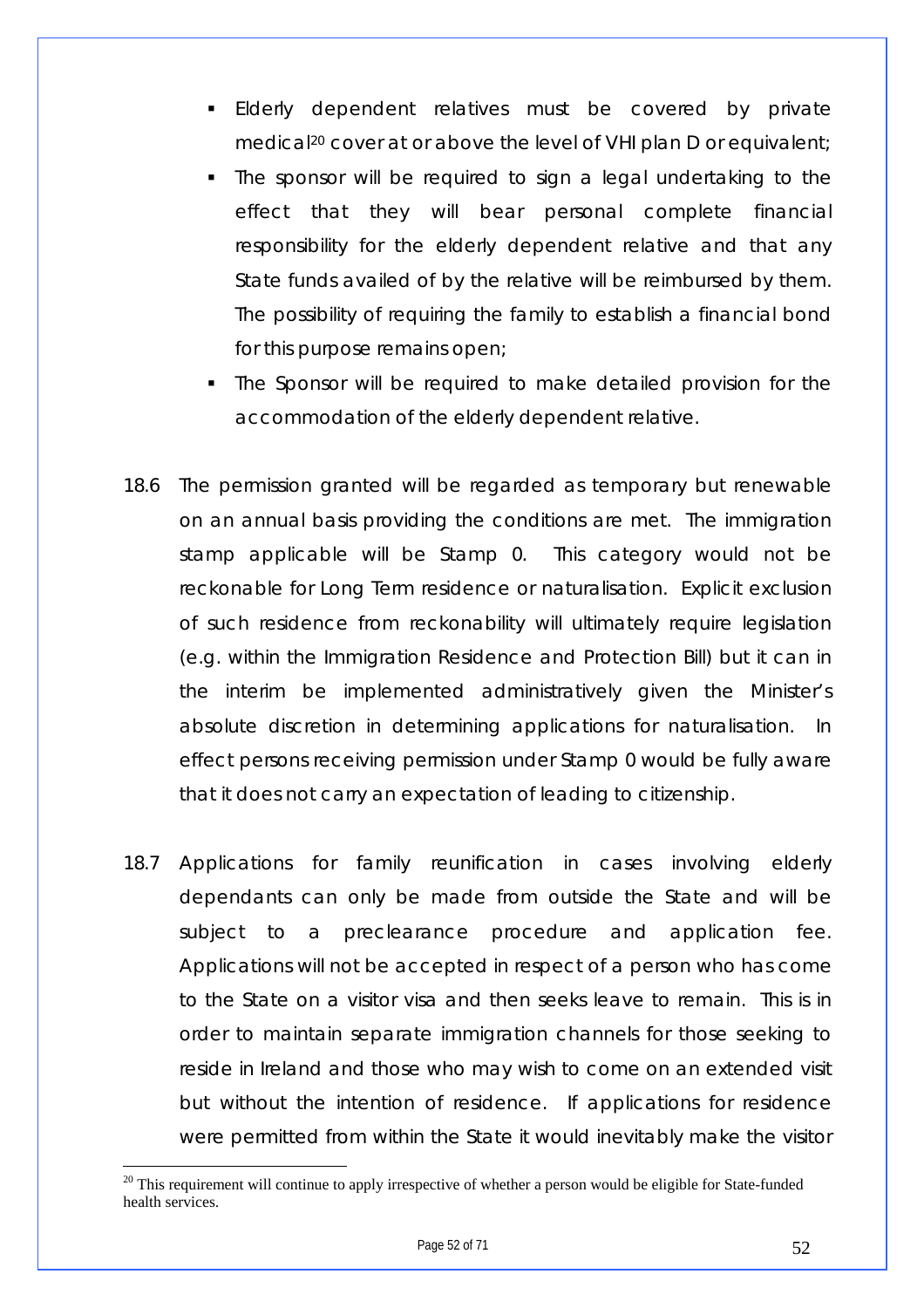visa process more restrictive and indeed undermine the visit visa route, ultimately to the detriment of those who merely want to visit family.

18.8 Applications involving elderly dependent relatives other than parents will only be accepted in truly exceptional circumstances even where all financial and other conditions are met. In the ordinary course claims by such persons to come to Ireland are not sustainable and the more distant relationship with the sponsor further lessens any claim they might have to a positive decision].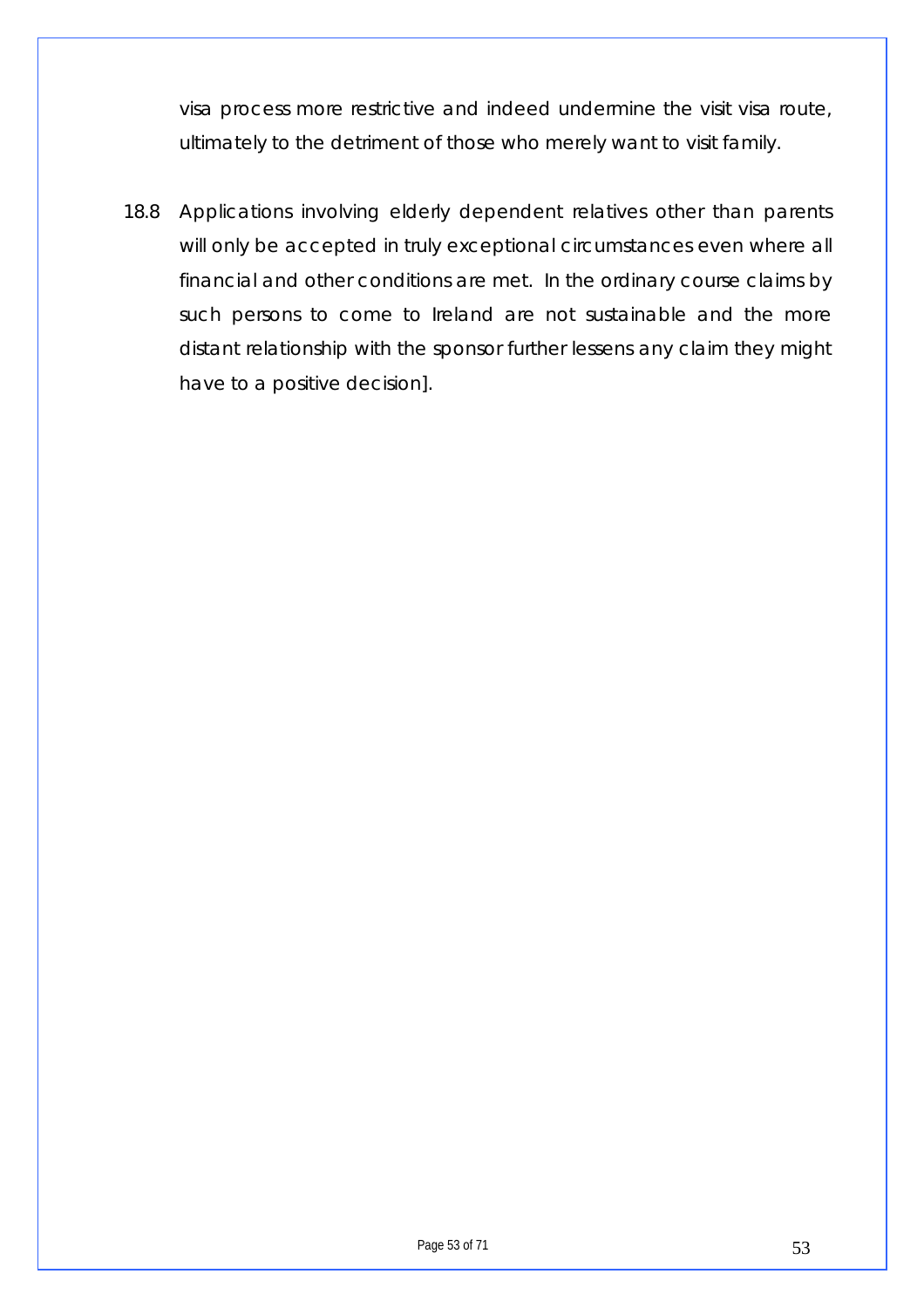## <span id="page-53-0"></span>**19 Irish Citizen Children– Applications for Parental Migration**

- 19.1 The normal situation in respect of a family reunification application is where one person with "tenure" (either as a citizen or resident) seeks to sponsor a family member. However there will be cases where a parent seeks residence in Ireland on the basis of their citizen (minor) child. In these circumstances the child cannot be said to sponsor the parent. The basis of the application in such cases is that the parent's presence and residence in Ireland is necessary for the financial and emotional support of the child. Such cases do not fall strictly into the category of family reunification or settlement. However, for completeness it is necessary to make reference to them in this document.
- 19.2 Clearly not all cases are the same and each has to be looked at in the light of the factual circumstances. In addition to the family rights under the European Convention on Human Rights and the Irish Constitution, certain rights are also held by the Court of Justice of the European Union (CJEU) to attach to EU citizens. The Court's judgement in the Zambrano case, as refined in subsequent cases<sup>[21](#page-53-1)</sup>, provided for a derived right of residence for the parents of the EU citizen child where the child would otherwise lose the useful effect of its EU citizenship by being forced, as a minor, to leave the Union with its parents. While in reality the application of the Zambrano judgement is more limited and dependent on circumstances than is sometimes appreciated, it is nevertheless a key consideration in any case to be assessed.
- 19.3 In many cases involving an Irish citizen child no "Zambrano issues" arise because the child is not at risk of removal (essentially constructive deportation) from the country, for instance where one of the parents is an Irish national or some other person whose right to reside is not in question. However, and while it is not possible to be prescriptive in

<span id="page-53-1"></span><sup>&</sup>lt;sup>21</sup> Eg McCarthy V Secretary of State (C-439/09) Dereci & Others (C-156/11),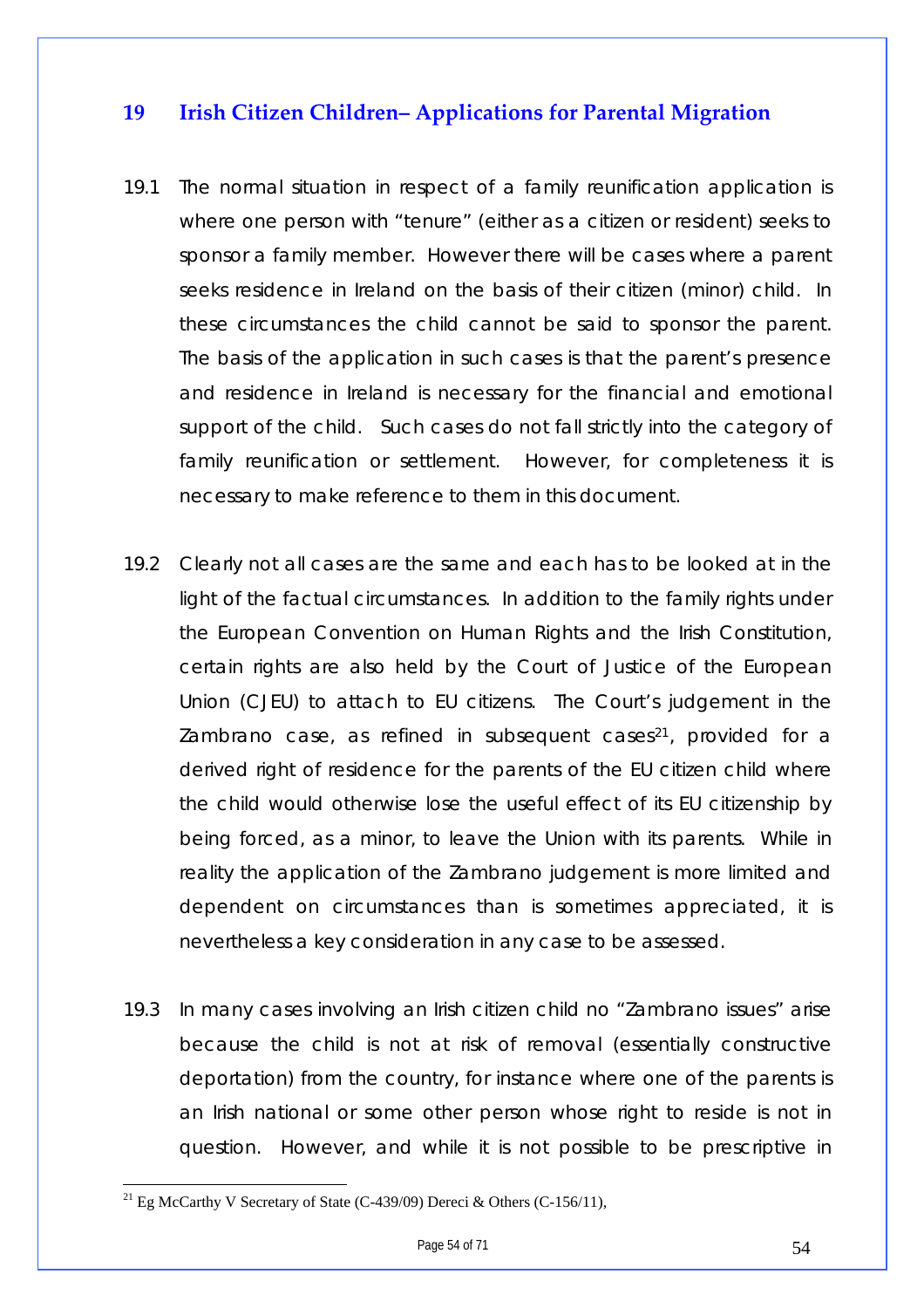advance of the circumstances of the case being considered, it is intended as a matter of general policy, to grant immigration permission where the parent can demonstrate an active and continuous involvement in the child's life, providing real emotional and/or financial support. Account would of course have to be taken of any issues relating to the conduct (including criminality, domestic violence etc.) of the applicant. In addition, the factors set out in Section 6 of this document would also be relevant to any determination.

- 19.4 Where the child is Irish born but not entitled to citizenship the provisions of EU law as arising in Zambrano and later cases do not apply and the adult cannot base an application for residence on the birthplace of the child.
- 19.5 A particular class of case that could arise is where a family residing abroad (most likely in the country of birth of most of its members) contains one minor child who is an Irish citizen. Clearly the Irish citizen child has a right to reside in the State. The parents do not and cannot claim personal rights of residence merely by dint of parentage. It is the child's rights that are in question and the residence of the parents is considered with reference to the contribution their presence in the State would contribute to the child's enjoyment of its rights as a citizen. The nature of the application therefore in this case would be for the admission to Ireland of one or more parent in the company of their minor child (or older child who suffers from a mental of physical disability that renders independent living impossible).
- 19.6 It must be taken that, in order to exercise his or her right to reside in the State, the child must be in the care of a responsible adult but this of itself does not necessarily dictate the outcome of any decision on the immigration application of the parents or indeed those of siblings. Each case needs to be looked at on its merits taking into account the family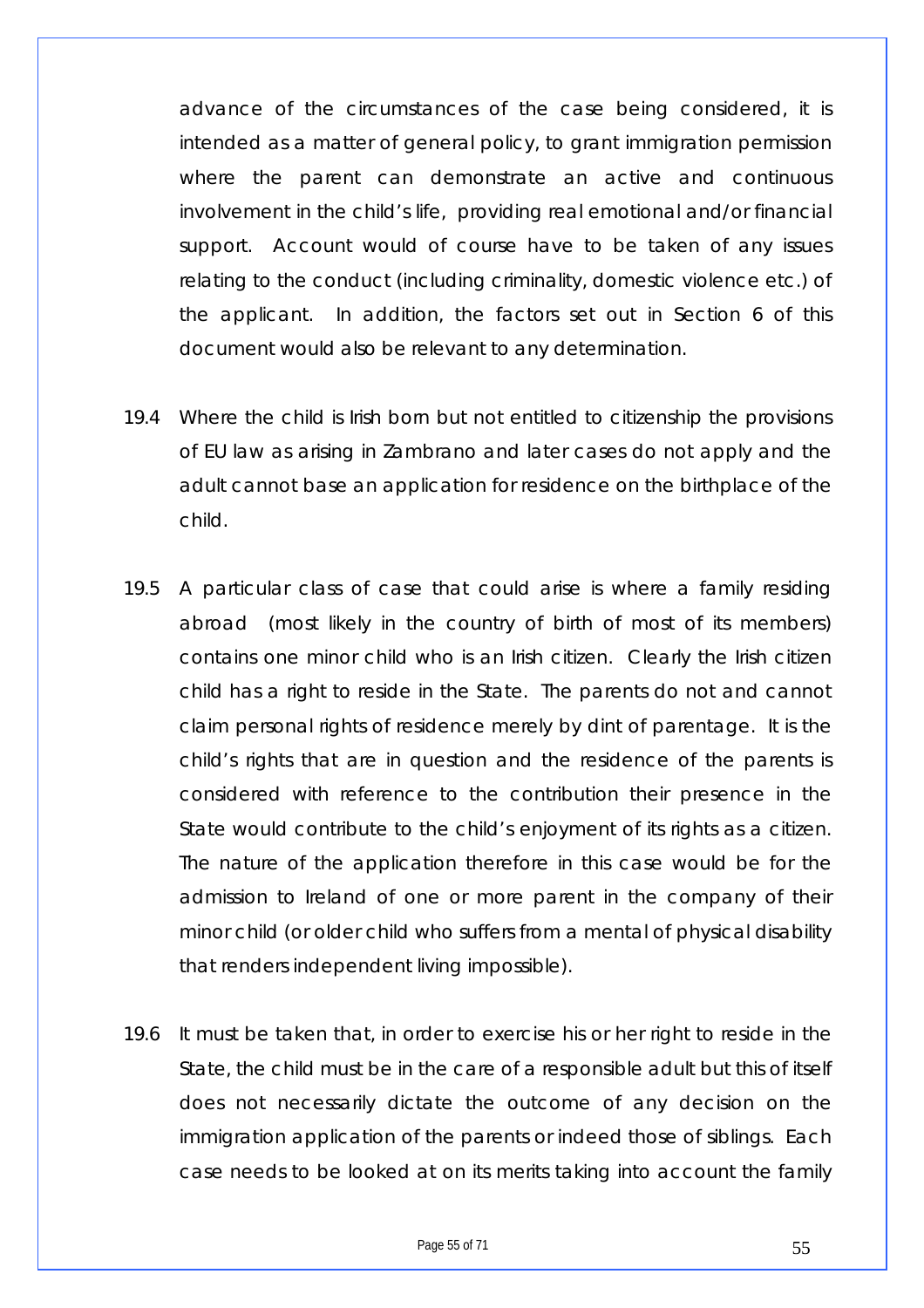situation and the composition of the family unit. In some cases there may be an ongoing cohabiting relationship between the parents taking joint care of the child. In other instances the family unit could be based on one parent, with the child's other parent estranged or in a new relationship. It might also be observed that a series of linked applications, seeking to bring to Ireland both parents and all siblings, on the basis of the citizenship of a single minor would seem to go beyond what is reasonable, particularly if the State would be required to provide financial support for the family.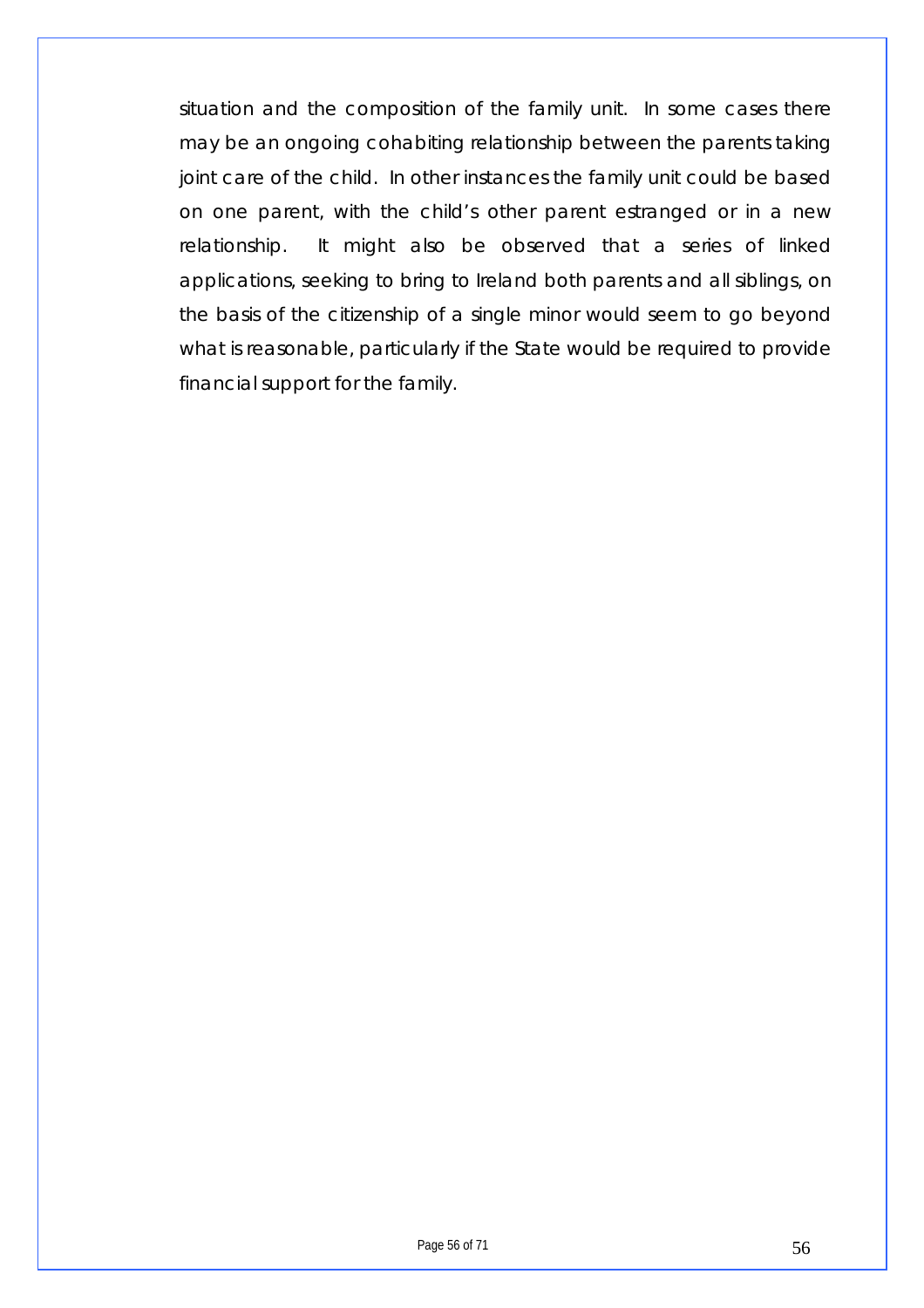## <span id="page-56-0"></span>**20 Multiple applications for spousal reunification/ Polygamy**

- 20.1 A sponsor who is joined by a spouse/partner in Ireland will, in the event of the termination of the marriage or civil partnership (by divorce or dissolution), be ineligible to be joined by a further spouse or partner until a minimum 7 years have elapsed from the date of the first spousal permission. This 7 year waiting period will also be applied where the sponsor was him/herself granted permission to reside in Ireland as the non-EEA spouse/partner of an EU national exercising their rights of free movement. Where there are reasonable grounds to suggest that the earlier marriage or partnership was one of convenience further permissions may be refused even where the periods set out above have been exceeded.
- 20.2 Cases will arise where a prospective sponsor remains legally married to one person while in a de facto relationship with another. In general the expectation would be that the parties would have obtained a divorce but this is not always possible for various reasons. While the circumstances of each case need to be examined on their merits it is proposed as a general rule that the 7 year time limit set out above would apply in these cases also. In addition, the sponsor would be required to furnish documentary evidence of legal separation. The qualification period for the de factor partner would commence not from the commencement of the new relationship but from the date of the evidence of separation.
- 20.3 Irish law does not recognise polygamous marriage and indeed a potentially polygamous marriage is not without difficulty. Therefore, an application for spousal family reunification involving a sponsor who is married polygamously (under the laws of another state, albeit that the union is not recognised in Ireland) will be rejected. Where a sponsor is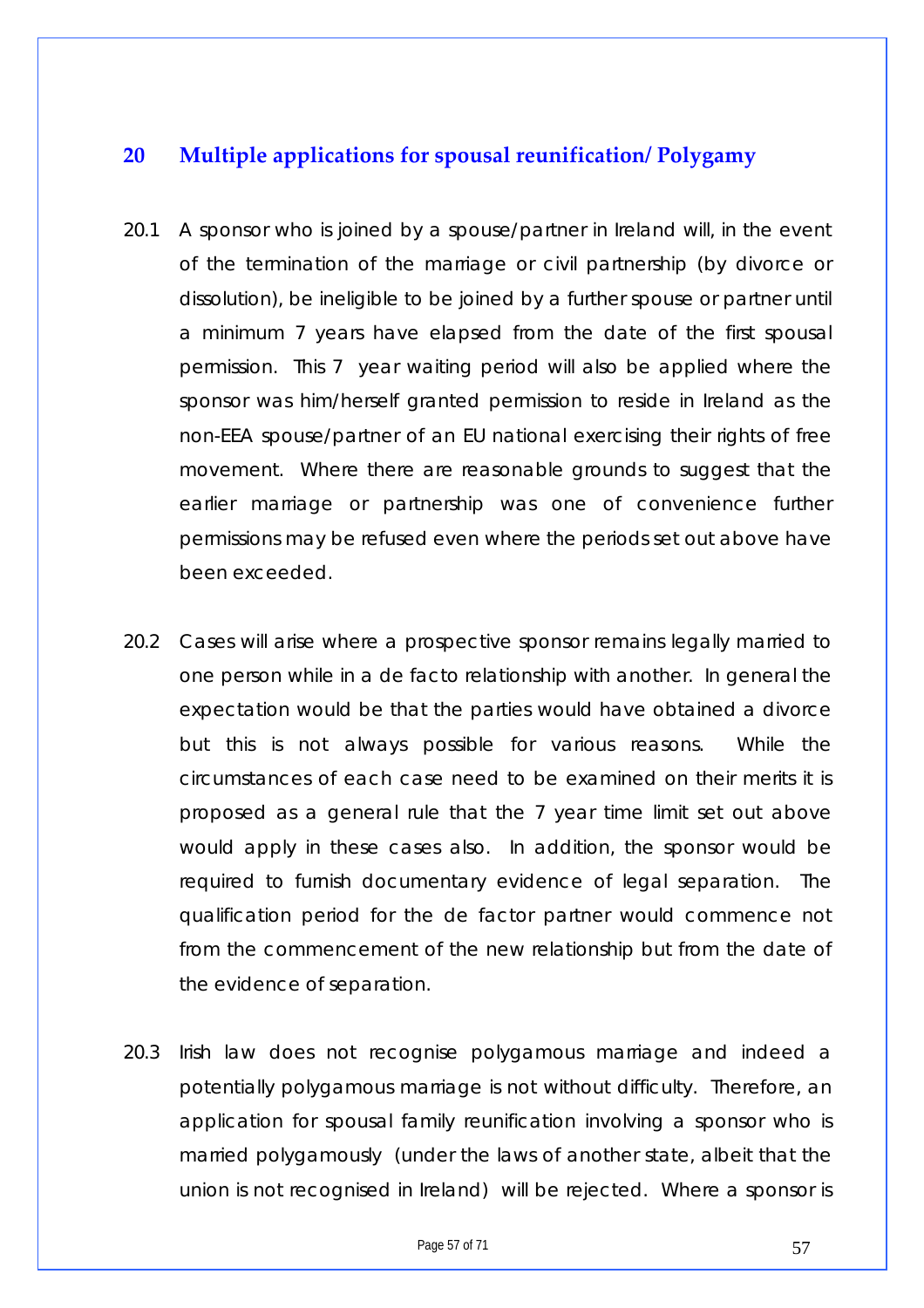married to one person only but the marriage is potentially polygamous given the capacity to contract a subsequent marriage, the spousal application may be permitted but subject to the proviso that no subsequent marriage contracted while the first union is subsisting will have any recognition for immigration purposes even in the event of the sponsor subsequently obtaining a divorce from the earlier spouse.

20.4 All marriages must be legally contracted, freely entered into and with both parties free to marry at the date of the marriage. The marriage must also be capable of recognition under Irish law for other purposes outside of the immigration system.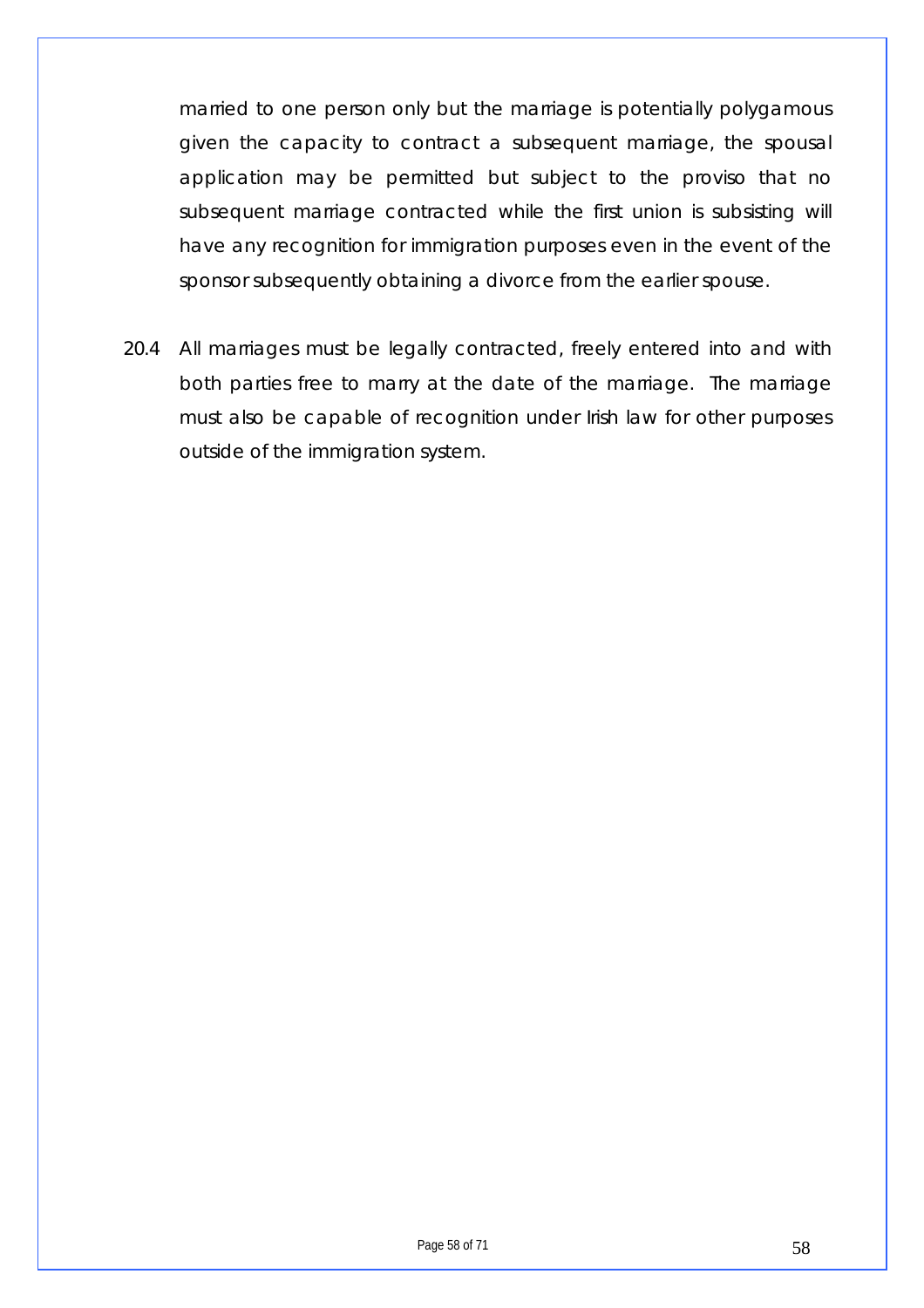## <span id="page-58-0"></span>**21 Decision Making Process**

- 21.1 Applications (assuming all required information has been submitted) for family reunification for immediate family members in Category A of Section 16 of this document and for Irish Citizens should be dealt with within 6 months of application. A 12 month target will apply in other cases. However, it must be made clear that these are business targets for the immigration service. Accordingly, they in no way constitute legal obligations or convey any indication that a case not completed within the timeframe will in default of decision be resolved in the applicant's favour.
- 21.2 The onus is on the applicant and sponsor to be fully transparent and to engage with the immigration services in respect of any queries raised in respect of their application.
- 21.3 In any decision to refuse an application, reasons shall be given. These may include, inter alia, one or more of the following:
	- Refused on grounds of public policy, public security or public health;
	- Refused on financial criteria (to include failure to meet the income levels specified or uncertainty of future income);
	- Refused on grounds that any commitments entered into by the applicant or sponsor might not be met;
	- Refused on the basis of previous immigration history of the applicant or sponsor where this is considered on reasonable grounds to be relevant;
	- Refused due to inadequate or inconsistent information;
	- Refused to false documents or deception (see also Section 25 of this document);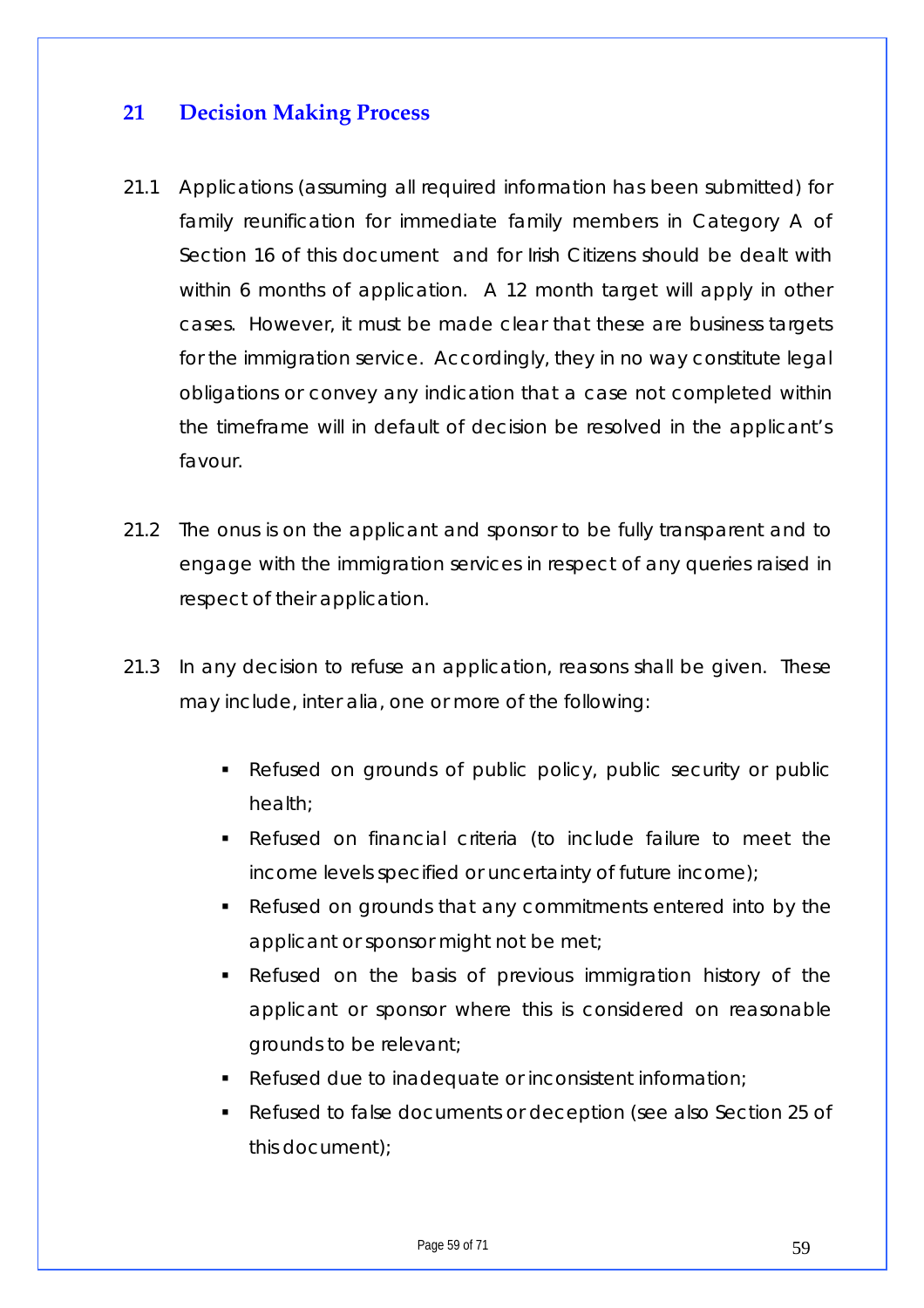- Refused due to failure to establish that special circumstances exist that would warrant an exception;
- Refused due to failure to establish the existence, durability or closeness of relationship (this condition may also apply where the family has voluntarily separated itself);
- Refused where in the opinion of INIS the marriage, partnership or adoption was contracted for the sole or predominant purpose of facilitating the family member to enter and reside in the State.
- 21.4 Where an application is refused the applicant may appeal to INIS. The appeal must be in writing and must be received by INIS within two calendar months of the date of the issue of the decision by INIS. There will not be an application form for this purpose. The appeal may be submitted to INIS by the sponsor or by a legal representative of the sponsor. The appeal may be supported by documentary evidence, statements etc. additional to the documents submitted with the earlier application and it is the responsibility of the sponsor and/or the family member(s) and/or the legal representative to identify and submit whatever documents they deem appropriate in support of the appeal.
- 21.5 An appeal will be considered by a different officer and, where possible, one who is more senior than the original decision maker. In circumstances where this is not practicable, they may be of the same grade as the original decision maker. The officer determining the appeal may:
	- (i) confirm the decision, or
	- (ii) confirm the decision and impose conditions or amended conditions, or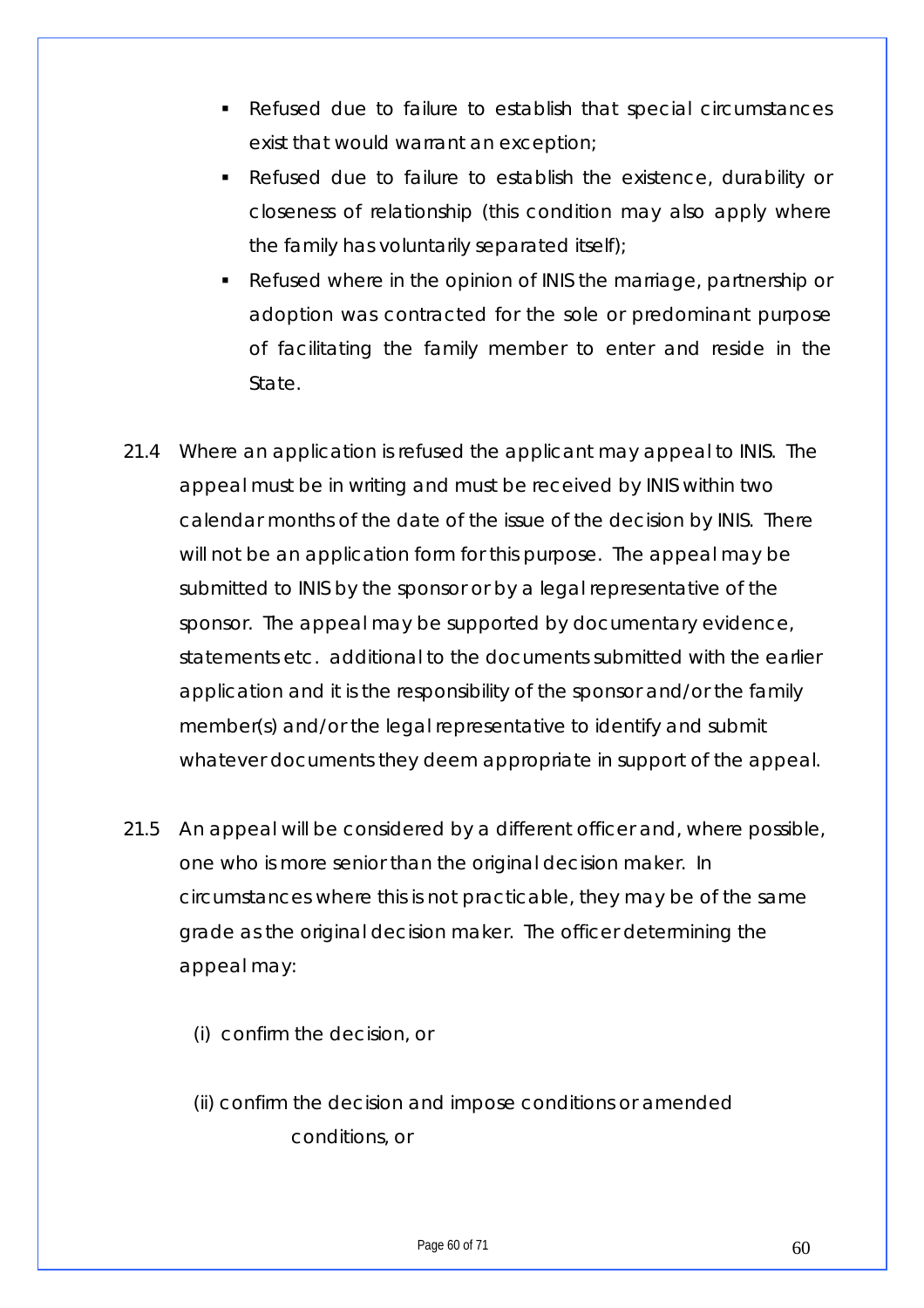- (ii) set aside the decision and substitute his or her determination of the application.
- 21.6 The application and any appeal will be considered within the parameters of the policy set outlined in this office and in line with any more detailed operational guidelines as may be developed. The appeals officer may make further enquiries into any aspect of the application and any decision to deny the appeal may be based on the original grounds for refusal or any new grounds he/she may consider to be justified. Applicants will, however, be given the opportunity to address any new grounds for refusal before a final decision is made.
- 21.7 As set out in the Programme for Government, it is intended to establish a statutory appeals system. This will be done through provisions in the Immigration Residence and Protection Bill. When this statutory appeals system is in place, applications for family reunification will be incorporated into it.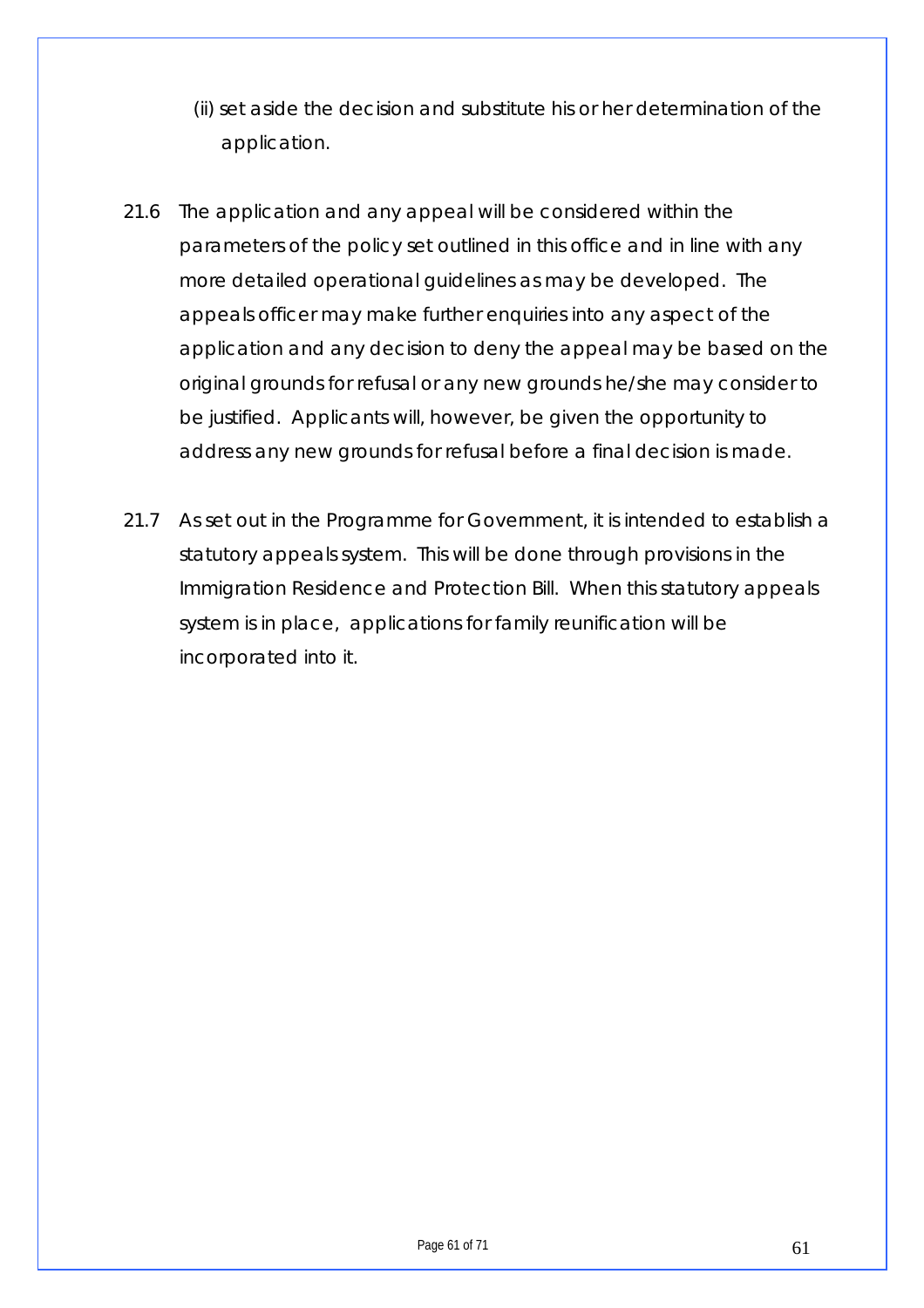## <span id="page-61-0"></span>**22 Conditions and Entitlements**

- 22.1 Immediate family members of Irish citizens granted immigration status through the family reunification process will have the right to work without employment permits and to establish or manage/operate a business in the State. They should receive a Stamp 4 immigration permission.
- 22.2 The 2004 Immigration Act does not provide for the registration of children aged under 16. The Immigration Residence and Protection Bill proposes to abolish this limitation. However, in the interim, it is intended as part of policy on family reunification to provide for specific immigration permission for such children on an administrative basis. This will allow the children to establish their personal residence history at an earlier date.
- 22.2 Immediate family members of non-EEA sponsors or non-immediate family of Irish Citizens will, if granted immigration permission, continue to be subject to the employment permit requirements as operated by the Department of Jobs, Enterprise and Innovation. They will be entitled to apply for immigration status in their own right under the various channels available (student, work permit, business permission etc.)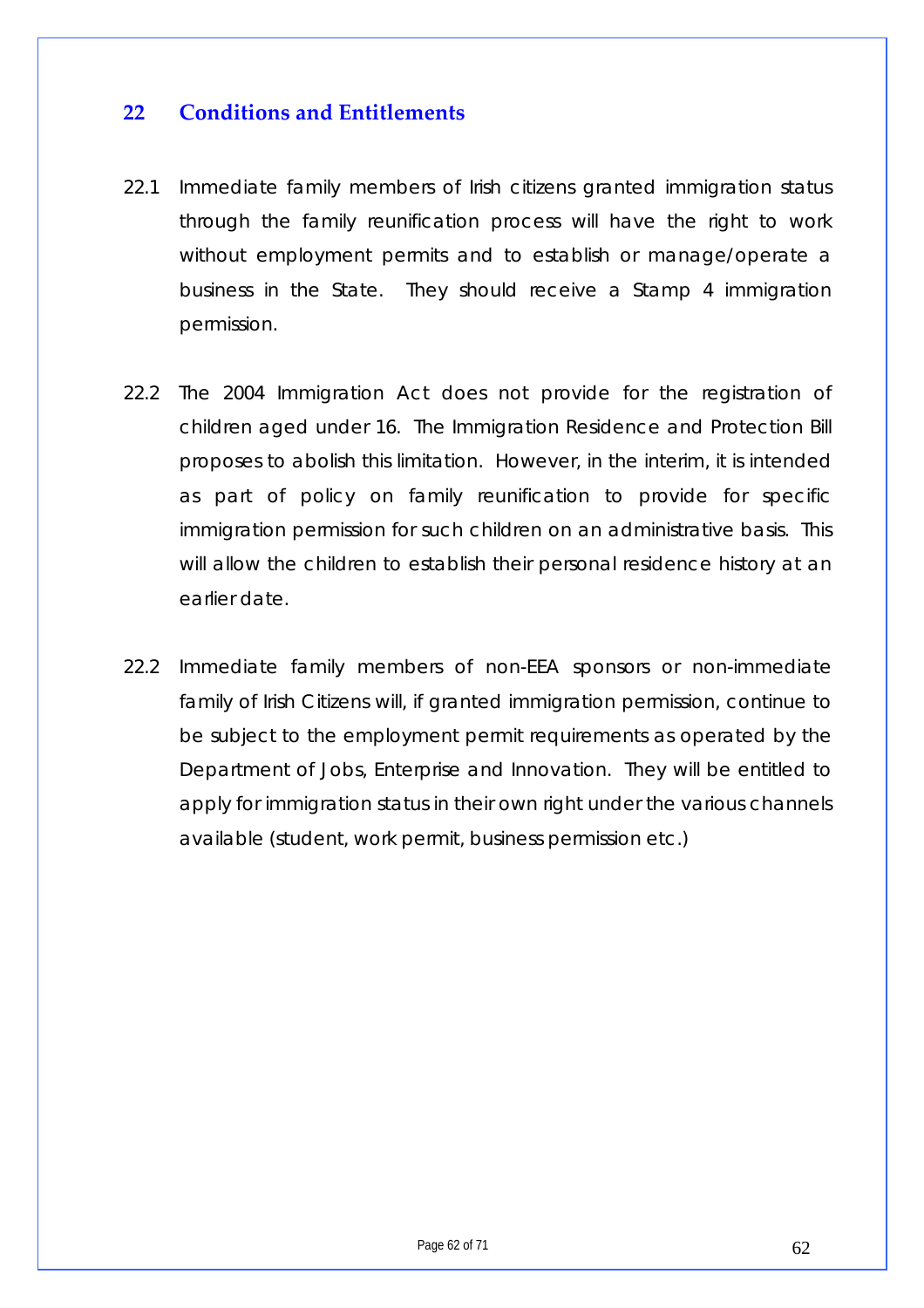## <span id="page-62-0"></span>**23 Change in Circumstances/Retention of Status**

- 23.1 Immigration permission granted for the purposes of family reunification will be dependent on the continued residence of the status of the sponsor. In cases where the sponsor leaves the country it would be expected in the normal course that the accompanying family members would also depart.
- 23.2 In the event of the death of the sponsor, departure from the State of the sponsor, divorce or annulment of a civil partnership, the family member must notify the immigration authorities and may apply to INIS for a change of status. The possibility to apply for a change of status is currently facilitated by INIS on a case by case basis. The "changed status" which may be granted to the family member will depend on that family member's new situation (e.g. are they working, studying, dependent on another resident, etc.) and the circumstances of the change.
- 23.2 Other matters that will be considered in respect of the change of status application will include:
	- The immigration status (if not a citizen) of the sponsor;
	- $\blacksquare$  the length of time the sponsor has resided in Ireland;
	- $\blacksquare$  the purpose of their stay;
	- compliance with previous immigration conditions;
	- conduct;
	- The duration of the marriage/civil partnership or de facto relationship
	- Any children of the relationship
	- **any other relevant matter.**
- 23.3 Where the sponsor dies, the circumstances of the case will be considered on its merits, taking into account the factors set out in the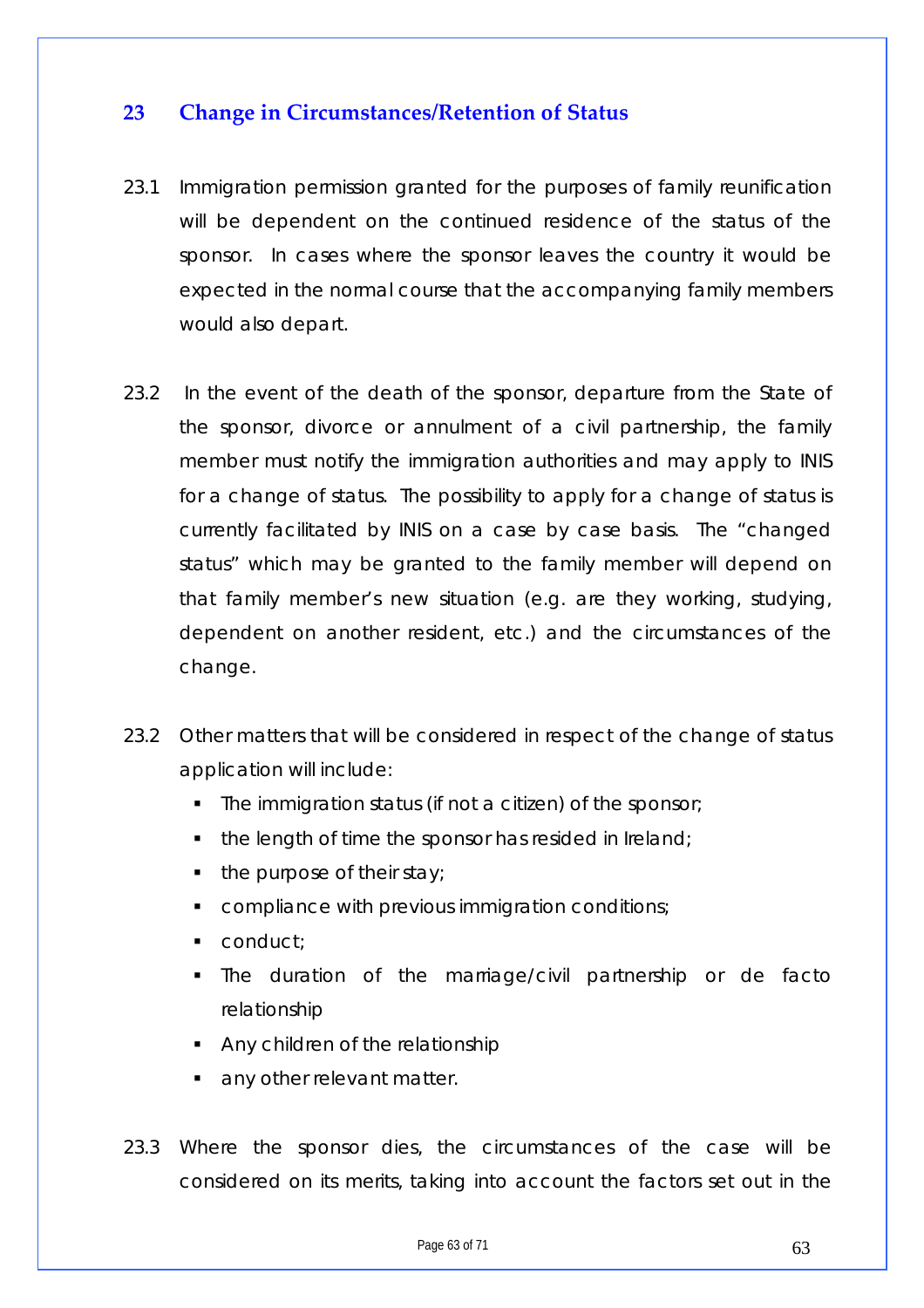previous paragraph, but a sympathetic view would be taken. As a guideline, a person who has resided here for two years prior to the death of the sponsor should be granted immigration permission in their own right. Where the period of residence prior to death is less than this but extensions but sufficient time should be allowed to the person concerned either to make arrangements for returning to their country or origin or, in the alternative, seeking employment in Ireland as a means of staying on.

- 23.4 In the event of divorce, dissolution of a civil partnership or legal separation, a general requirement in respect of application for retention of immigration status, would be for the parties to have been married or in a civil partnership for at least 3 years beforehand with the last 2 years at least spent residing in Ireland.
- 23.5 In cases where a foreign national who derives their immigration status from that of their spouse/partner or other person is the victim of domestic violence at the hands of that person, there is already a process in place in INIS to allow the victim to apply for immigration status in their own right, outlining their circumstances. A number of persons have already made applications through this process and obtained immigration status independent from that of the perpetrator. This process will continue to be applied and it is important to highlight that in this document. Guidelines on this process are available on the INIS website[22](#page-63-0).
- 23.5 Where there is no change of circumstances family members may still apply for an independent immigration permission having resided lawfully in the State for at least 5 years. This is reasonable in view of the current eligibility criteria for naturalisation. However, long term

<sup>22</sup> http://www.inis.gov.ie/en/INIS/Victims%20Of%20Domestic%20Violence%20-

<span id="page-63-0"></span><sup>%20</sup>Note%20for%20Web.pdf/Files/Victims%20Of%20Domestic%20Violence%20- %20Note%20for%20Web.pdf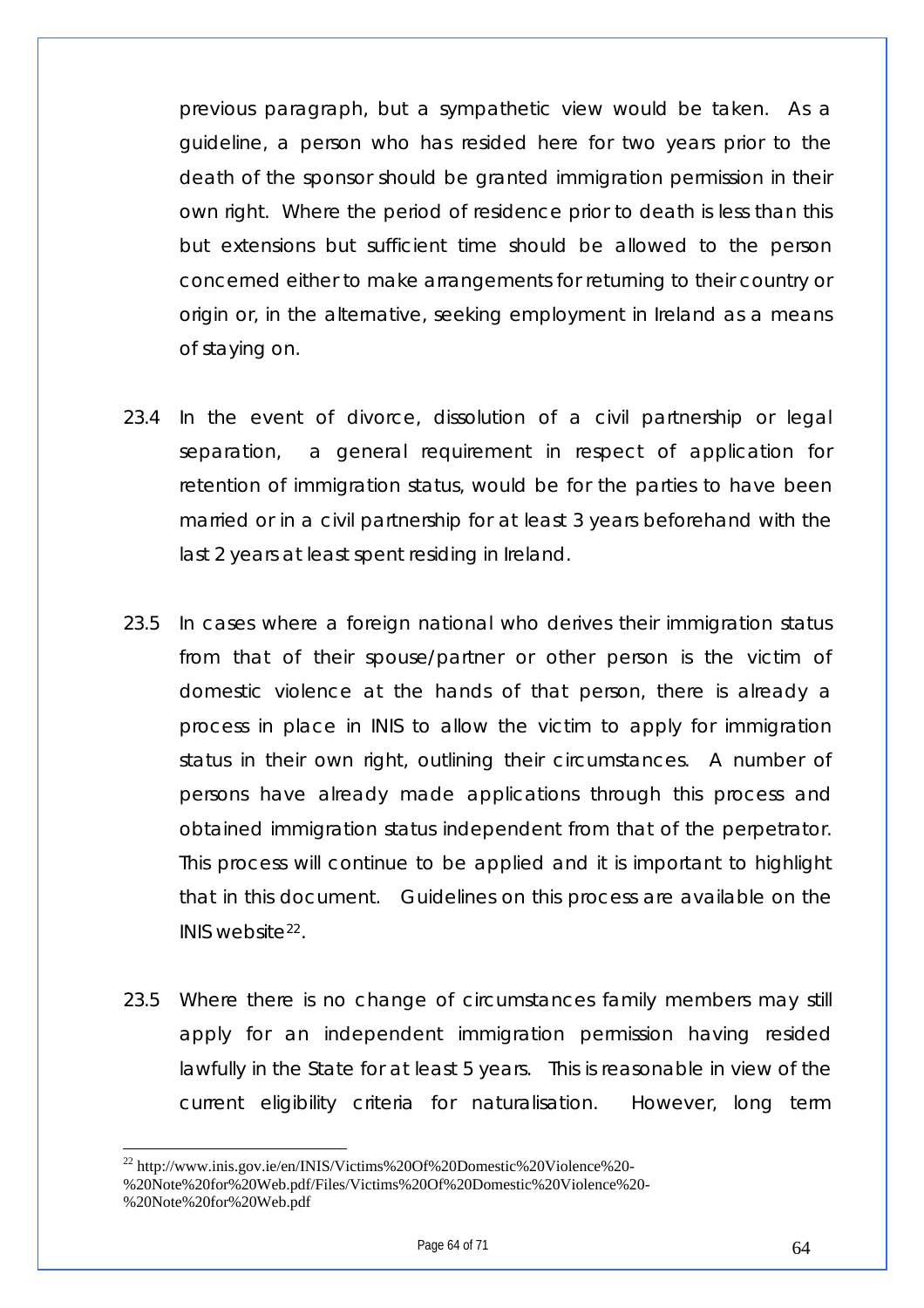residence ought to be widely permitted as not every foreign national wishes to acquire Irish citizenship. The current long term residence arrangements are considered too restrictive whereby some classes of genuine long-term residents are excluded. This is being addressed separately from this paper.

23.6 It will be possible for persons refused a change of status or an independent permission to appeal the decision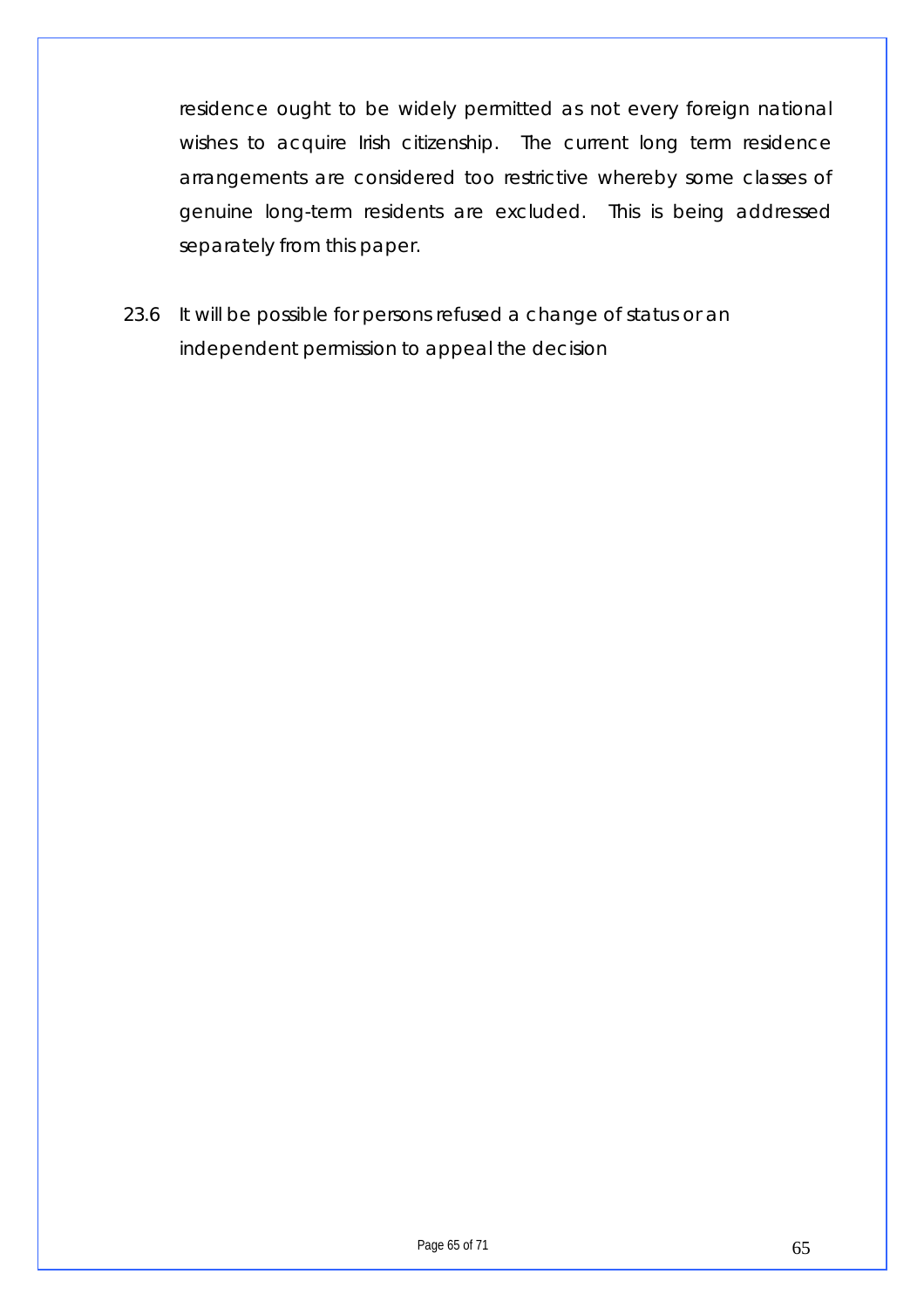## <span id="page-65-0"></span>**24 General Provisions**

#### **Fraud & Abuse of Rights**

- 24.1 Any entitlement to residence obtained through family reunification obtained as a result of fraud, false information or misrepresentation or abuse of rights (including by way of marriage of convenience) shall be forfeit and no immigration benefit may be accrued from time spent in Ireland on this basis.
- 24.2 Where the Immigration Authorities have reasonable grounds for believing that an immigration benefit has been obtained in the circumstances described in the preceding paragraph the application can be reopened and appropriate enquiries made. A negative inference may be drawn from any refusal to cooperate with such enquiries.
- 24.3 Where an application is made on a fraudulent basis the immigration authorities may refuse to accept further applications from the person involved for a specified period.

#### **Extended Visitor Status**

24.4 A visitor is limited to 90 days stay in Ireland. If they wish to stay longer than this and are permitted to do so they are required to register with the Garda National Immigration Bureau (GNIB). This becomes a form of temporary residence. This scenario may arise in family cases where a parent wishes to spend a number of months (for instance following the birth of a grandchild). Consideration will be given to establishing a form of immigration status that would make it easier for visitors to obtain an extension of their stay (for example to 180 days) but without conferring either residency rights or any expectation thereof. The status would be that of extended visitor and the holder would have no entitlements to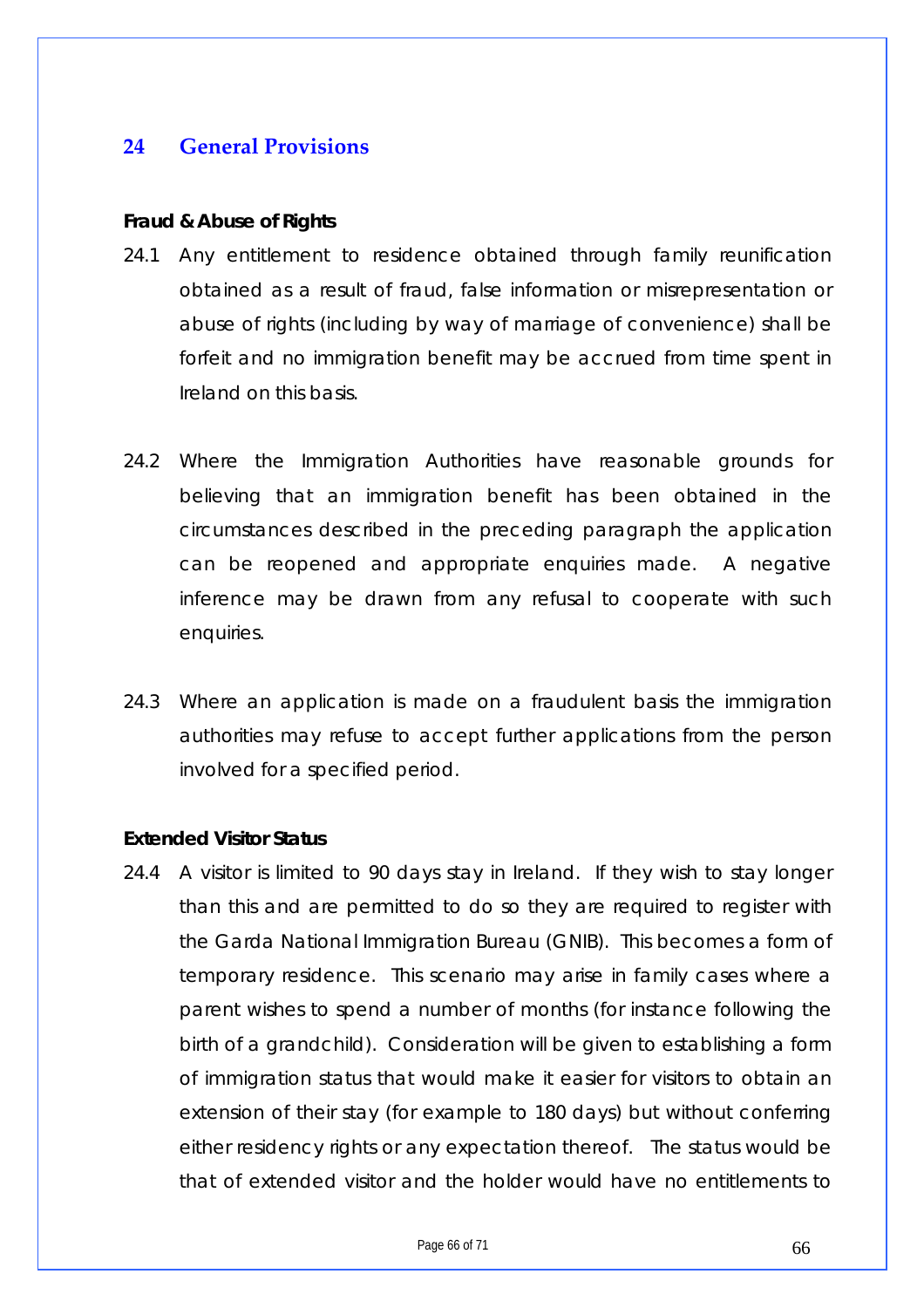State services irrespective of the duration of the stay. Any subsequent application for family reunification (in the nature of settlement in Ireland) would only, save in exceptional circumstances, be considered after the person has returned home. Legislative change may be required to cater for this form of status.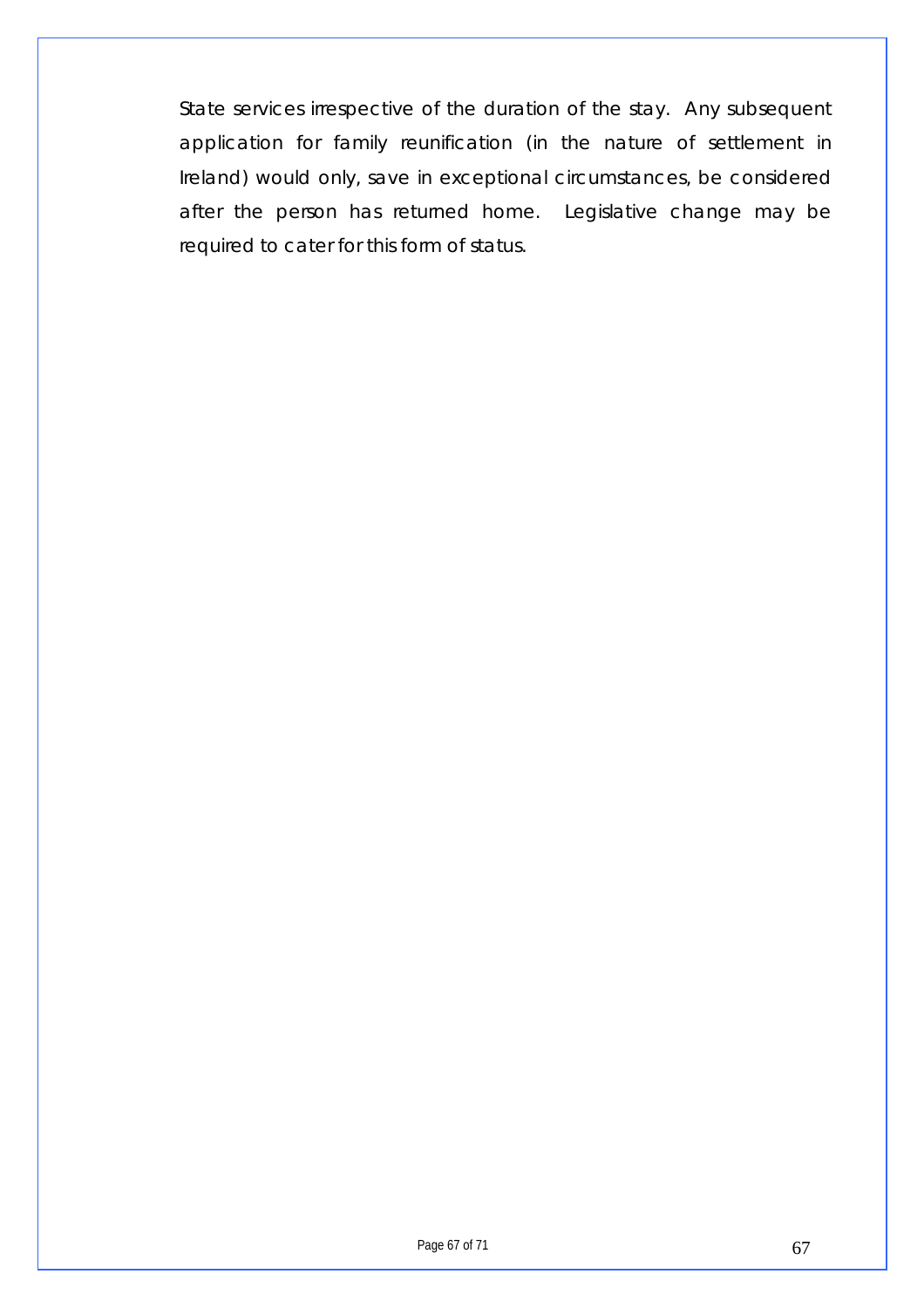## <span id="page-67-0"></span>**25 Implementation**

- 25.1 These policy changes signal the broad direction of the Government's approach as regards family reunification. They will be supplemented by more detailed guidelines in certain areas and these will be available on the website of the Irish Naturalisation and Immigration Service (INIS) as they are developed.
- 25.2 The specific criteria set out in the document will apply from 1 January 2014. Applications on hand at the date of publication will be dealt with in accordance with current policy unless the new quidelines are more favourable in which case they will be applied.
- 25.3 Other organisational changes, such as the establishment of a general pre clearance process will be implemented over time. This will also apply to any changes in the area of granting children immigration status in their own right. This will be done on a phased basis and will not commence immediately. Further details of the implementation schedule in this area will be posted on the INIS website over time.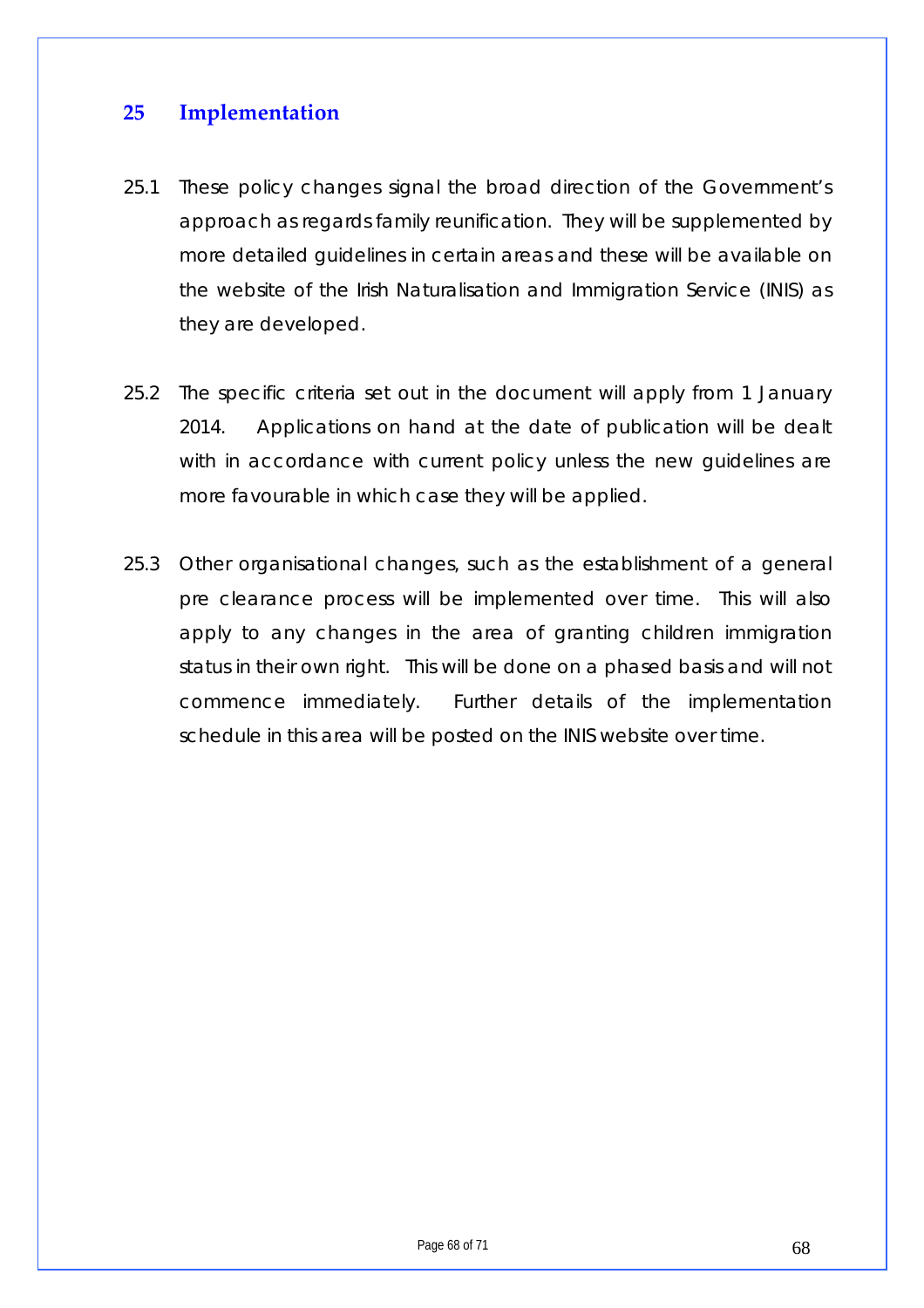## **Appendix A**

## <span id="page-68-0"></span>**Guidelines on DNA sampling for the purposes of Family Reunification**

- 1. The provision of DNA evidence in support of an application for family reunification may be proposed either by INIS or the applicant.
- 2. The provision of DNA evidence is not be a mandatory requirement of an application.
- 3. If DNA evidence is not supplied, a decision will be based on other evidence of parentage supplied.
- 4. No negative inference will be drawn merely from the fact that the applicant does not wish to undergo DNA testing.
- 5. A positive DNA result will, however, be accepted by INIS as proof of natural parentage. However, this would need to be assessed against the question of legal parentage.
- 6. Applicants will, in most cases, be responsible for the cost of the DNA testing.
- 7. Testing companies and authorities, and persons supervising testing and donation of samples, must be approved in advance by INIS but will be strictly independent in the conduct of the testing.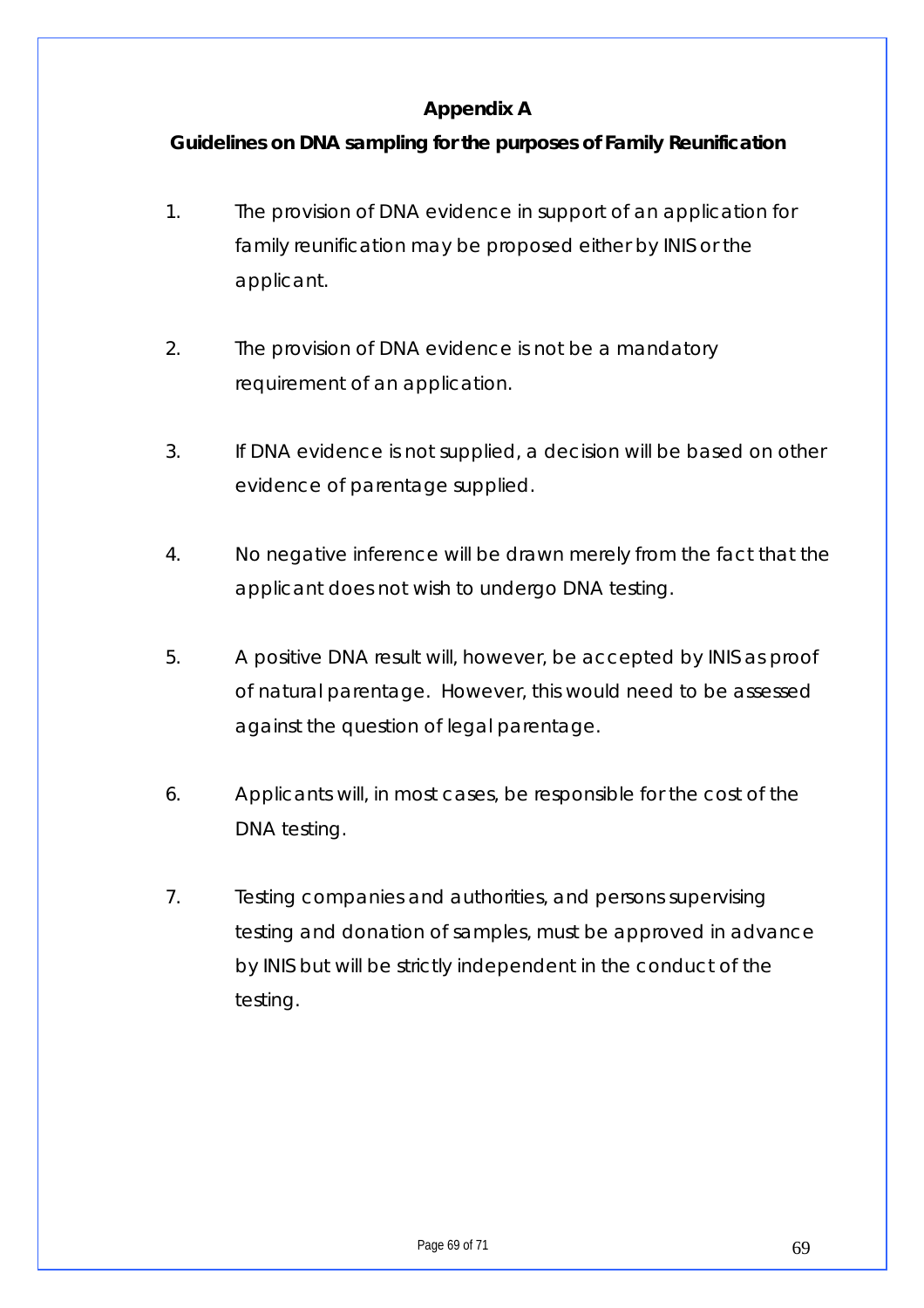#### **Appendix B**

#### <span id="page-69-0"></span>**Guidelines on Parental Consent in cases of Family Reunification**

In order to ensure that family reunification arrangements cannot be used as a means of facilitating child abduction (including in scenarios where one parent seeks to remove the child from the lawful custody of the other) it must be clearly established that both parents consent to the movement of their child.

In many cases it is likely that both parents will seek to have the child with them as part of the family unit. However where the parents are divorced, separated or do not have a relationship as a couple and where one parent is seeking to bring the child to Ireland as part of a family unit, the consent of the other parent must be obtained and furnished in support of the application for family reunification.

Where consent is required, a signed original letter of consent must be provided, supported by the passport or identity card of the person concerned for the purposes of signature verification.

There may be cases however where there are some suspicion as to the veracity of the documentation. In such cases it may be made a requirement that the other parent should present themselves at the Irish visa office or embassy/consulate to confirm their consent in person. Where the child is coming from a country where there is no Irish representation it should be a requirement that the parents present themselves to the foreign ministry of their own country to have the consent verified.

Where the consent of the other parent is not required for any of the following reasons